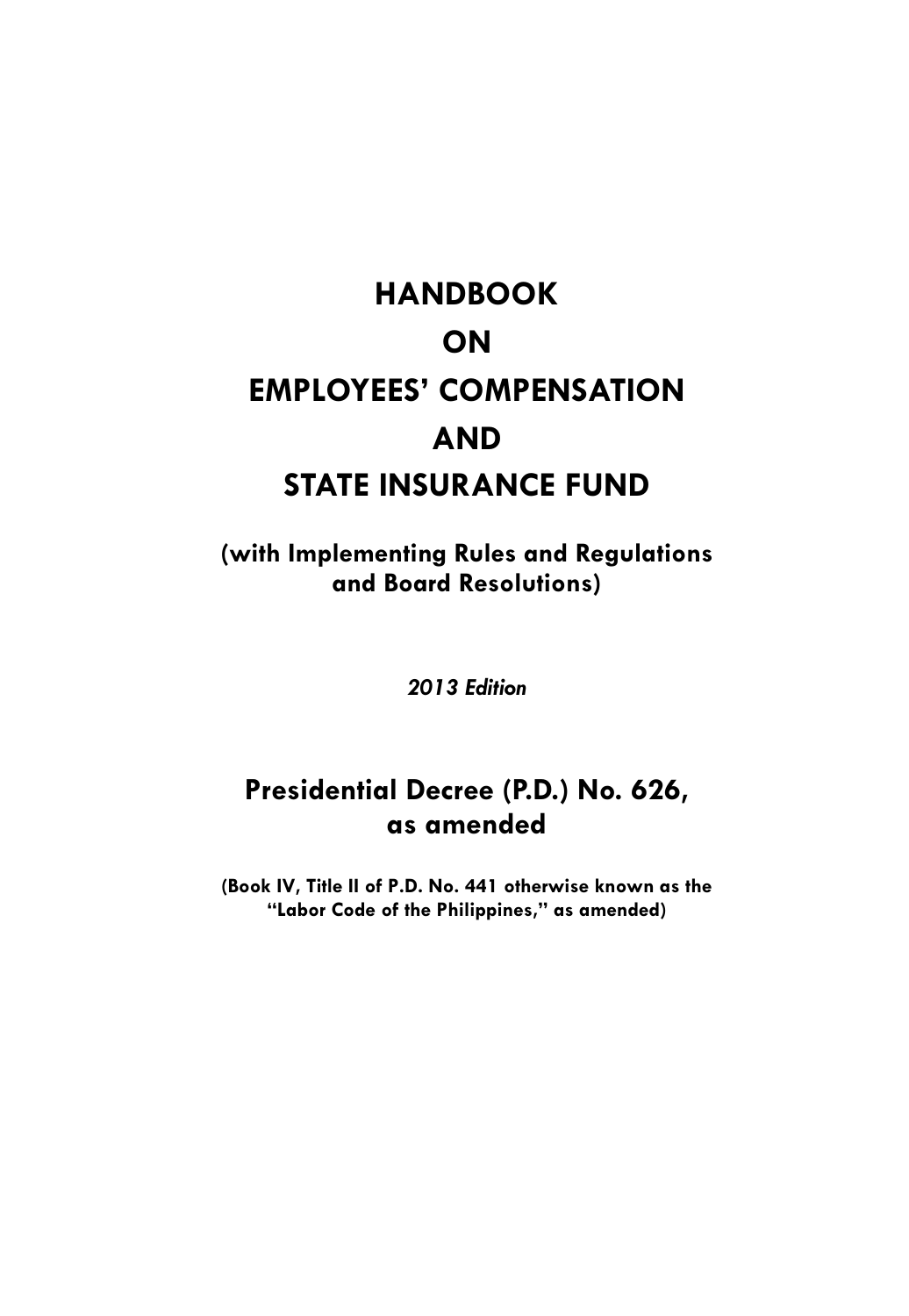# **TABLE OF CONTENTS**

| Presidential Decree No. 626, as amended             | 1            |
|-----------------------------------------------------|--------------|
| Chapter I - Policy and Definitions                  | $\mathbf{2}$ |
| Chapter II - Coverage and Liability                 | 6            |
| Chapter III - Administration                        | 8            |
| <b>Chapter IV - Contributions</b>                   | 12           |
| <b>Chapter V - Medical Benefits</b>                 | 13           |
| <b>Chapter VI - Disability Benefits</b>             | 15           |
| <b>Chapter VII - Death Benefits</b>                 | 18           |
| Chapter VIII - Provisions Common to Income Benefits | 19           |
| Chapter IX - Records, Reports and Penal Provisions  | 21           |
| <b>Implementing Rules</b>                           |              |
| Letter of Instruction 856                           | 26           |
| <b>Statement of Authority</b>                       | 29           |
| Rule I - Coverage                                   | 29           |
| Rule II - Registration                              | 30           |
| Rule III - Compensability                           | 32           |
| Rule IV - Liability                                 | 33           |
| Rule V - Employer's Contribution                    | 34           |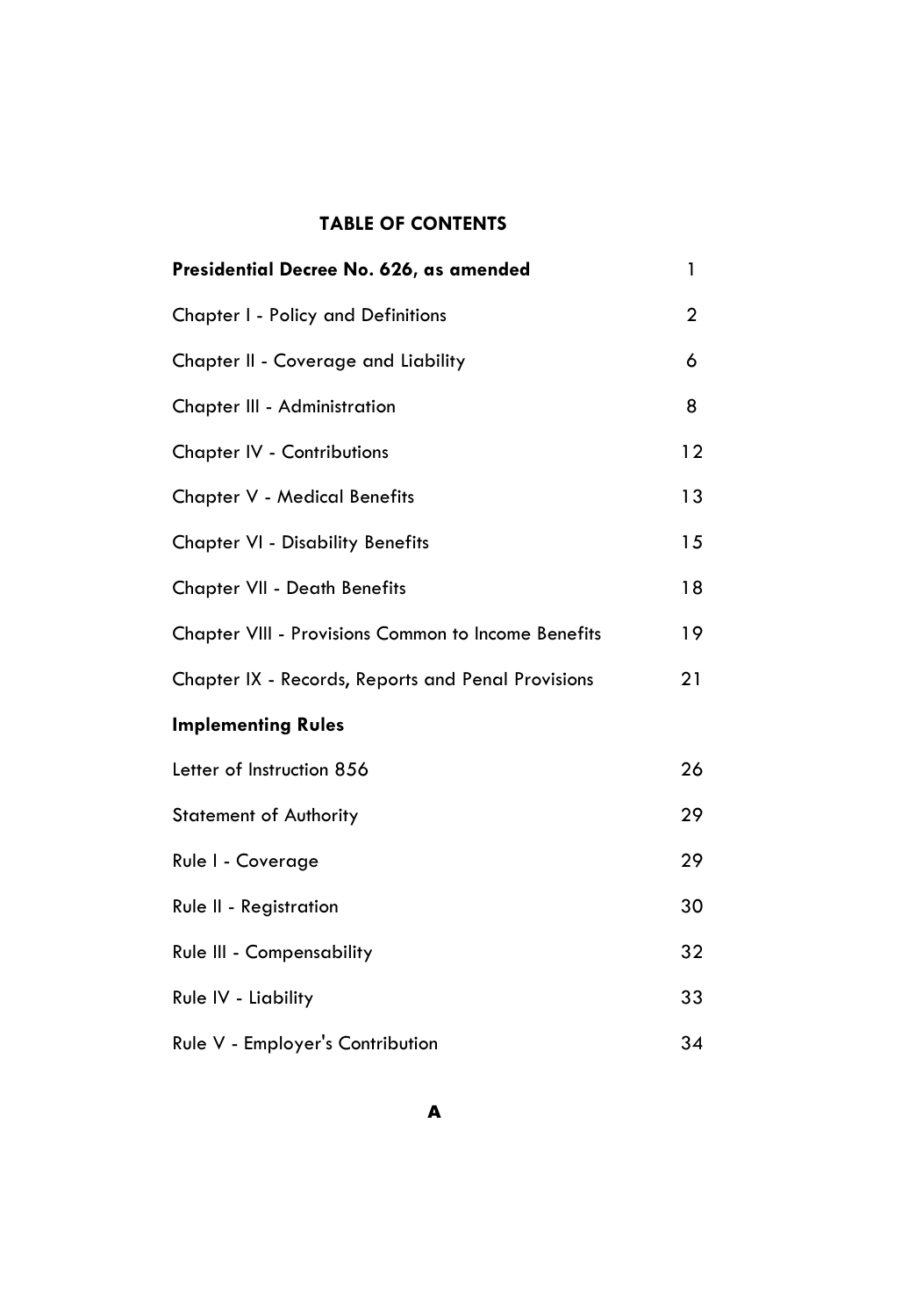| Rule VI - Definitions Related to Credited Earnings    | 36 |
|-------------------------------------------------------|----|
| Rule VII - Benefits                                   | 39 |
| Rule VIII - Medical Services, Appliances and Supplies | 40 |
| <b>Rule IX - Rehabilitation Services</b>              | 41 |
| <b>Rule X - Temporary Total Disability</b>            | 44 |
| <b>Rule XI - Permanent Total Disability</b>           | 45 |
| <b>Rule XII - Permanent Partial Disability</b>        | 47 |
| Rule XIII - Death                                     | 50 |
| Rule XIV - Funeral Benefit                            | 52 |
| Rule XV - Beneficiaries                               | 52 |
| <b>Rule XVI - Employer's Records and Notices</b>      | 54 |
| Rule XVII - Accreditation                             | 54 |
| Rule XVIII - Settlement of Claims                     | 58 |
| Rule XIX - Review by the Commission                   | 59 |
| <b>Rule XX - Penalties</b>                            | 60 |
| Rule XXI - Implementing Provision                     | 61 |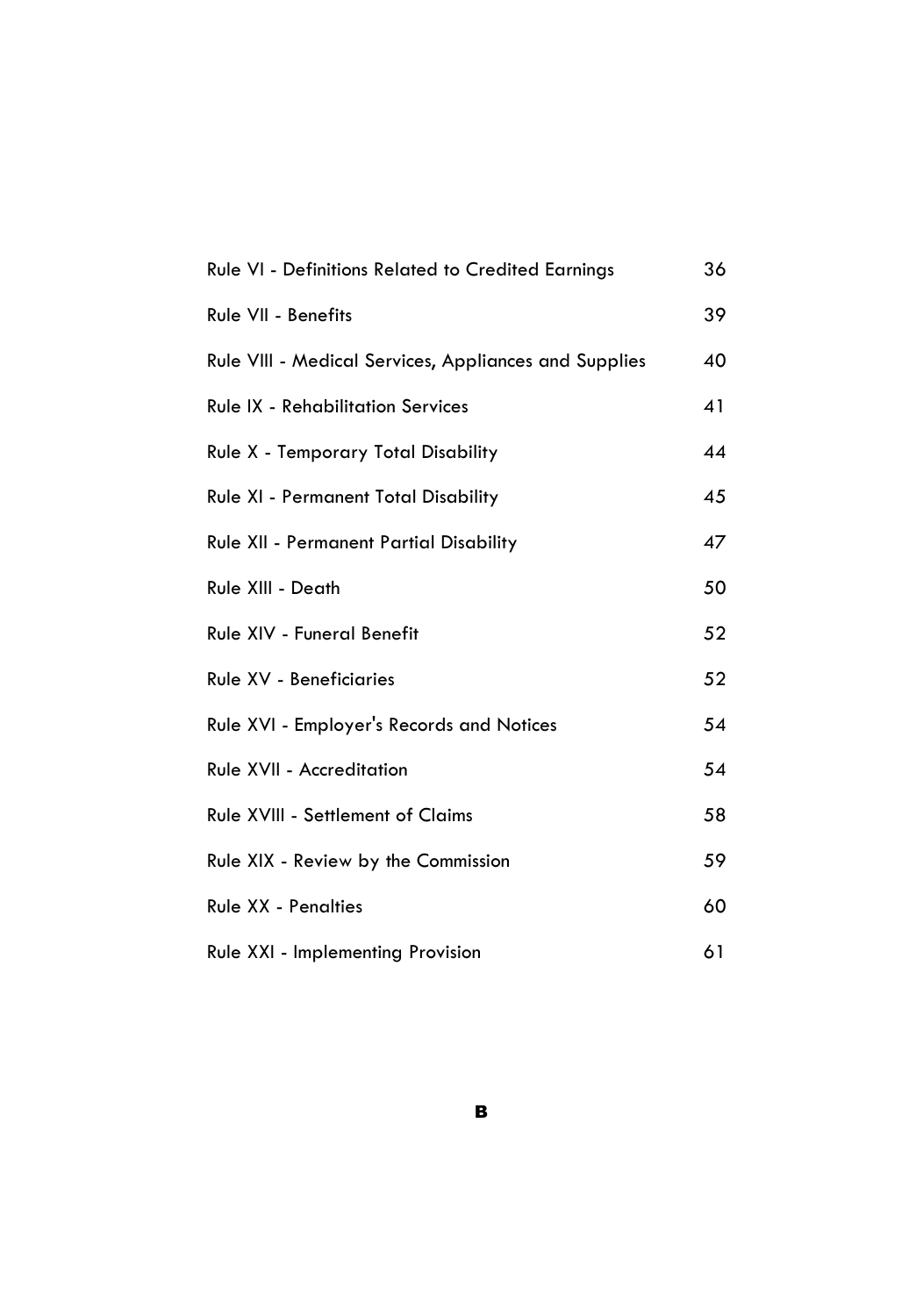# **MALACAÑANG**  Manila

#### **PRESIDENTIAL DECREE NO. 626**

(As amended by PD 850, PD 865-A, PD 891, PD 1368, PD 1641, PD 1692, PD 1921, EO 126 and EO 179)

# **FURTHER AMENDING CERTAIN ARTICLES OF PRESIDENTIAL DECREE No. 442 ENTITLED "LABOR CODE OF THE PHILIPPINES."**

**WHEREAS**, Presidential Decree No. 570-A amends certain provisions of Presidential Decree No. 442, otherwise known as the Labor Code of the Philippines, and Presidential Decree No. 608 extends the effectivity of Title II of Book IV on Employees' Compensation and State Insurance Fund and Title III of Book IV on Medicare of the same Code to January 1, 1975;

**WHEREAS**, pending the effectivity of said Titles, the Social Security System, Government Service Insurance System, Philippine Medical Care Commission, and the Department of Labor have utilized the transition period for intensive study and consultations with labor organizations, employer's organizations, and civic, professional and technical associations, representing the various sectors of the economy;

**WHEREAS**, as a result of such discussion and consultations, it has been found necessary to make adjustments in the text of the Labor Code to initiate, rationalize and coordinate the grant of benefits with the broad objectives of the Code consistent with the overriding priority of development;

**NOW, THEREFORE, I, FERDINAND E. MARCOS**, President of the Philippines, by virtue of the powers vested in me by the Constitution as Commander-in-Chief of all the Armed Forces of the Philippines and pursuant to Proclamation No. 1081 dated September 21, 1972, as amended, do hereby order and decree:

**SECTION 1.** Title II of Book IV on Employees' Compensation and State Insurance Fund of the Labor Code of the Philippines is hereby amended to read as follows: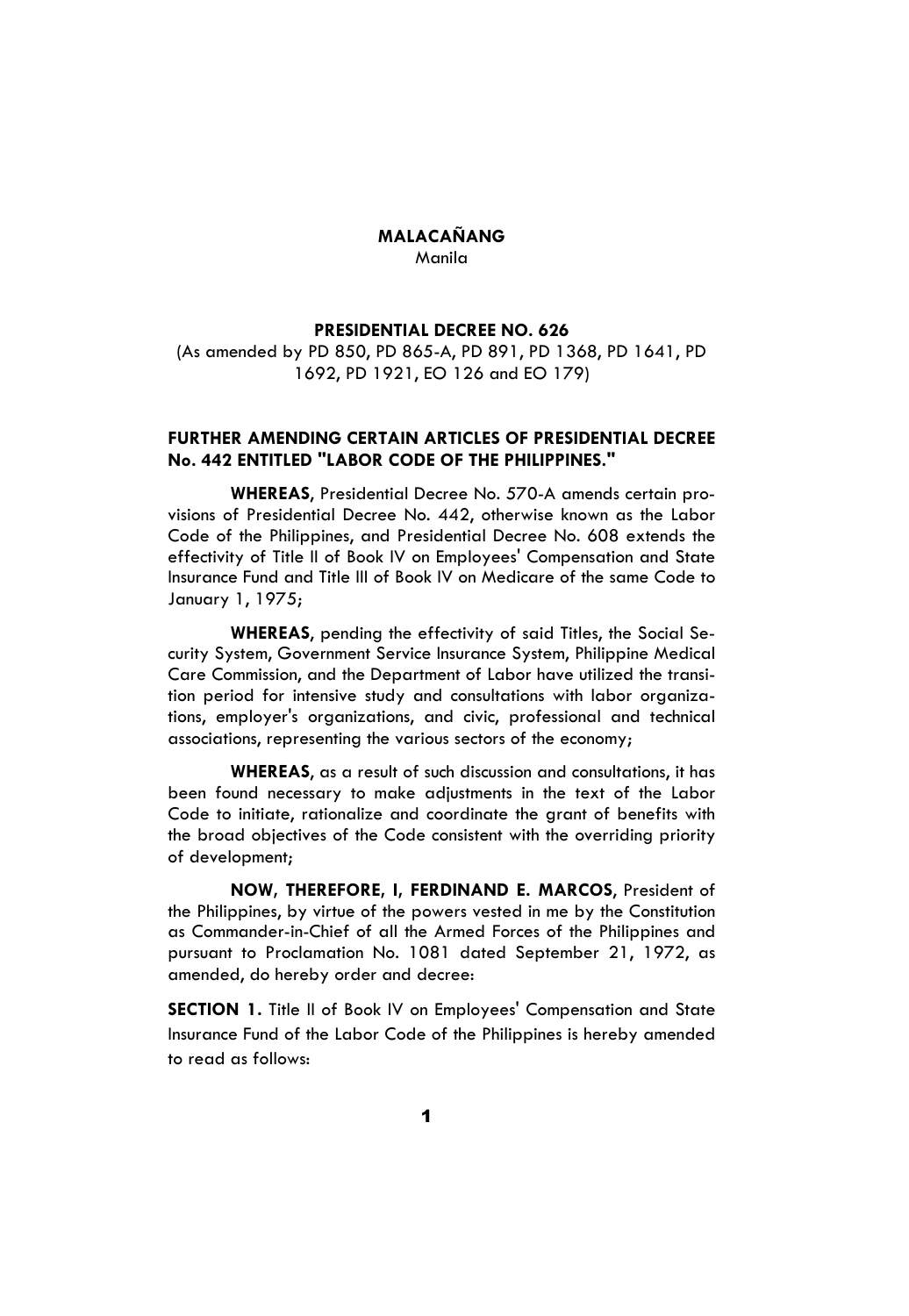# **TITLE II**

# **EMPLOYEES' COMPENSATION AND STATE INSURANCE FUND**

# **CHAPTER I**

# **POLICY AND DEFINITIONS**

**ART. 166. Policy. -** The State shall promote and develop a taxexempt employees' compensation program whereby employees and their dependents, in the event of work-connected disability or death, may promptly secure adequate income benefit, and medical or related benefits.

**ART. 167. Definition of terms. -** As used in this Title unless the context indicates otherwise:

(a) "Code" means the Labor Code of the Philippines instituted under Presidential Decree numbered four hundred forty-two, as amended.

(b) "Commission" means the Employees' Compensation Commission created under this Title.

(c) "SSS" means the Social Security System created under Republic Act numbered eleven hundred sixty-one, as amended.

(d) "GSIS" means the Government Service Insurance System created under Commonwealth Act numbered one hundred eighty-six, as amended.

(e) "System" means the SSS or GSIS, as the case may be.

(f) "Employer" means any person, natural or juridical, employing the services of the employee.

(g) "Employee" means any persons compulsorily covered by the GSIS under Commonwealth Act numbered one hundred eighty-six, as amended, including members of the Armed Forces of the Philippines, and any person employed as casual, emergency, temporary, substitute or contractual; or any person compulsorily covered by SSS under Republic act numbered eleven hundred sixty-one, as amended.

(h) "Person" means any individual, partnership, firm, association, trust, corporation or legal representative thereof.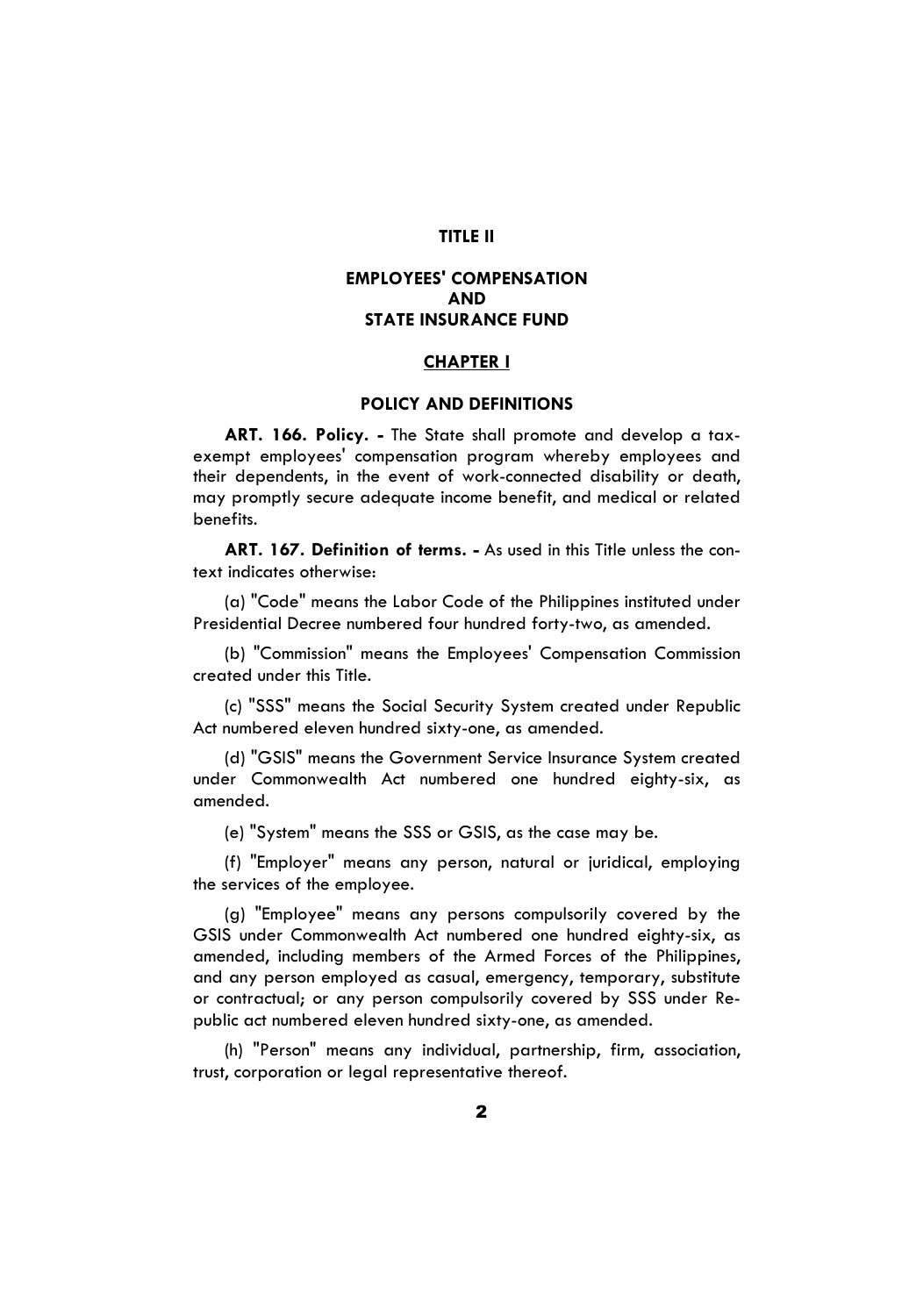"(i) 'Dependents' means the legitimate, legitimated, legally adopted or acknowledged natural child who is unmarried, not gainfully employed, and not over twenty-one years of age or over twenty-one years of age provided he is incapacitated and incapable of selfsupport due to a physical or mental defect which is congenital or acquired during minority; the legitimate spouse living with the employee; and the parents of said employee wholly dependent upon him for regular support." (As amended by Sec. I, P.D. 1921).

"(j) 'Beneficiaries' means the dependent spouse until he remarries and dependent children, who are the primary beneficiaries. In their absence, the dependent parents and subject to the restrictions imposed on dependent children, the illegitimate children and legitimate descendants who are the secondary beneficiaries; Provided, that the dependent acknowledged natural child shall be considered as a primary beneficiary when there are no other dependent children who are qualified and eligible for monthly income benefit." (As amended by Sec. I, P.D. 1921).

"(k) 'Injury' means any harmful change in the human organism from any accident arising out of and in the course of employment." (As amended by Sec. I, P.D. 1921).

(l) "Sickness" means any illness definitely accepted as an occupational disease listed by the Commission, or any illness caused by employment, subject to proof that the risk of contracting the same is increased by working conditions. For this purpose, the Commission is empowered to determine and approve occupational diseases and workrelated illness that may be considered compensable based on peculiar hazards of employment. (As amended by Sec. I, P.D. 1368).

(m) "Death" means loss of life resulting from injury or sickness.

(n) "Disability" means loss or impairment of a physical or mental function resulting from injury or sickness.

(o) "Compensation" means all payments made under this Title for income benefits and medical or related benefits.

(p) "Income benefit" means all payments made under this Title to the employee or his dependents.

(q) "Medical benefit" means all payments made under this Title to the providers of medical care, rehabilitation services and hospital care.

(r) "Related benefit" means all payments made under this Title for appliances and supplies.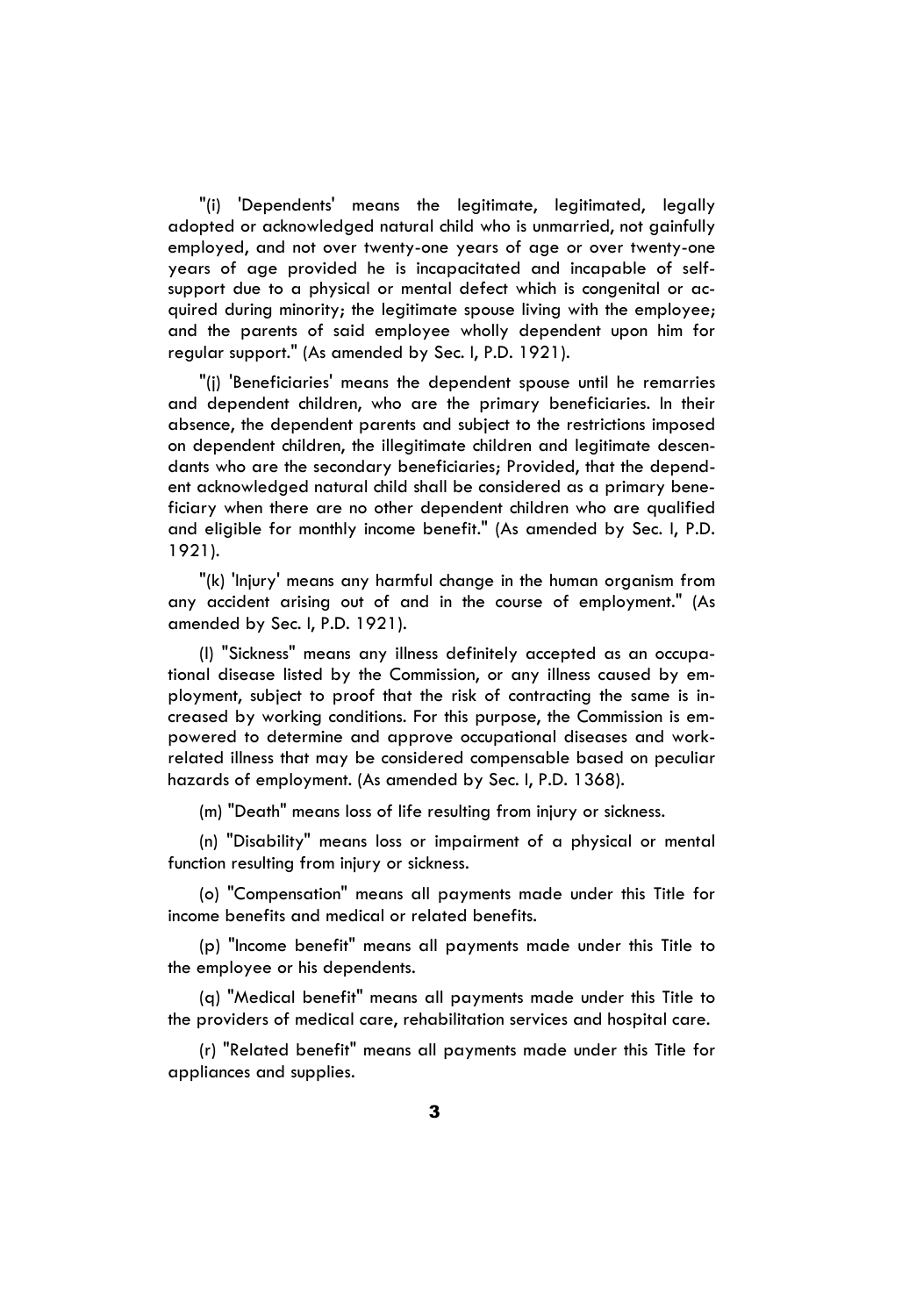(s) "Appliances" means crutches, artificial aids and other similar devices.

(t) "Supplies" means medicines and other medical, dental or surgical items.

(u) "Hospital" means any medical facility, government or private, authorized by law, an active member in good standing of the Philippine Hospital Association and accredited by the Commission.

(v) "Physician" means any doctor of medicine duly licensed to practice in the Philippines, an active member in good standing of the Philippine Medical Association and accredited by the Commission.

(w) "Wages" or "Salary", insofar as they refer to the computation of benefits, means the monthly remuneration as defined in Republic Act No. 1161, as amended, for SSS and Presidential Decree No. 1146, as amended, for GSIS, respectively, except that part in excess of Three Thousand Pesos." (As amended by Sec. I, E.O. 179)

(x) "Monthly salary credit" means the wage or the salary base for contributions as provided in Republic Act numbered eleven hundred sixty-one, as amended, or the wages or salary.

(y) "Average monthly salary credit" in the case of the SSS means the result obtained by dividing the sum of the monthly salary credits in the sixty-month period immediately preceding the semester of death or permanent disability by sixty, except where the month of death or permanent disability, falls within eighteen calendar months from the month of coverage, in which case it is the result obtained by dividing the sum of all monthly salary credits paid prior to the month of the contingency by the total number of calendar months of coverage in the same period. (As amended by Sec. 1, P.D. 1368).

(z) "Average daily salary credit" in the case of the SSS means the result obtained by dividing the sum of the six highest monthly salary credits in the twelve-month period immediately preceding the semester of sickness or injury by one hundred eighty, except where the month of injury falls within the twelve calendar months from the first month of coverage, in which case it is the result obtained by dividing the sum of all monthly salary credits by thirty times the number of calendar months of coverage in the same period.

In the case of the GSIS, the average daily salary credit shall be the actual daily salary or wage or the monthly salary or wage divided by the actual number of working days of the month of contingency. (As amended by Sec. 1, P.D. 891).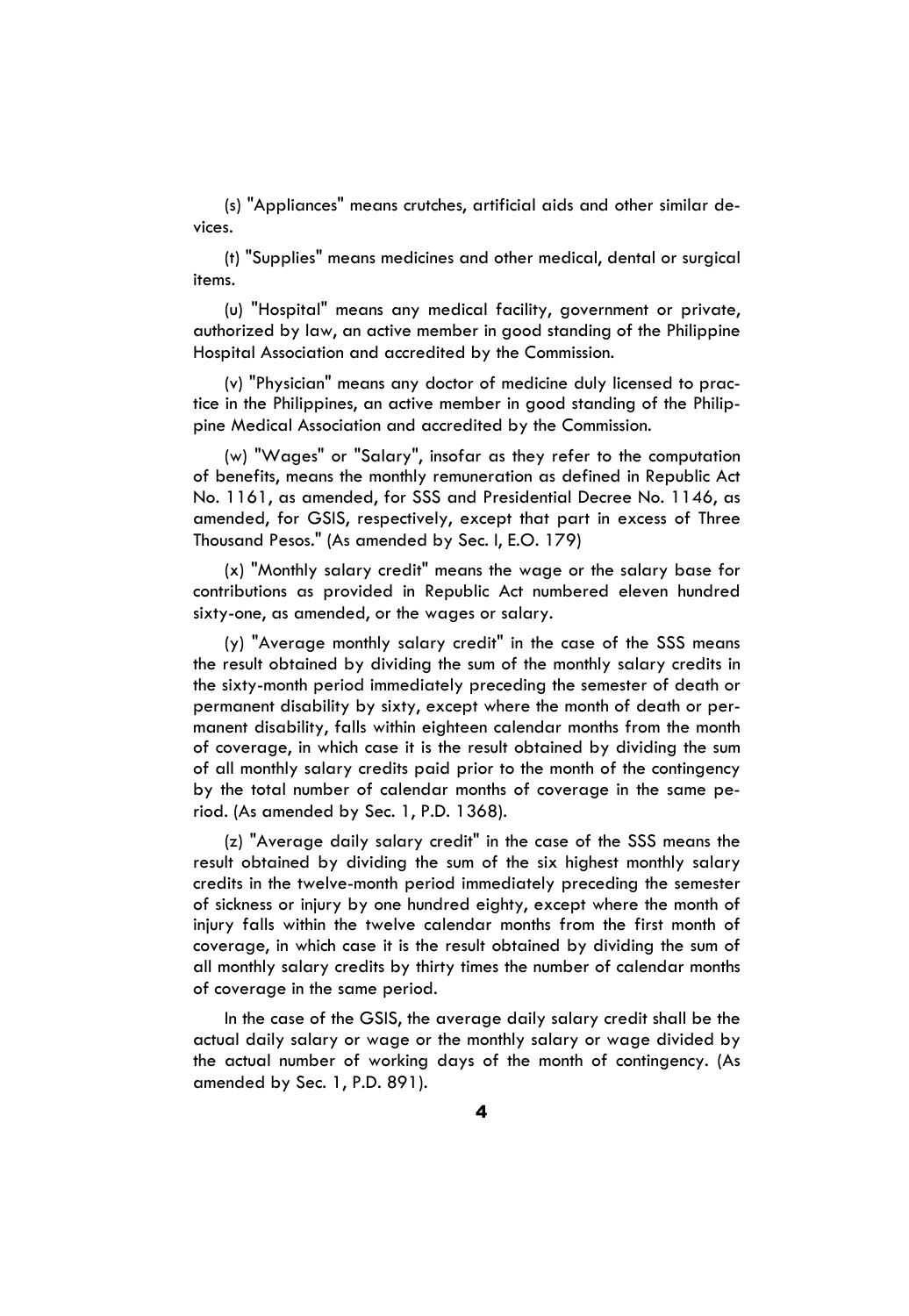(aa) "Quarter" means a period of three consecutive months ending on the last day of March, June, September, and December.

(bb) " Semester" means a period of two consecutive quarters ending in the quarter of death, permanent disability, injury or sickness. (As amended by Sec. 1, P.D. 891).

(cc) "Replacement ratio" - The sum of twenty percent and the quotient obtained by dividing three hundred by the sum of three hundred forty and the average monthly salary credit. (As amended by Sec. 1, P.D. 1641).

(dd) "Credited years of service" - For a member covered prior to January 1975, nineteen hundred seventy five minus the calendar year of coverage, plus the number of calendar years in which six or more contributions have been paid from January 1975 up to the calendar year containing the semester prior to the contingency. (As amended by Sec 1, P.D. 1641).

(ee) "Monthly income benefit" means the amount equivalent to one hundred fifteen percent of the sum of:

The average monthly salary credit multiplied by the replacement ratio; and

One and a half percent of the average monthly salary credit for each credited year of service in excess of ten years;

Provided, That the monthly income benefit shall in no case be less than two hundred fifty pesos. (As amended by Sec. 1, P.D. 1921).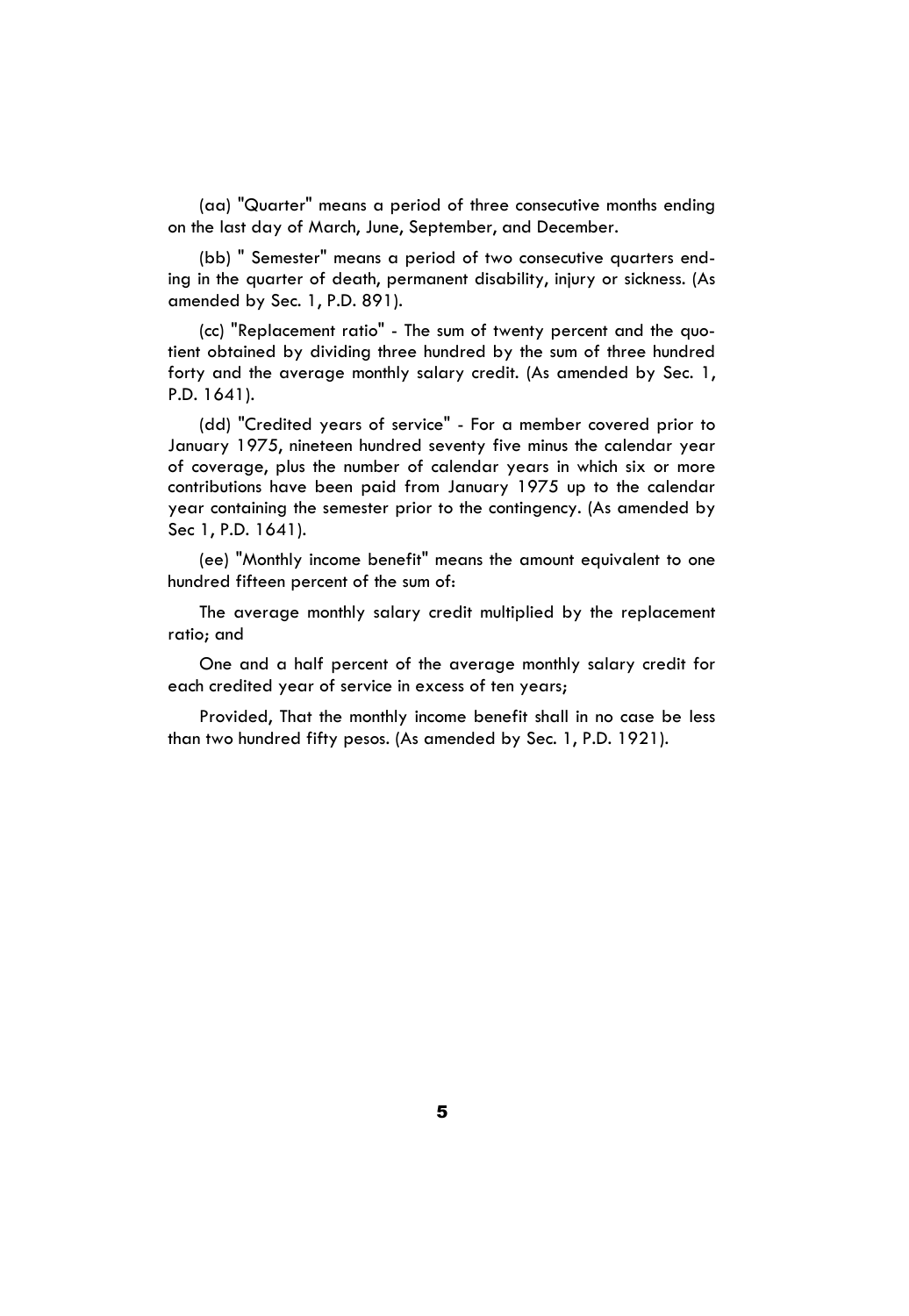#### **CHAPTER II**

# **COVERAGE AND LIABILITY**

ART. 168. Compulsory coverage. - Coverage in the State Insurance Fund shall be compulsory upon all employers and their employees not over sixty years of age; Provided, That an employee who is over sixty years of age and paying contributions to qualify for the retirement or life insurance benefit administered by the System shall be subject to compulsory coverage. (As amended by Sec. 16, P.D. 850).

**ART. 169. Foreign employment. -** The Commission shall ensure adequate coverage of Filipino employees employed abroad, subject to regulations as it may prescribe.

**ART. 170. Effective date of coverage. -** Compulsory coverage of the employer during the effectivity of this Title shall take effect on the first day of his operation, and that of the employee, on the date of his employment.

**ART. 171. Registration. -** Each employer and his employees shall register with the System in accordance with its regulations.

**ART. 172. Limitation of liability. -** The State Insurance Fund shall be liable for compensation to the employee or his dependents, except when the disability or death was occasioned by the employee's intoxication, willful intention to injure or kill himself or another, notorious negligence, or otherwise provided under this Title.

**ART. 173. Extent of liability. -** Unless otherwise provided, the liability of the State Insurance Fund under this Title shall be exclusive and in place of all other liabilities of the employer to the employee, his dependents or anyone otherwise entitled to receive damages on behalf of the employee or his dependents. The payment of compensation under this Title shall not bar the recovery of benefits as provided for in Section 699 of the Revised Administrative Code, Republic Act numbered eleven hundred sixty-one, as amended, Commonwealth Act numbered one hundred eighty-six, as amended, Republic Act numbered sixty-one hundred eleven, as amended, Republic Act numbered six hundred ten, as amended, Republic Act numbered forty-eight hundred sixty-four, as amended, and other laws whose benefits are administered by the System, or by other agencies of the government. (As amended by Sec. 2, P.D. 1921).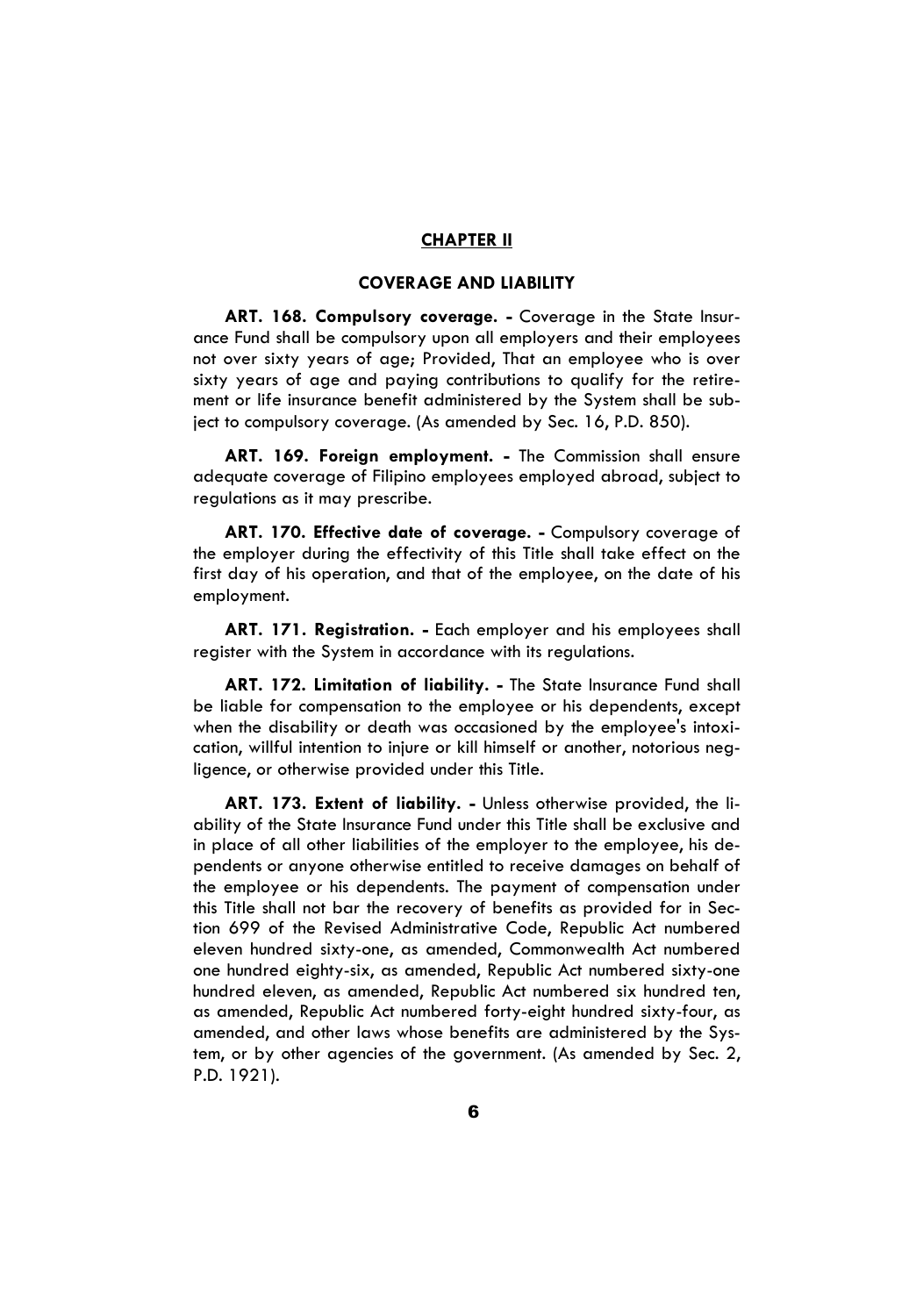**ART. 174. Liability of third parties.** (a) When the disability or death is caused by circumstances creating a legal liability against a third party, the disabled employee or the dependents in case of his death shall be paid by the System under this Title. In case benefit is paid under this Title, the System shall be subrogated to the rights of the disabled employee or the dependents in case of his death, in accordance with the general law.

(b) Where the System recovers from such third party damages in excess of those paid or allowed under this Title, such excess shall be delivered to the disabled employee or other persons entitled hereto, after deducting the cost of proceedings and expenses of the System. (As amended by Sec. 17, P.D. 850).

**ART. 175. Deprivation of benefits. -** Except as otherwise provided under this Title, no contract, regulation or device whatsoever shall operate to deprive the employee or his dependents of any part of the income benefits, and medical or related services granted under this Title. Existing medical services being provided by the employer shall be maintained and continued to be enjoyed by their employees.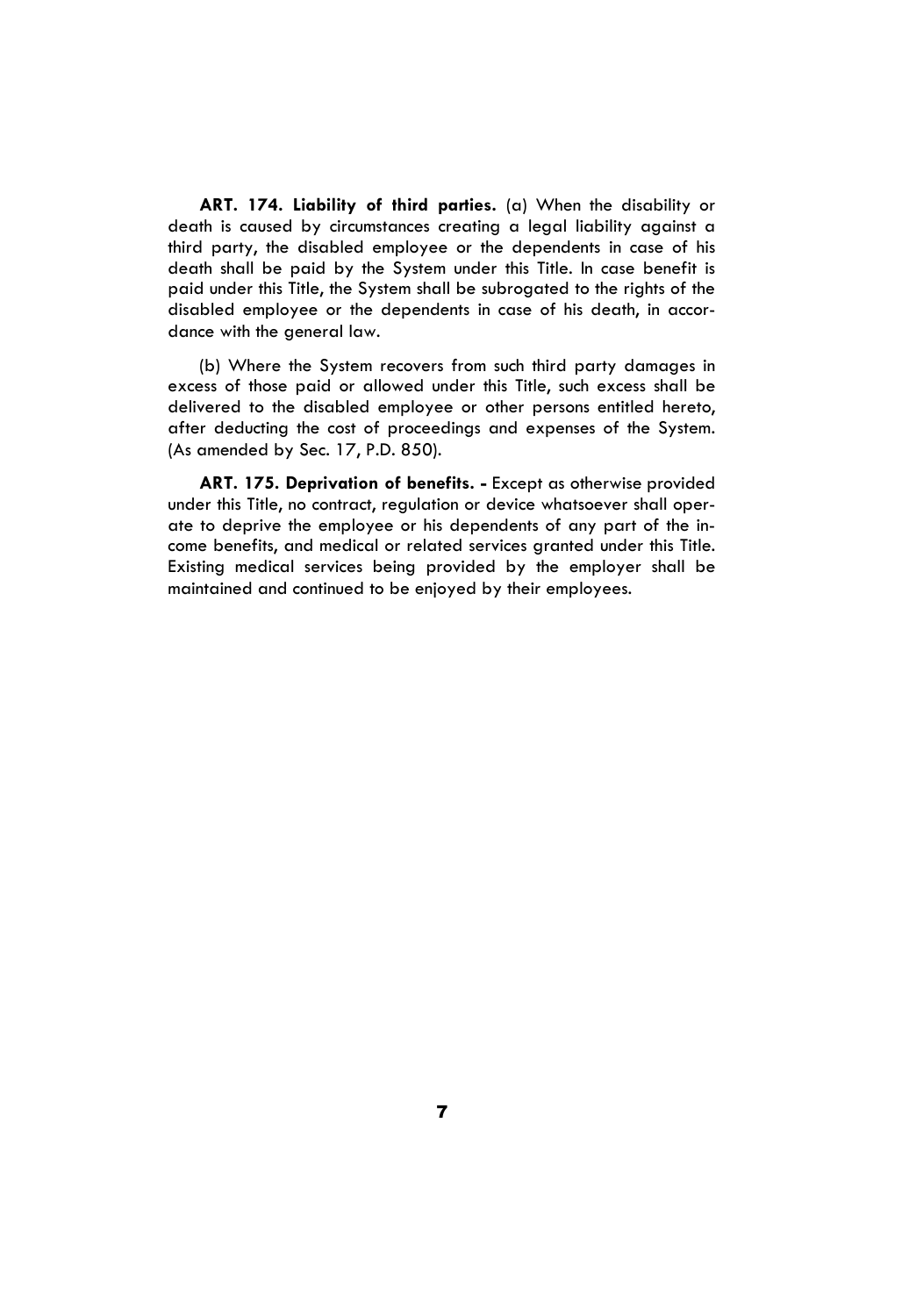# **CHAPTER III**

# **ADMINISTRATION**

**ART. 176. Employees' Compensation Commission.** (a) To initiate, rationalize and coordinate the policies of the employees' compensation program, the Employees' Compensation Commission is hereby created to be composed of five ex-officio members, namely: the Secretary of Labor and Employment as Chairman, the GSIS General Manager, the SSS Administrator, the Chairman of the Philippine Medical Care Commission, and the Executive Director of the ECC Secretariat, and two appointive members, one of whom shall represent the employees and the other, the employers, to be appointed by the President of the Philippines for a term of six years. The appointive member shall have at least five years experience in workmen's compensation or social security programs. All vacancies shall be filled for the unexpired term only. (As amended by Sec. 19(c), E.O. 126).

(b) The Vice Chairman of the Commission shall be alternated each year between the GSIS General Manager and the SSS Administrator. The presence of four Members shall constitute a quorum. Each Member shall receive a per diem of two hundred pesos for every meeting that is actually attended by him, exclusive of actual, ordinary and necessary travel and representation expenses. In his absence, any Member may designate an official of the institution he serves on full-time basis as his representative to act in his behalf. (As amended by Sec. 2, P.D. 1368).

(c) The general conduct of the operations and management functions of the GSIS or SSS under this Title shall be vested in its respective chief executive officer, who shall be immediately responsible for carrying out the policies of the Commission.

(d) The Commission shall have the status and category of a government corporation, and it is hereby deemed attached to the Department of Labor for policy coordination and guidance. (As amended by Sec. 2, P.D. 1368).

**ART. 177. Powers and duties. -** The Commission shall have the following powers and duties:

- (a) To assess and fix a rate of contribution from all employers;
- (b) To determine the rate of contribution payable by an employer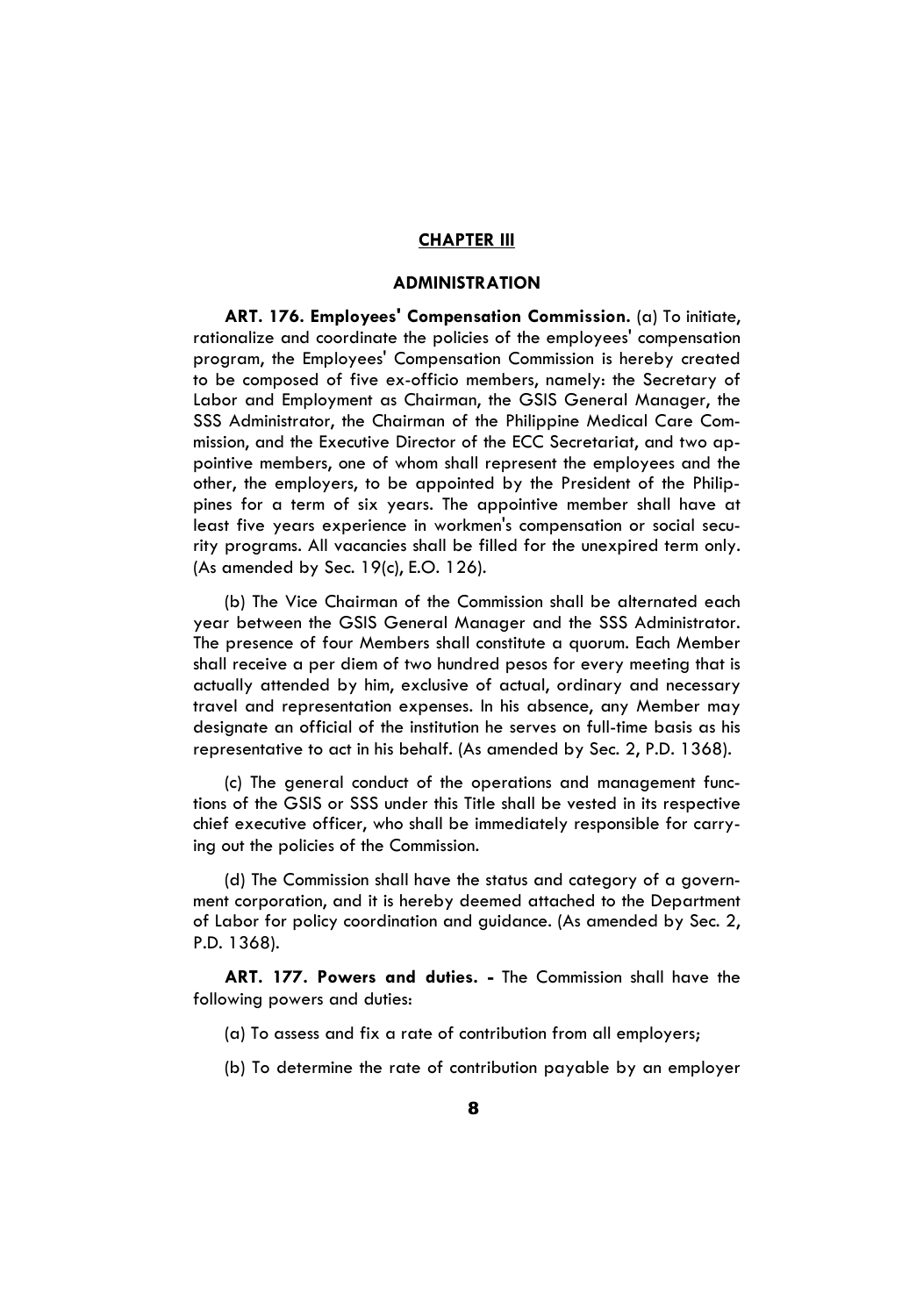whose records show a high frequency of work accidents or occupational disease due to failure by the said employer to observe adequate safety measures;

(c) To approve rules and regulations governing the processing of claims and the settlement of disputes arising therefrom as prescribed by the System;

(d) To initiate policies and programs toward adequate occupational health and safety and accident prevention in the working environment, rehabilitation other than those provided for under Art. 190 hereof, and other related programs and activities, and to appropriate funds therefor. (As amended by Sec. 3, P.D. 1368).

(e) To make the necessary actuarial studies and calculations concerning the grant of constant help and income benefits for permanent disability or death, and the rationalization of the benefits for permanent disability and death under the Title with benefits payable by the System for similar contingencies; **Provided;** That the Commission may upgrade benefits and add new ones subject to approval of the President; and **Provided, Further,** That the actuarial stability of the State Insurance Fund shall be guaranteed; **Provided, Finally,** that such increases in benefits shall not require any increases in contribution, except as provided for in paragraph (b) hereof. (As amended by Sec. 3, P.D. 1641).

(f) To appoint the personnel of its staff, subject to civil service law and rules, but exempt from WAPCO law and regulations;

(g) To adopt annually a budget of expenditures of the Commission and its staff chargeable against the State Insurance Fund: Provided, that the SSS and GSIS shall advance on a quarterly basis the remittances of allotment of the loading fund for this Commission's operational expenses based on its annual budget as duly approved by the Ministry of Budget and Management. (As amended by Sec. 3, P.D. 1921).

(h) To have the power to administer oath and affirmation, and to issue **subpoena and subpoena duces tecum** in connection with any question or issue arising from appealed cases under this Title.

(i) To sue and be sued in court;

(j) To acquire property, real or personal, which may be necessary or expedient for the attainment of the purposes of this Title;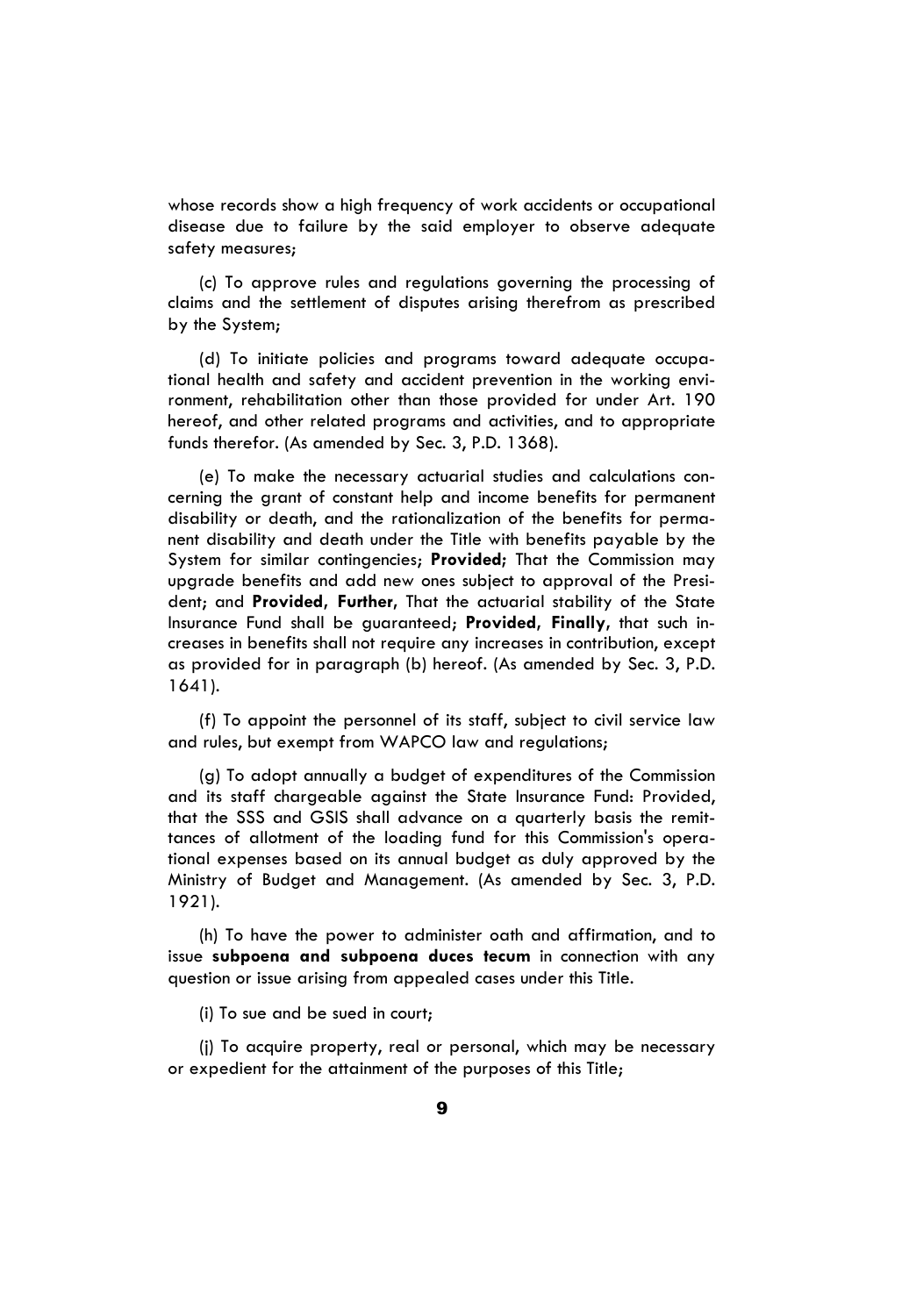(k) To enter into agreements or contracts for such services or aid as may be needed for the proper, efficient and stable administration of the program;

(l) To perform such other acts as it may deem appropriate for the attainment of the purposes of the Commission and proper enforcement of the provisions of this Title. (As amended by Sec. 18, P.D.850).

**ART. 178. Management of funds. -** All revenues collected by the System under this Title shall be deposited, invested, administered and disbursed in the same manner and under the same conditions, requirements and safeguards as provided by Republic Act numbered eleven hundred sixty-one, as amended, and Commonwealth Act numbered one hundred eighty-six, as amended, with regard to such other funds as are thereunder being paid to or collected by the SSS and GSIS, respectively: Provided, that the Commission, SSS and GSIS may disburse each year not more than twelve percent of the contributions and investment earnings collected for operational expenses, including occupational health and safety programs, incidental to the carrying out of this Title.

**ART. 179. Investment of funds. -** Provisions of existing laws to the contrary notwithstanding, all revenues as are not needed to meet current operational expenses under this Title shall be accumulated in a fund to be known as the State Insurance Fund, which shall be used exclusively for payment of the benefits under this Title, and no amount thereof shall be used for any other purpose. All amounts accruing to the State Insurance Fund, which is hereby established in the SSS and GSIS, respectively, shall be deposited with any authorized depository bank approved by the Commission, or invested with due and prudent regard for the liquidity needs of the System. (As amended by Sec. 4, P.D. 1368).

**ART. 180. Settlement of claims. -** The System shall have original and exclusive jurisdiction to settle any dispute arising from this Title with respect to coverage, entitlement to benefits, collection and payment of contributions and penalties thereon, or any other matter related thereto, subject to appeal to the Commission, which shall decide appealed cases within twenty working days from the submission of the evidence.

**ART. 181. Review. -** Decisions, orders or resolutions of the Commission may be reviewed on certiorari by the Supreme Court on questions of law upon petition of an aggrieved party within ten days from notice thereof.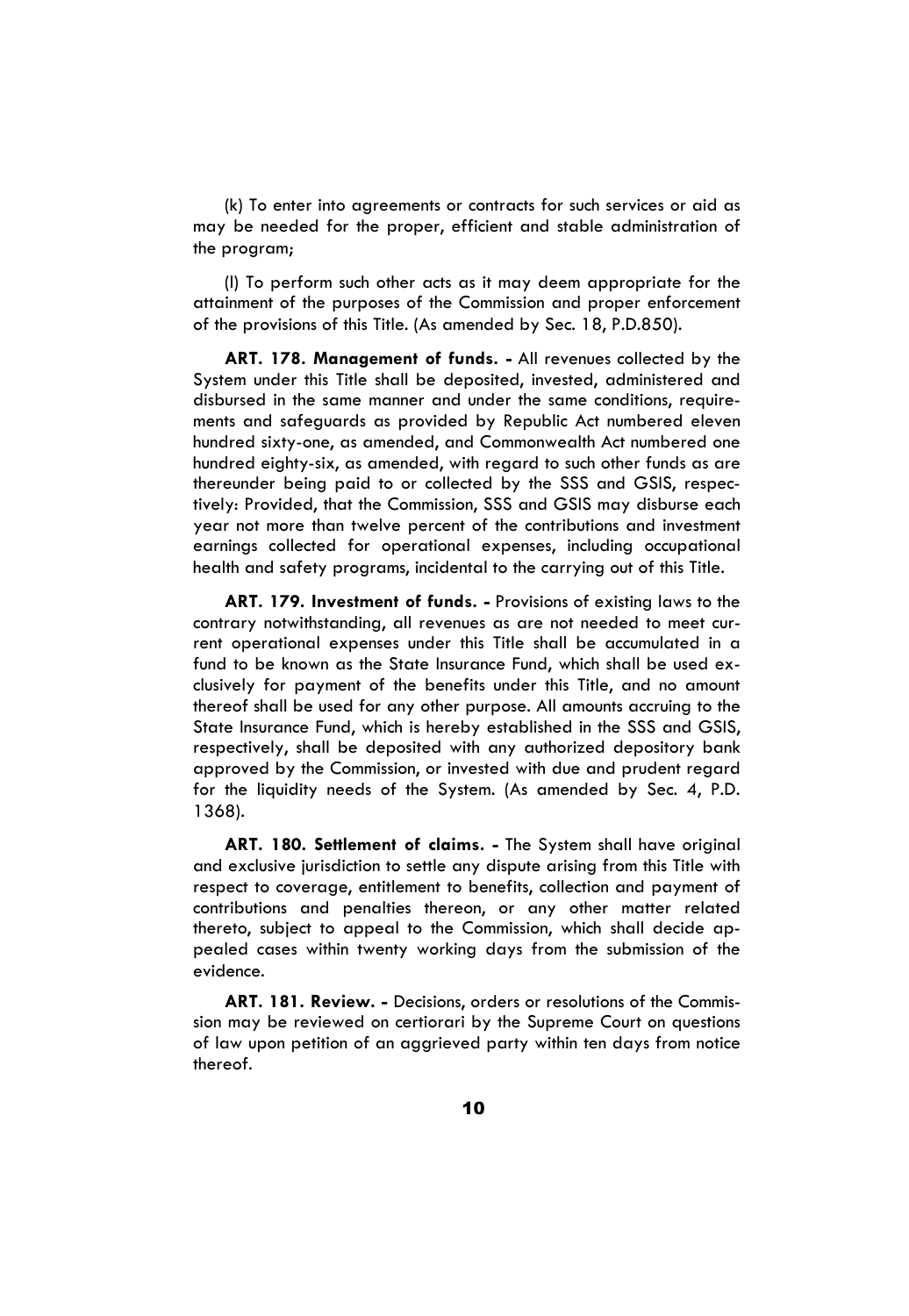**ART. 182. Enforcement of decisions.** (a) Any decision, order or resolution of the Commission shall become final and executory if no appeal is taken therefrom within ten days from notice thereof. All awards granted by the Commission in cases appealed from decisions of the System shall be effected within fifteen days from receipt of notice. (b) In all other cases, decisions, orders and resolutions of the Commission which have become final and executory shall be enforced and executed in the same manner as decisions of the Court of First Instance, and the Commission shall have the power to issue to the city or provincial sheriff or to the sheriff whom it may appoint such writs of execution as may be necessary for the enforcement of such decisions, orders or resolutions, and any person who shall fail or refuse to comply therewith shall, upon application by the Commission, be punished by the proper court for contempt.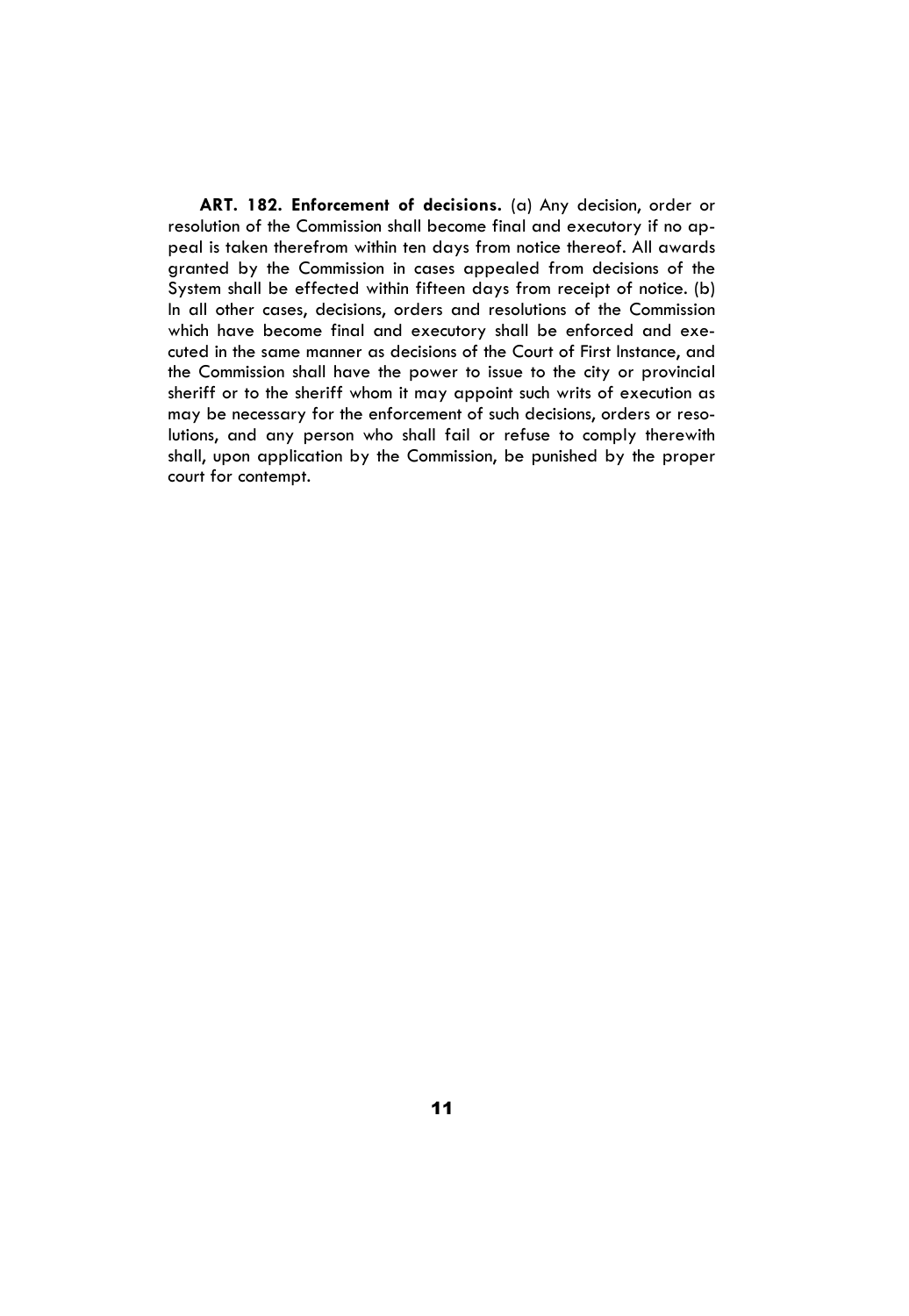#### **CHAPTER IV**

# **CONTRIBUTIONS**

**ART. 183. Employer's contributions.** (a) Under such regulations as the System may prescribe, beginning as of the last day of the month when an employee's compulsory coverage takes effect and every month thereafter during his employment, his employer shall prepare to remit to the System a contribution equivalent to one percent of his monthly salary credit.

(b) The rate of contribution shall be reviewed periodically and, subject to the limitations herein provided, may be revised as the experience in risk, cost of administration, and actual or anticipated as well as unexpected losses, may require.

(c) Contributions under this Title shall be paid in their entirety by the employer and any contract or device for the deduction of any portion thereof from the wages or salaries of the employees shall be null and void.

(d) When a covered employee dies, becomes disabled or is separated from employment, his employer's obligation to pay the monthly contribution arising from that employment shall cease at the end of the month of contingency and during such months that he is not receiving wages or salary.

**ART. 184. Government guarantee. -** The Republic of the Philippines guarantees the benefits under this Title, and accepts general responsibility for the solvency of the State Insurance Fund. In case of any deficiency, the same shall covered by supplemental appropriations from the national government.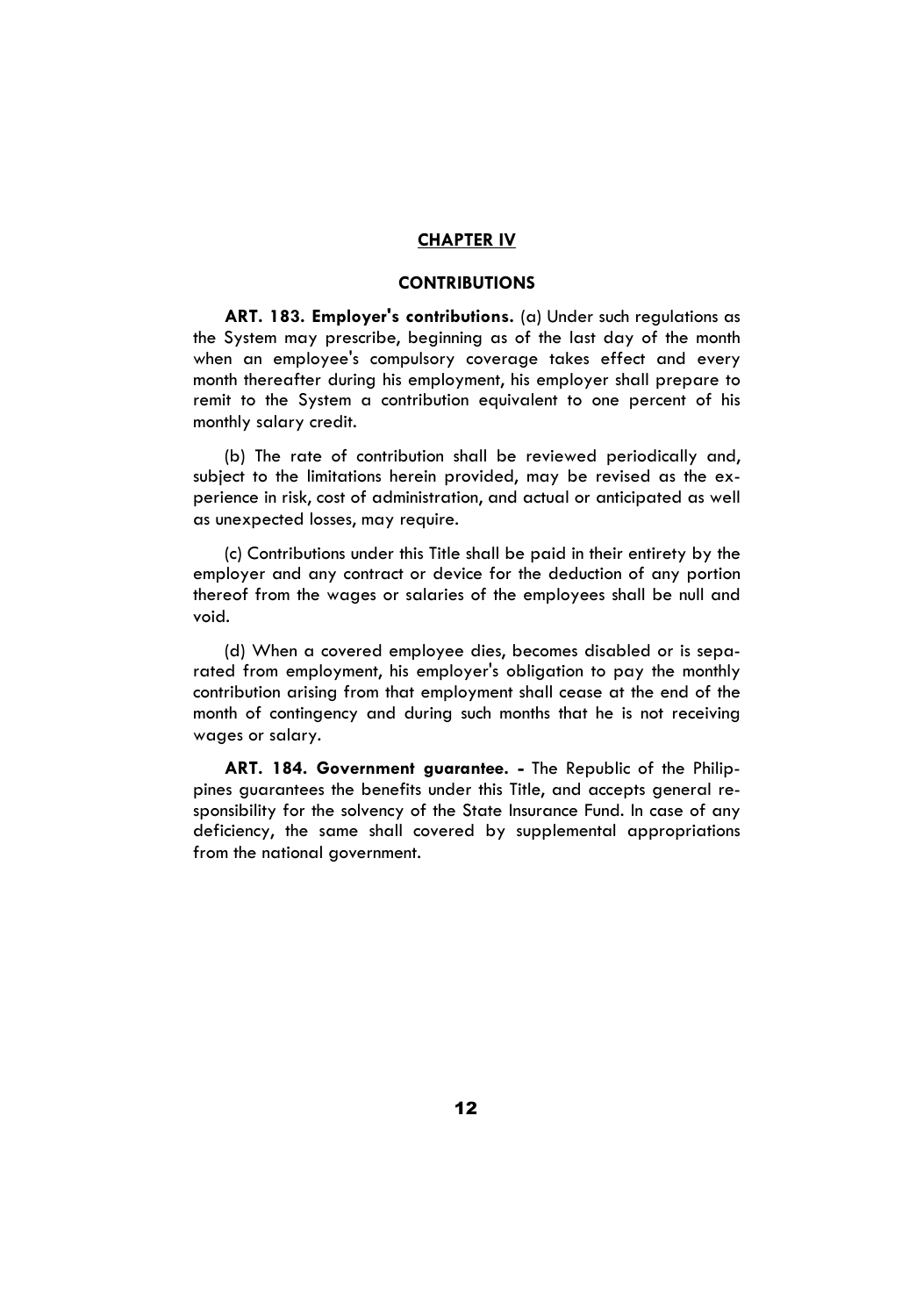# **CHAPTER V**

# **MEDICAL BENEFITS**

**ART. 185. Medical services. -** Immediately after an employee contracts sickness or sustains an injury, he shall be provided by the System during the subsequent period of his disability with such medical services and appliances as the nature of his sickness or injury and progress of his recovery may require, subject to the expense limitation prescribed by the Commission.

**ART. 186. Liability. -** The System shall have the authority to choose or order a change of physician, hospital or rehabilitation facility for the employee, and shall not be liable for compensation for any aggravation of the employee's injury or sickness resulting from unauthorized changes by the employee of medical services, appliances, supplies, hospitals, rehabilitation facilities or physicians.

**ART. 187. Attending Physician. -** Any physician attending an injured or sick employee shall comply with all the regulations of the System and submit reports in prescribed forms at such time as may be required concerning his condition or treatment. All medical information relevant to the particular injury or sickness shall on demand be made available to the employee or the System. No information developed in connection with treatment or examination for which compensation is sought shall be considered as privileged communication.

**ART. 188. Refusal of examination or treatment. -** If the employee unreasonably refuses to submit to medical examination or treatment, the System shall stop the payment of further compensation during such time as such refusal continues. What constitutes an unreasonable refusal shall be determined by the System which may on its own initiative determine the necessity, character and sufficiency of any medical services furnished or to be furnished.

**ART. 189. Fees and other charges. -** All fees and other charges for hospital services, medical care and appliances excluding professional fees shall not be higher than those prevailing in wards of hospitals for similar services to injured or sick persons in general and shall be subject to the regulations of the Commission. Professional fees shall only be appreciably higher than those prescribed under Republic Act numbered sixty-one hundred eleven, as amended, otherwise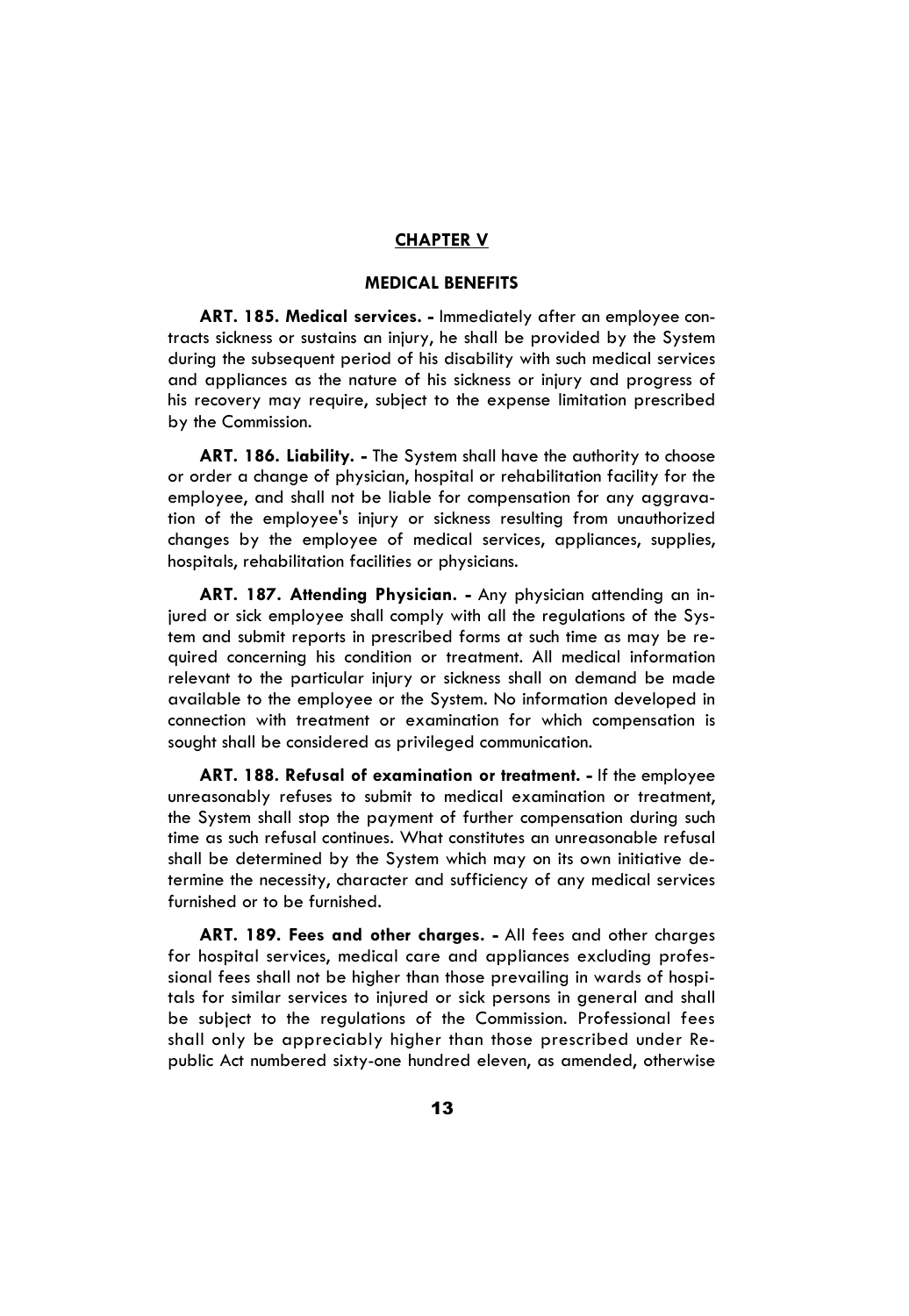known as the Philippine Medical Care Act of 1969.

**ART. 190. Rehabilitation services.** (a) The System shall, as soon as practicable, establish a continuing program for the rehabilitation of injured and handicapped employees, who shall be entitled to rehabilitation services, which shall consist of medical, surgical or hospital treatment, including appliances if they have been handicapped by the injury, to help them become physically independent.

(b) As soon as practicable, the System shall establish centers equipped and staffed to provide a balanced program of remedial treatment, vocational assessment and preparation designed to meet the individual needs of each handicapped employee to restore him to suitable employment, including assistance as may be within its resources to help each rehabilitee to develop his mental, vocational or social potential.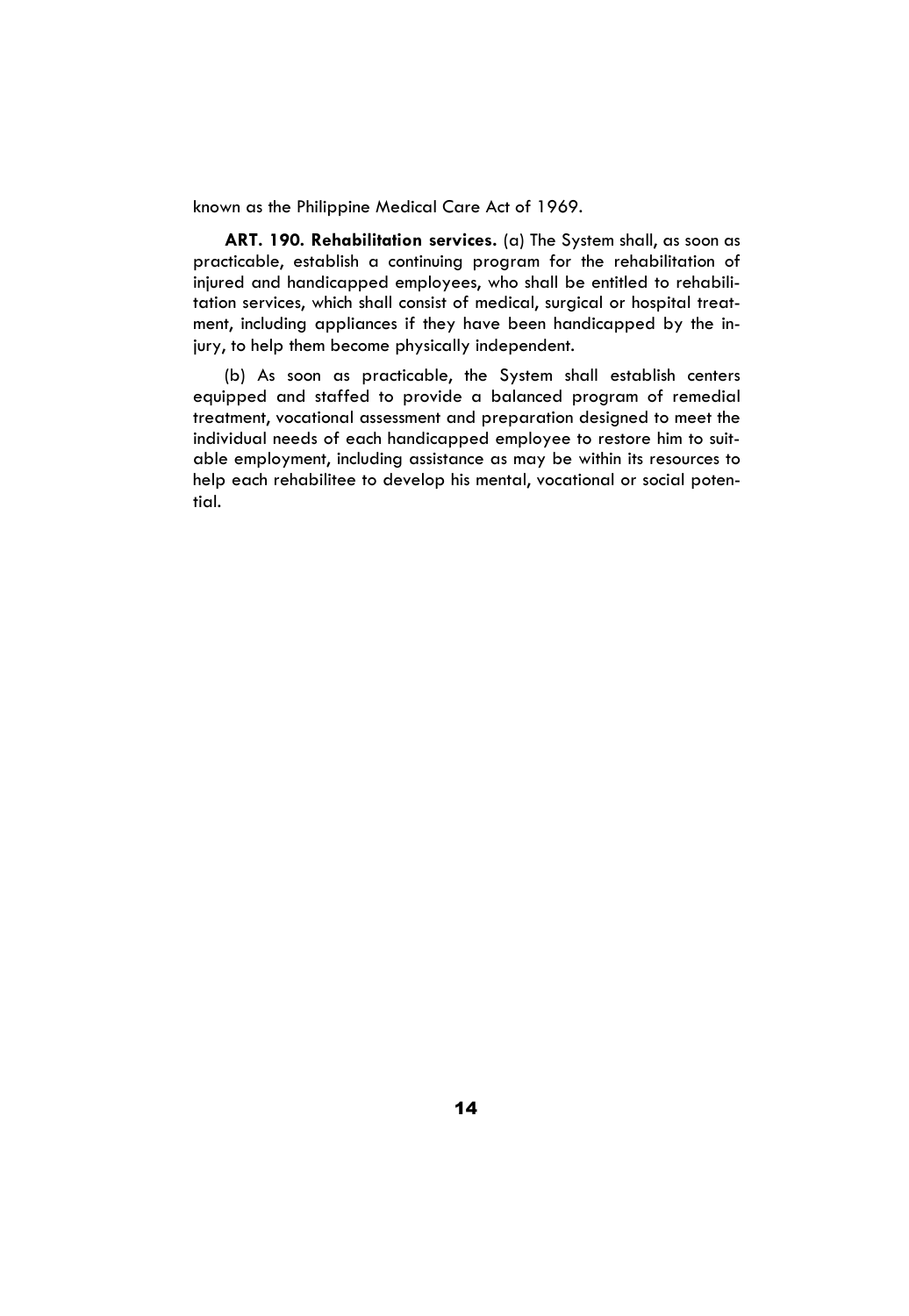# **CHAPTER VI**

# **DISABILITY BENEFITS**

**ART. 191. Temporary total disability.** (a) Under such regulations as the Commission may approve, any employee under this Title who sustains an injury or contracts sickness resulting in temporary total disability shall for each day of such a disability or fraction thereof be paid by the System an income benefit equivalent to ninety percent of his average daily salary credit, subject to the following conditions: The daily income benefit shall not be less than Ten Pesos nor more than Ninety Pesos, nor paid for a continuous period longer than one hundred twenty days, except as otherwise provided for in the Rules, and the System shall be notified of the injury or sickness. (As amended by Sec. 2, E.O. 179).

(b) The monthly income benefit shall be in accordance with the regulations of the Commission. (As amended by Sec. 19, P.D. 850).

**ART. 192. Permanent total disability.** (a) Under such regulations as the Commission may approve, any employee under this Title who contracts sickness or sustains an injury resulting in his permanent total disability shall, for each month until his death, be paid by the System during such a disability, an amount equivalent to the monthly income benefit, plus ten percent thereof for each dependent child, but not exceeding five, beginning with youngest and without substitution: Provided, That the monthly income benefit shall be the new amount of the monthly benefit for all covered pensioners, effective upon approval of this Decree.

(b) The monthly income benefit shall be guaranteed for five years, and shall be suspended if the employee is gainfully employed, or recovers from his permanent total disability, or fails to present himself for examination at least once a year upon notice by the System, except as otherwise provided for in other laws, decrees, orders or Letters of Instructions. (As amended by Sec. 5, P.D. 1641).

- (c) The following disabilities shall be deemed total and permanent:
	- (1) Temporary total disability lasting continuously for more than one hundred twenty days, except as otherwise provided for in the Rules;
	- (2) Complete loss of sight of both eyes;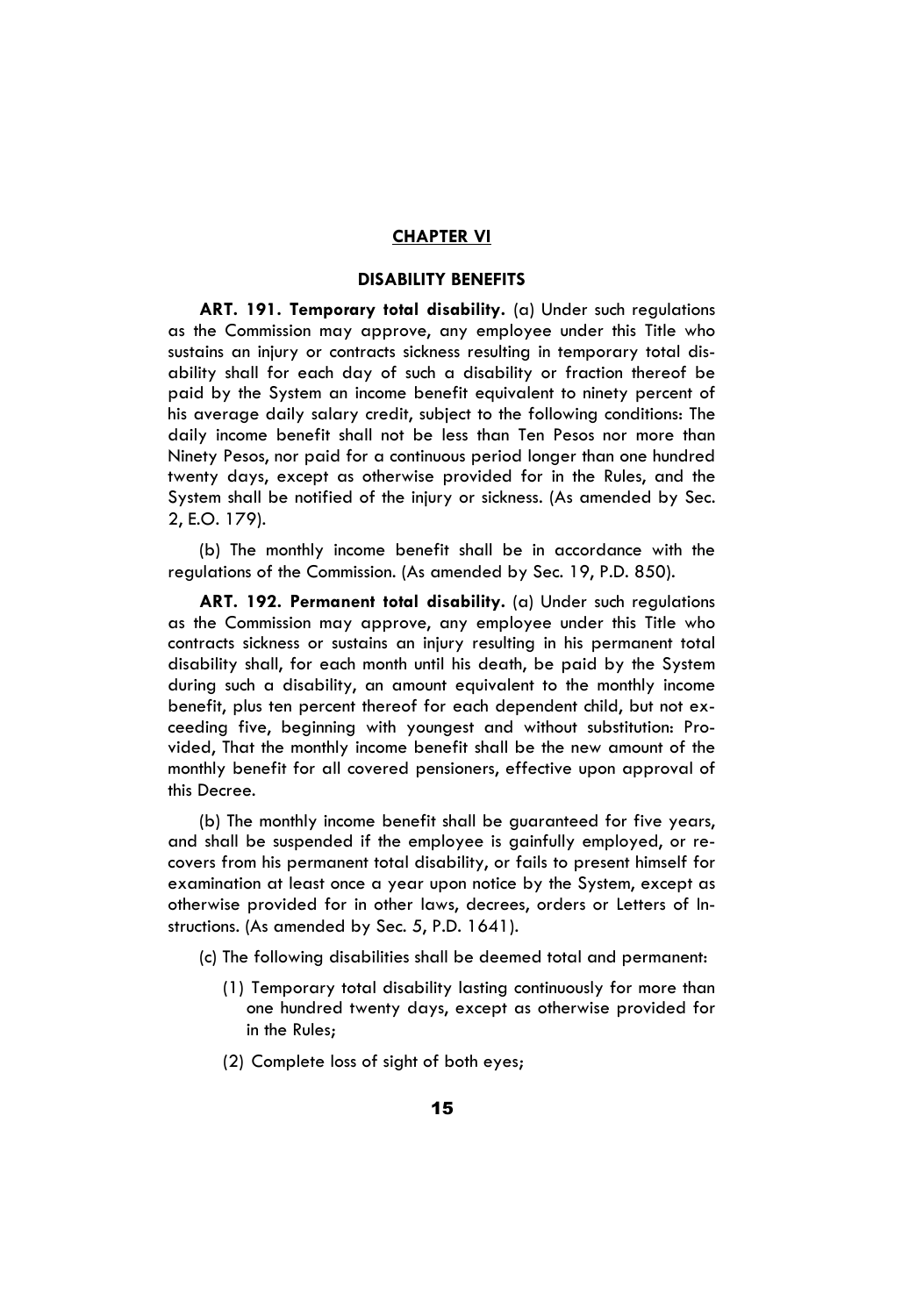- (3) Loss of two limbs at or above the ankle or wrist;
- (4) Permanent complete paralysis of two limbs;
- (5) Brain injury resulting in incurable imbecility or insanity; and
- (6) Such cases as determined by the Medical Director of the System and approved by the Commission.

(d) The number of months of paid coverage shall be defined and approximated by a formula to be approved by the Commission.

**ART. 193. Permanent partial disability.** (a) Under such regulation as the Commission may approve, any employee under this Title who contracts sickness or sustains an injury resulting in permanent partial disability shall for each month not exceeding the period designated herein be paid by the System during such a disability an income benefit equivalent to the income benefit for permanent total disability.

(b) The benefit shall be paid for not more than the period designated in the following schedule:

| Complete and permanent loss of the use of | No. of<br><b>Months</b> |
|-------------------------------------------|-------------------------|
| One thumb                                 | 10                      |
| One index finger                          | 8                       |
| One middle finger                         | 6                       |
| One ring finger                           | 5                       |
| One little finger                         | 3                       |
| One big toe                               | 6                       |
| Any toe                                   | 3                       |
| One arm                                   | 50                      |
| One hand                                  | 39                      |
| One foot                                  | 31                      |
| One leg                                   | 46                      |
| One ear                                   | 10                      |
| <b>Both ears</b>                          | 20                      |
| Hearing of one ear                        | 10                      |
| Hearing of both ears                      | 50                      |
| Sight of one eye                          | 25                      |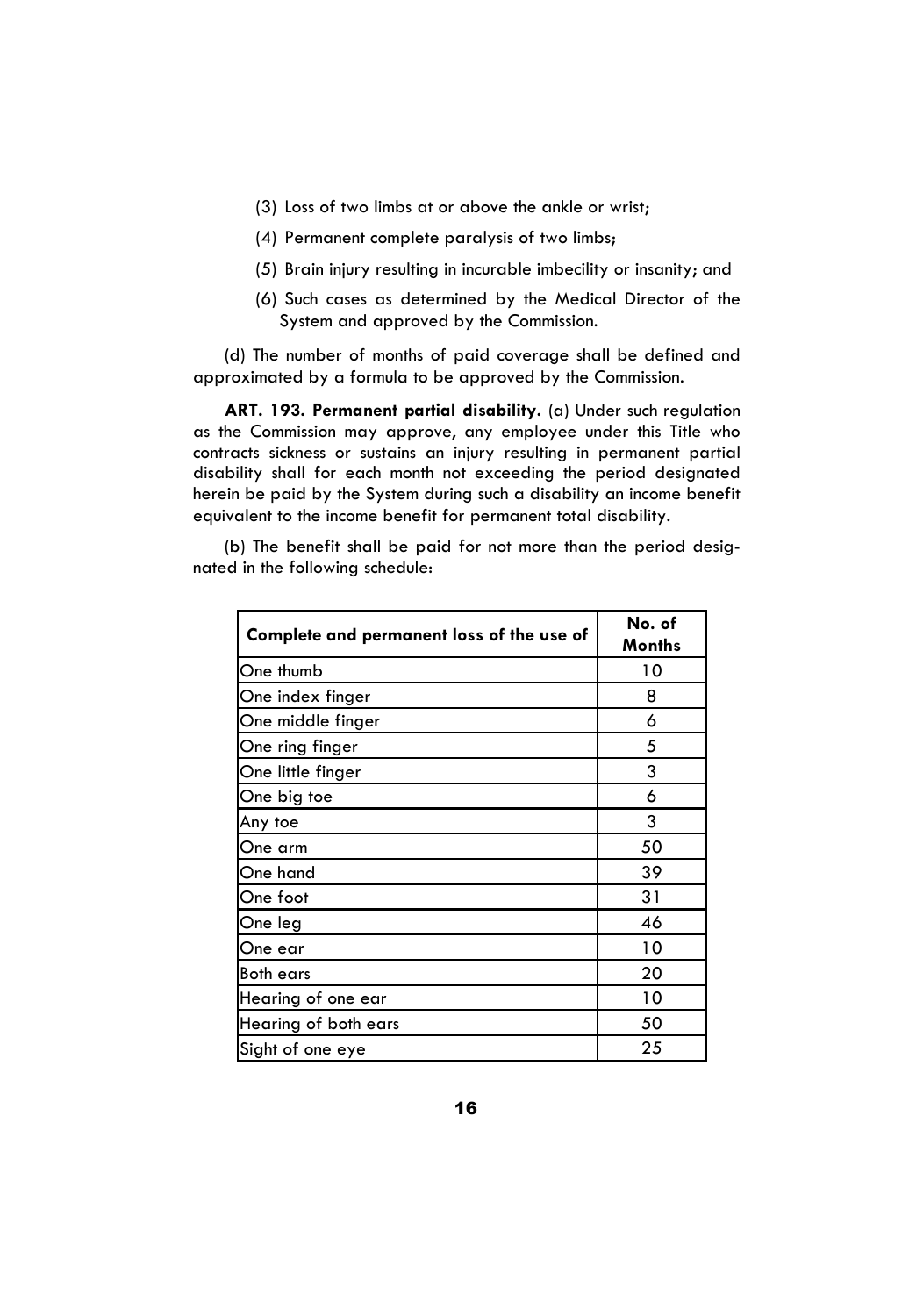(c) A loss of a wrist shall be considered as a loss of the hand, and a loss of an elbow shall be considered as a loss of the arm. A loss of an ankle shall be considered as a loss of the foot, and a loss of a knee shall be considered as a loss of the leg. A loss of more than one joint shall be considered as a loss of the whole finger or toe, and a loss of only the first joint shall be considered as a loss of one-half of the whole finger or toe: **Provided,** That such a loss shall be either the functional loss of the use or physical loss of the member. (As amended by Sec. 7, P.D. 1368).

(d) In case of permanent partial disability less than the total loss of the member specified in the preceding paragraph, the same monthly income benefit shall be paid for a portion of the period established for the total loss of the member in accordance with the proportion that the partial loss bears to the total loss. If the result is a decimal fraction, the same shall be rounded off to the next higher integer.

(e) In cases of simultaneous loss of more than one member or a part thereof as specified in this Article, the same monthly income benefit shall be paid for a period equivalent to the sum of the periods established for the loss of the member or a part thereof. If the result is a decimal fraction, the same shall be rounded off to the next higher integer.

(f) In cases of injuries or illnesses resulting in a permanent partial disability not listed in the preceding schedule, the benefit shall be an income benefit equivalent to the percentage of the permanent loss of the capacity for work. (As amended by Sec. 7, P.D. 1368).

(g) Under such regulations as the Commission may approve, the income benefit payable in case of permanent partial disability may be paid in monthly pension or in lumpsum if the period covered does not exceed one year. (As added by Sec. 7, P.D. 1368).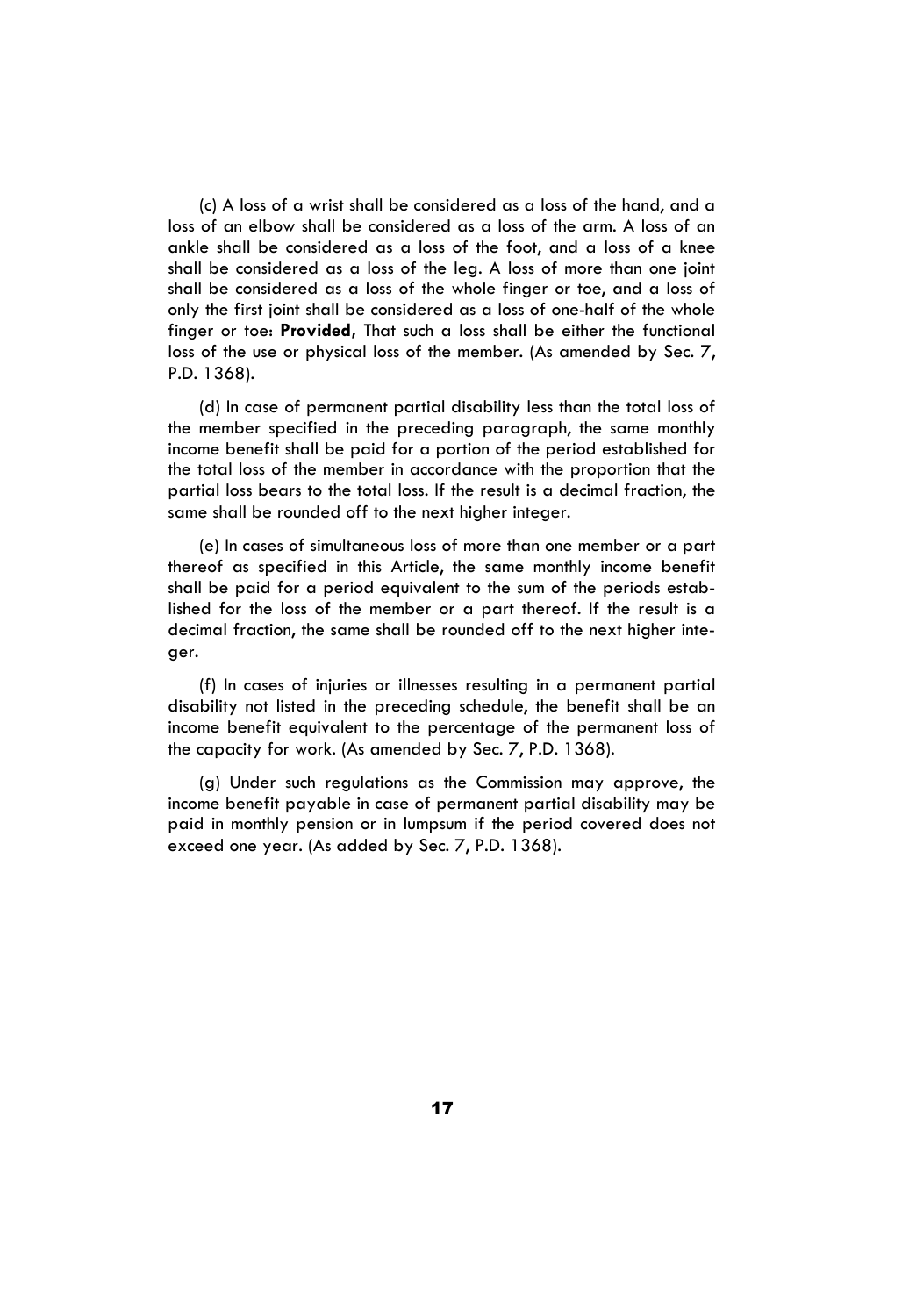#### **CHAPTER VII**

# **DEATH BENEFITS**

**ART. 194. Death.** (a) Under such regulations as the Commission may approve, the System shall pay to the primary beneficiaries upon the death of the covered employee under this Title an amount equivalent to his monthly income benefit, plus ten percent thereof for each dependent child, but not exceeding five, beginning with the youngest and without substitution, except as provided for in paragraph (i) of Article 167 hereof: **Provided, However,** That the monthly income benefit shall be guaranteed for five years: **Provided, Further,** That if he has no primary beneficiary, the System shall pay to his secondary beneficiaries the monthly income benefit but not to exceed sixty months: **Provided, Finally,** That the minimum death benefit shall not be less than fifteen thousand pesos. (As amended by Sec. 4, P.D. 1921).

(b) Under such regulations as the Commission may approve, the System shall pay to the primary beneficiaries upon the death of a covered employee who is under permanent total disability under this Title, eighty percent of the monthly income benefit and his dependents to the dependent's pension; **Provided,** That the marriage must have been validly subsisting at the time of disability: **Provided, Further,** That if he has no primary beneficiary, the System shall pay to his secondary beneficiaries the monthly pension excluding the dependents pension, of the remaining balance of the five-year guaranteed period: Provided, Finally, That the minimum death benefit shall not be less than fifteen thousand pesos. (As amended by Sec. 4, P.D. 1921).

(c) The monthly income benefit provided herein shall be the new amount of the monthly income benefit for the surviving beneficiaries upon the Approval of this decree. (As amended by Sec. 8, P.D. 1368).

(d) Funeral Benefit. - A funeral benefit of Three Thousand Pesos (P3,000.00) shall be paid upon the death of a covered employee or permanently totally disabled pensioner." (As amended by Sec. 3, E.O.179).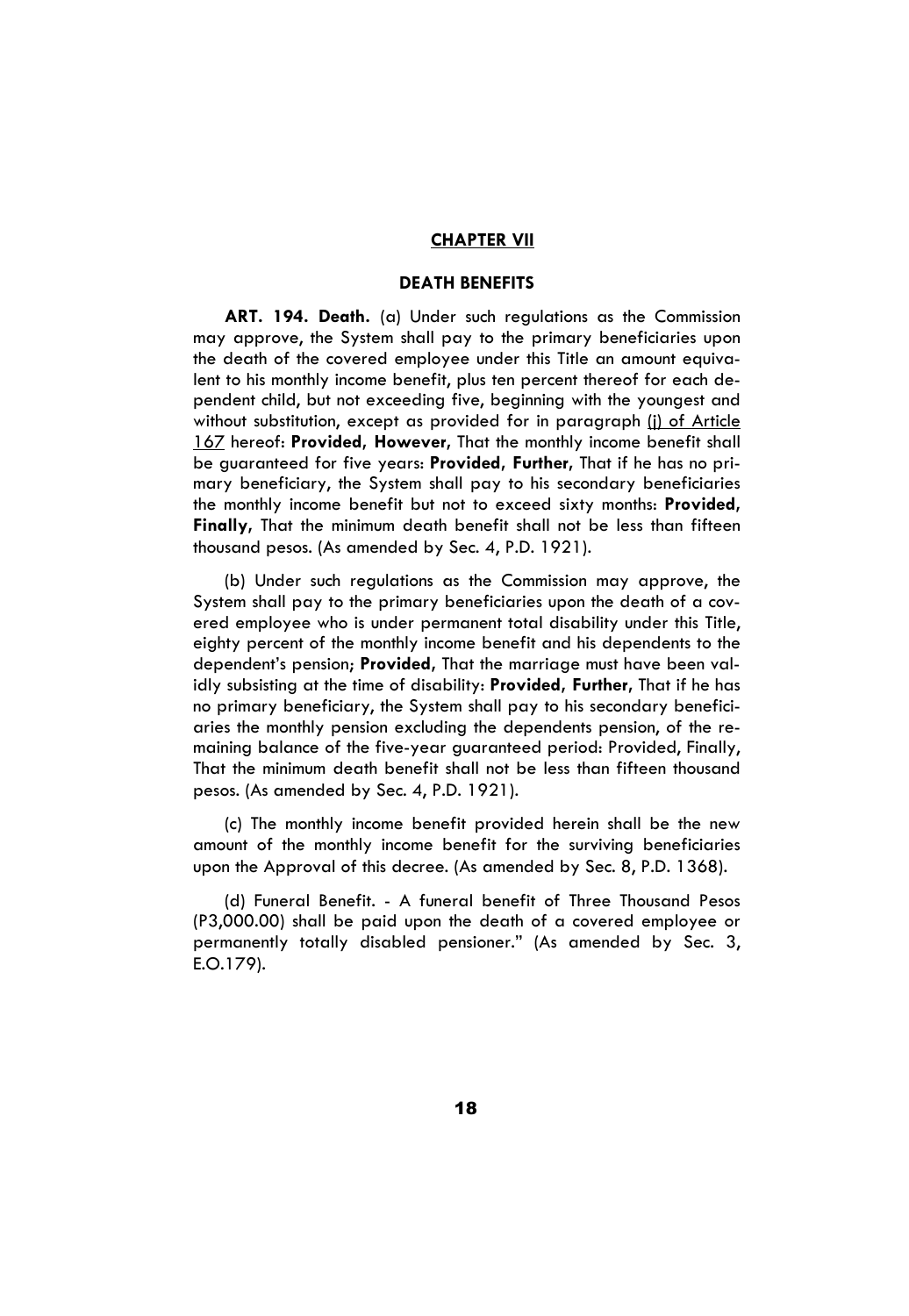# **CHAPTER VIII**

# **PROVISIONS COMMON TO INCOME BENEFITS**

**ART. 195. Relationship and dependency. -** All questions of relationship and dependency shall be determined as of the time of death.

**ART. 196. Delinquent contributions.** (a) An employer who is delinquent in his contributions shall be liable to the System for the benefits which may have been paid by the System to his employees or their dependents, and any benefit and expenses to which such employer is liable shall constitute a lien on all his property, real or personal which is hereby declared to be preferred to any credit, except taxes. The payment by the employer of the lump sum equivalent of such liability shall absolve him from the payment of the delinquent contributions and penalty thereon with respect to the employee concerned.

(b) Failure or refusal of the employer to pay or remit the contributions herein prescribed shall not prejudice the right of the employee or his dependents to the benefits under this Title. If the sickness, injury, disability or death occurs before the System receives any report of the name of his employee, the employer shall be liable to the System for the lump sum equivalent to the benefits to which such employee or his dependents may be entitled.

**ART. 197. Second injuries. -** If any employee under permanent partial disability suffers another injury which results in a compensable disability greater than the previous injury, the State Insurance Fund shall be liable for the income benefit of the new disability: **Provided,** That if the new disability is related to the previous disability, the System shall be liable only for the difference in income benefits.

**ART. 198. Assignment of benefits. -** No claim for compensation under this Title shall be compensable is transferable, or liable to tax, attachment, garnishment, levy or seizure by or under any legal process whatsoever, either before or after receipt by the person or persons entitled thereto, except to pay any debt of the employee to the System.

**ART. 199. Earned benefits. -** Income benefits shall, with respect to any period of disability, be payable in accordance with this Title to an employee who is entitled to receive wages, salaries or allowance for holidays, vacation or sick leaves and any award of benefit under a collective bargaining or other agreement.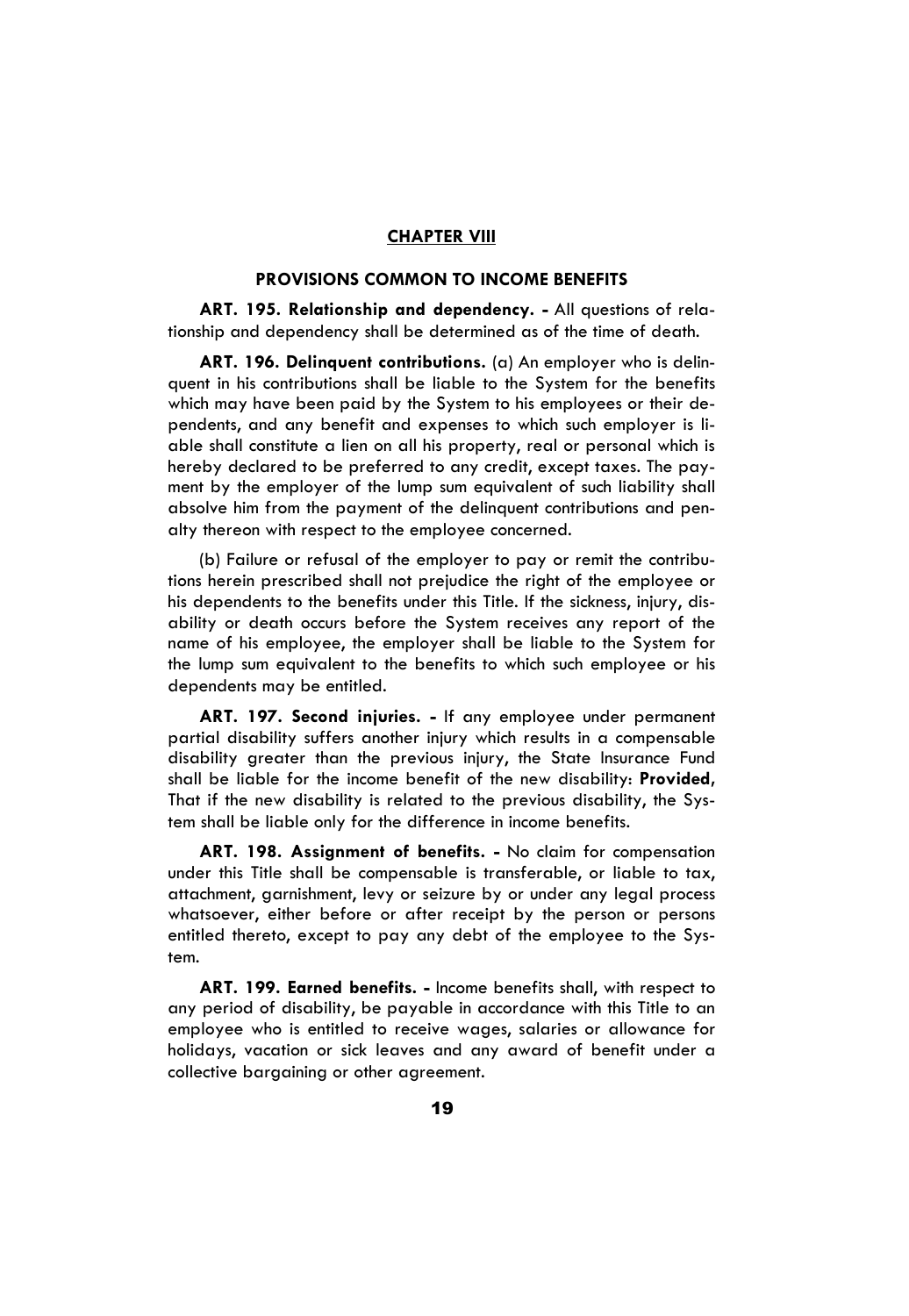**ART. 200. Safety devices. -** In case the employee's injury or death was due to the failure of the employer to comply with any law, or to install and maintain safety devices, or take other precautions for the prevention of injury, said employer shall pay to the State Insurance Fund a penalty of twenty-five percent of the lump sum equivalent of the income benefit payable by the System to the employee. All employers, especially those who should have been paying a rate of contribution higher than that required of them under this Title, are enjoined to undertake and strengthen measures for the occupational health and safety of their employees.

**ART. 201. Prescriptive period. -** No claim for compensation shall be given due course unless said claim is filed with the System within three years from the time the cause of action accrued. (As amended by Sec. 5. P.D. 1921).

**ART. 202. Erroneous payment.** (a) If the System in good faith pays income benefit to a dependent who is inferior in right to another dependent or with whom another dependent is entitled to share, such payment shall discharge the System from liability, unless and until such other dependent notifies the System of his claim prior to the payments.

(b) In case of doubt as to the respective rights of rival claimants, the System is hereby empowered to determine as to whom payments should be made in accordance with such regulations as the Commission may approve. If the money is payable to a minor or incompetent, payment shall be made by the System to such person or persons as it may consider to be best qualified to take care and dispose of the minor's or incompetent's property for his benefit.

**ART. 203. Prohibition. -** No agent, attorney or other person pursuing or in charge of the preparation or filing of any claim for benefit under this Title shall demand or charge for his services any fee, and any stipulation to the contrary shall be null and void. The retention or deduction of any amount from any benefit granted under this Title for the payment of fees of such services is prohibited. Violation of any provision of this Article shall be punished by a fine of not less than five hundred pesos nor more than five thousand pesos, or imprisonment for not less than six months nor more than one year, or both, at the discretion of the court.

**ART. 204. Exemption from levy, tax, etc. -** All laws to the contrary notwithstanding, the State Insurance Fund and all its assets shall be exempt from any tax, fee, charge, levy, or customs or import duty, and no law hereafter enacted shall apply to the State Insurance Fund unless it is provided therein that the same is applicable by expressly stating its name.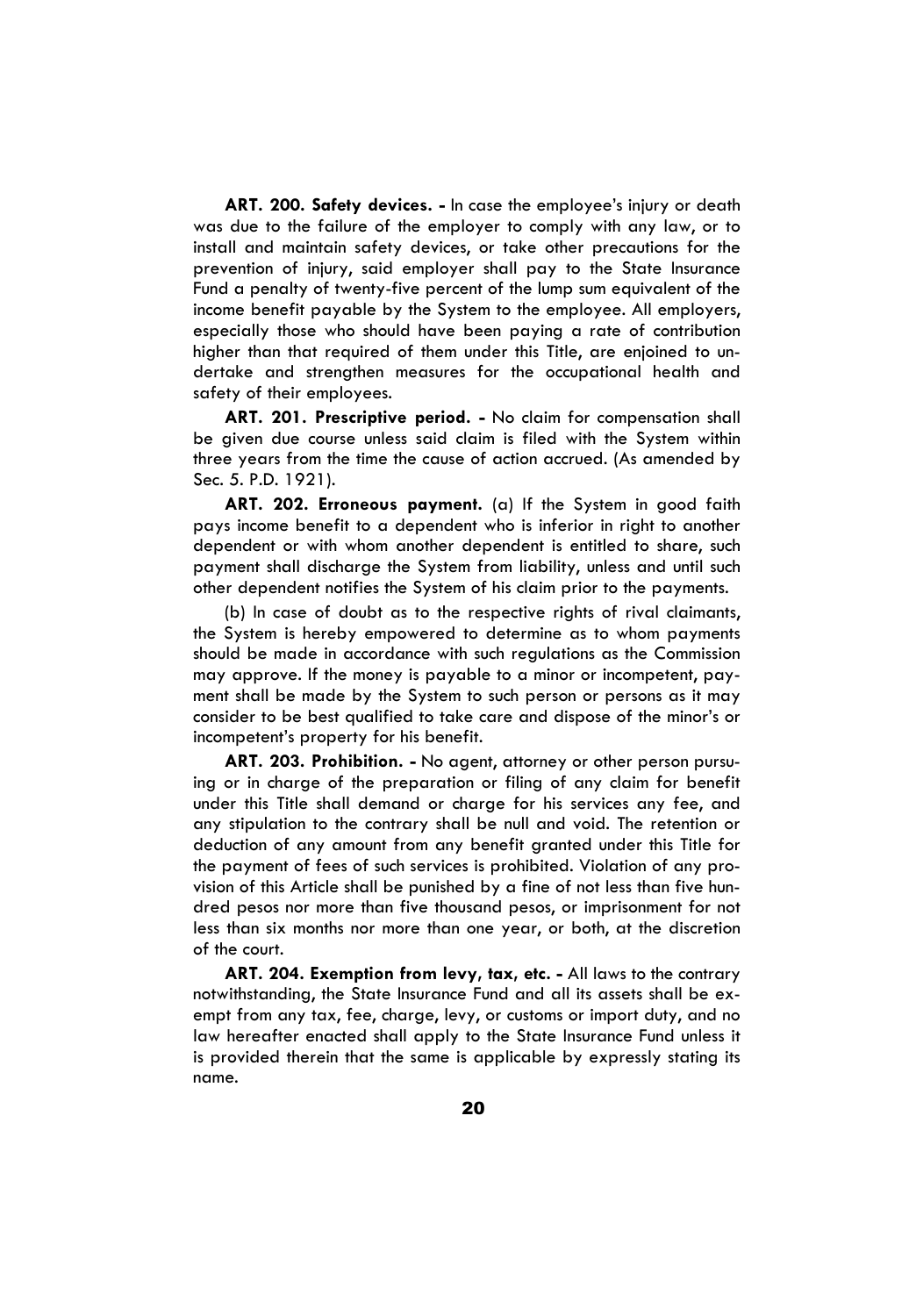# **CHAPTER IX**

# **RECORDS, REPORTS AND PENAL PROVISIONS**

**ART. 205. Record of death or disability.** (a) All employers shall keep a logbook to record chronologically the sickness, injury or death of their employees, setting forth therein their names, dates and places of the contingency, nature of the contingency and absences. Entries in the logbook shall be made within five days from notice or knowledge of the occurrence of the contingency. Within five days after entry in the logbook, the employer shall report to the System only those contingencies he deems to be work-connected.

(b) All entries in the employer's logbook shall be made by the employer or any of his authorized official after verification of the contingencies or the employee's absences for a period of a day or more. Upon request by the System, the employer shall furnish the necessary certificate regarding information about any contingency appearing in the logbook, citing the entry number, page number and date. Such logbook shall be made available for inspection to the duly authorized representative of the System.

(c) Should any employer fail to record in the logbook an actual sickness, injury or death of any of his employees within the period prescribed herein, give false information or withhold material information already in his possession, he shall be held liable for fifty percent of the lump sum equivalent of the income benefit to which the employee may be found to be entitled, the payment of which shall accrue to the State Insurance Fund.

d) In case of payment of benefits for any claim which is later determined to be fraudulent and the employer is found to be a party to the fraud, such employer shall reimburse to the System the full amount of the compensation paid.

**ART. 206. Notice of sickness, injury or death. -** Notice of sickness, injury or death shall be given to the employer by the employee or by his dependents or anybody on his behalf within five days from the occurrence of the contingency. No notice to the employer shall be required if the contingency is known to the employer or his agents or representatives.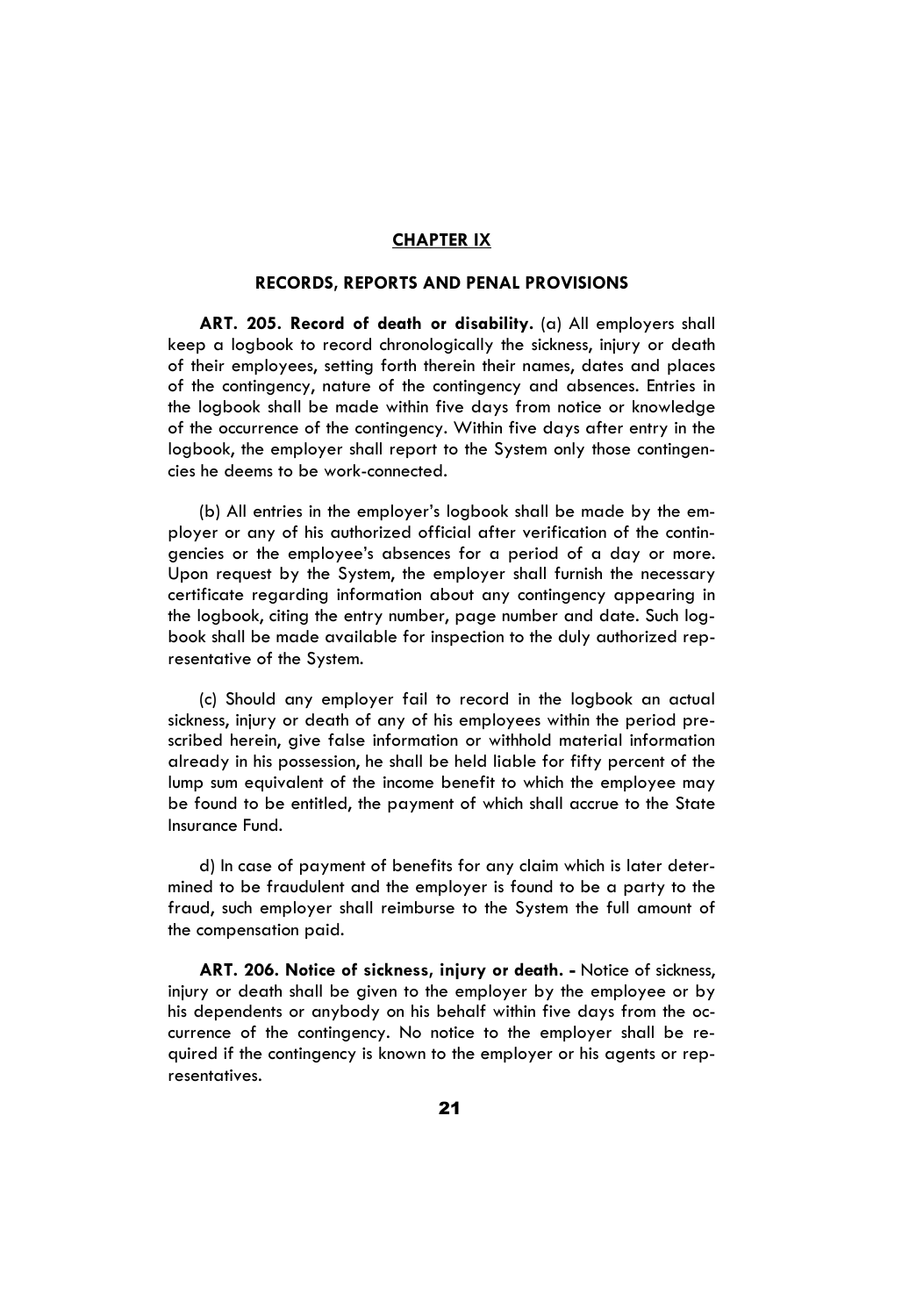**ART. 207. Penal provisions.** (a) The penal provision of Republic Act numbered eleven hundred sixty-one, as amended, and Commonwealth Act numbered one hundred eighty-six, as amended,with regard to the funds as are thereunder being paid to, collected or disbursed by the System, shall be applicable to the collection, administration and disbursement of the Funds under this Title. The penal provisions on coverage shall also be applicable.

(b) Any person, who for the purpose of securing entitlement to any benefit or payment under this Title or the issuance of any certificate or document for any purpose connected with this Title, whether for him or for some other person, commits fraud, collusion, falsification, misrepresentation of facts or any other kind of anomaly shall be punished with a fine of not less than five hundred pesos nor more than five thousand pesos and an imprisonment for not less than six months nor more than one year, at the discretion of the court.

(c) If the act penalized by this Article is committed by any person who has been or is employed by the Commission or System, or a recidivist, the imprisonment shall not be less than one year; if committed by a lawyer, physician or other professional, he shall in addition to the penalty prescribed herein be disqualified from the practice of his profession; and if committed by any official, employee or personnel of the Commission, System or any government agency, he shall in addition to the penalty prescribed herein be dismissed with prejudice to reemployment in the government service.

**ART. 208. Applicability. -** This Title shall apply only to injury, sickness, disability or death occurring on or after January 1, 1975.

**ART. 208-A. Repeal of Laws. -** All existing laws, Presidential Decrees and Letter of Instructions which are inconsistent with or contrary to this Decree, are hereby repealed: **Provided,** That in the case of the GSIS, condition for entitlement to benefits shall be governed by the Labor Code, as amended: **Provided, However,** That the formulas for the computation of benefits, as well as the contribution base, shall be those provided for under Commonwealth Act numbered one hundred eighty-six, as amended by Presidential Decree No. 1146, plus twenty percent thereof. (As amended by Sec. 7, P.D. 1641).

**SECTION 2.** Title III of Book IV on Medicare of the same Code is hereby amended to read as follows: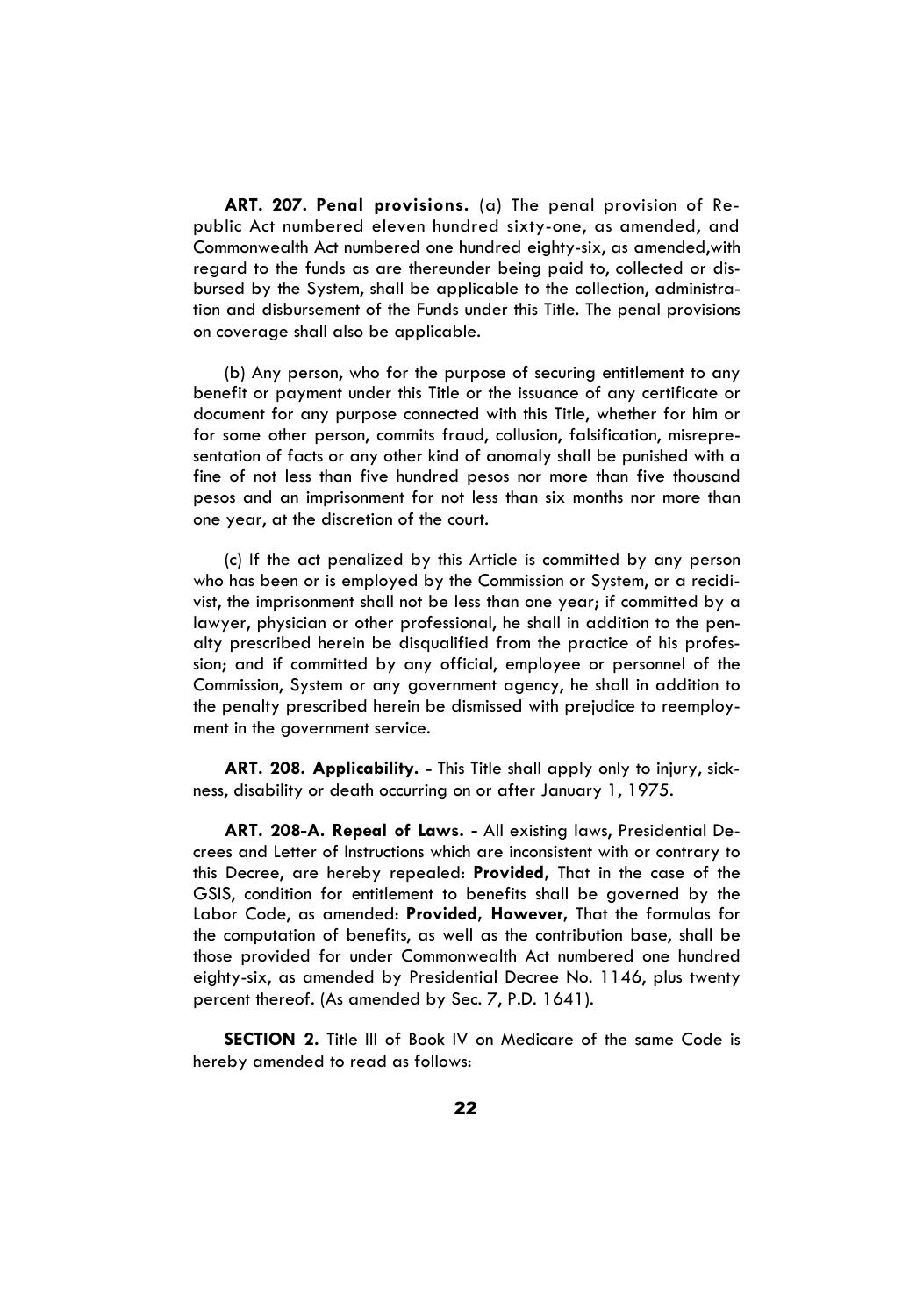**ART. 209. Medical Care. -** The Philippine Medical Care Plan shall be implemented as provided under Republic Act numbered sixty- one hundred eleven, as amended.

**SECTION 3.** Article 292 of Title II of Book VII on Prescription of Offenses and Claims of the same code is hereby amended to read as follows:

**ART. 292. Money claims. -** All money claims arising from employer-employee relations accruing during the effectivity of this Code shall be filed within three (3) years from the time the cause of action accrued; otherwise, they shall be forever barred.

All money claims accruing prior to the effectivity of this Code shall be filed with the appropriate entities established under this Code within one year from the date of such effectivity, and shall be processed or determined in accordance with the implementing rules and regulations of the Code; otherwise, they shall be forever barred.

Workmen's compensation claims accruing prior to the effectivity of this Code and during the period from November 1, 1974 up to December 31, 1974, shall be filed with the appropriate regional offices of the Department of Labor not later than March 31, 1975; otherwise, they shall be forever barred. these claims shall be processed and adjudicated in accordance with the law and rules at the time their causes of action accrued. (As amended by P.D. 570-A).

**SECTION 4.** Article 297 of Title III of Book VII on Transitory and Final Provisions of the same Code is hereby amended to read as follows:

**ART. 297. Termination of Workmen's Compensation Program. -** The Bureau of Workmen's Compensation, the Workmen's Compensation Commission and the Workmen's Compensation Units in the regional offices of the Department of Labor shall continue to exercise the functions and the respective jurisdictions over workmen's compensation cases vested upon them by Act No. 3428 as amended, otherwise known as the Workmen's Compensation Act, until March 31, 1976. Likewise, the term of office of incumbent members of the Workmen's Compensation Commission, including its chairman and any commissioner deemed retired as of December 31, 1975, as well as the present employees and officials of the Bureau of Workmen's Compensation, Workmen's Compensation Commission and the Workmen's Compensation Units shall con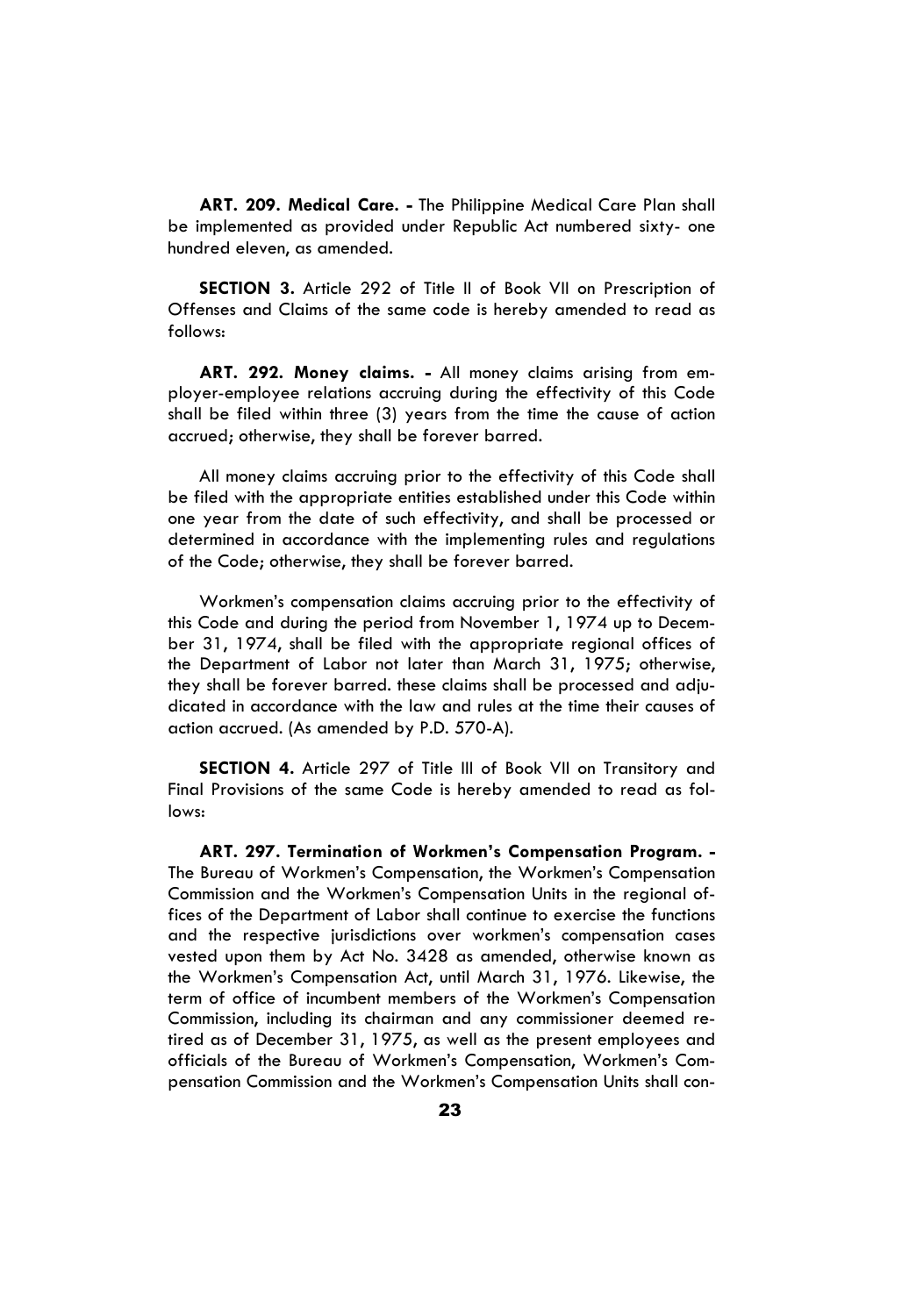tinue up to that date.

Thereafter, said Offices shall be abolished and all officials and personnel thereof shall be transferred to and mandatorily absorbed by the Department of Labor, subject to Presidential Decree No. 6, Letters of Instructions No. 14 and 14-A and the Civil Service Law and rules.

Such amount as may be necessary to cover the operational expenses of the Bureau of Workmen's Compensation, the Workmen's Compensation Commission, and the Workmen's Compensation Unit, including the salaries of incumbent personnel for the period up to March 31, 1976 shall be appropriated from the unprogrammed funds of the Department of Labor. (As amended by P.D. 570-A and Sec. 1, P.D. 865-A).

**SECTION 5.** Article 300 of Title III of Book VII on Transitory and Final Provisions of the same Code is hereby amended to read as follows:

**ART. 300. Disposition of pending cases. -** All cases pending before the Court of Industrial Relations and the National Labor Relations Commission established under Presidential Decree No. 21 on the date of effectivity of this Code shall be transferred to and processed by the corresponding labor relations division or the National Labor Relations Commission created under this Code having cognizance of the same in accordance with the procedure laid down herein and its implementing rules and regulations. Cases on labor relations on appeal with the Secretary of Labor or the Office of the President of the Philippines as of the date of effectivity of this Code shall remain under their respective jurisdictions and shall be decided in accordance with law, rules and regulations in force at the time of appeal.

All workmen's compensation cases pending before the Workmen's Compensation Units in the regional offices of the Department of Labor and those pending before the Workmen's Compensation Commission as of March 31, 1975, shall be processed and adjudicated in accordance with the law, rules and procedure existing prior to the effectivity of the Employees' Compensation and State Insurance Fund. (As amended by P.D. 570-A).

**SECTION 6.** The numbers of the Articles of the same Code shall be amended by renumbering them consecutively beginning with Art. 1.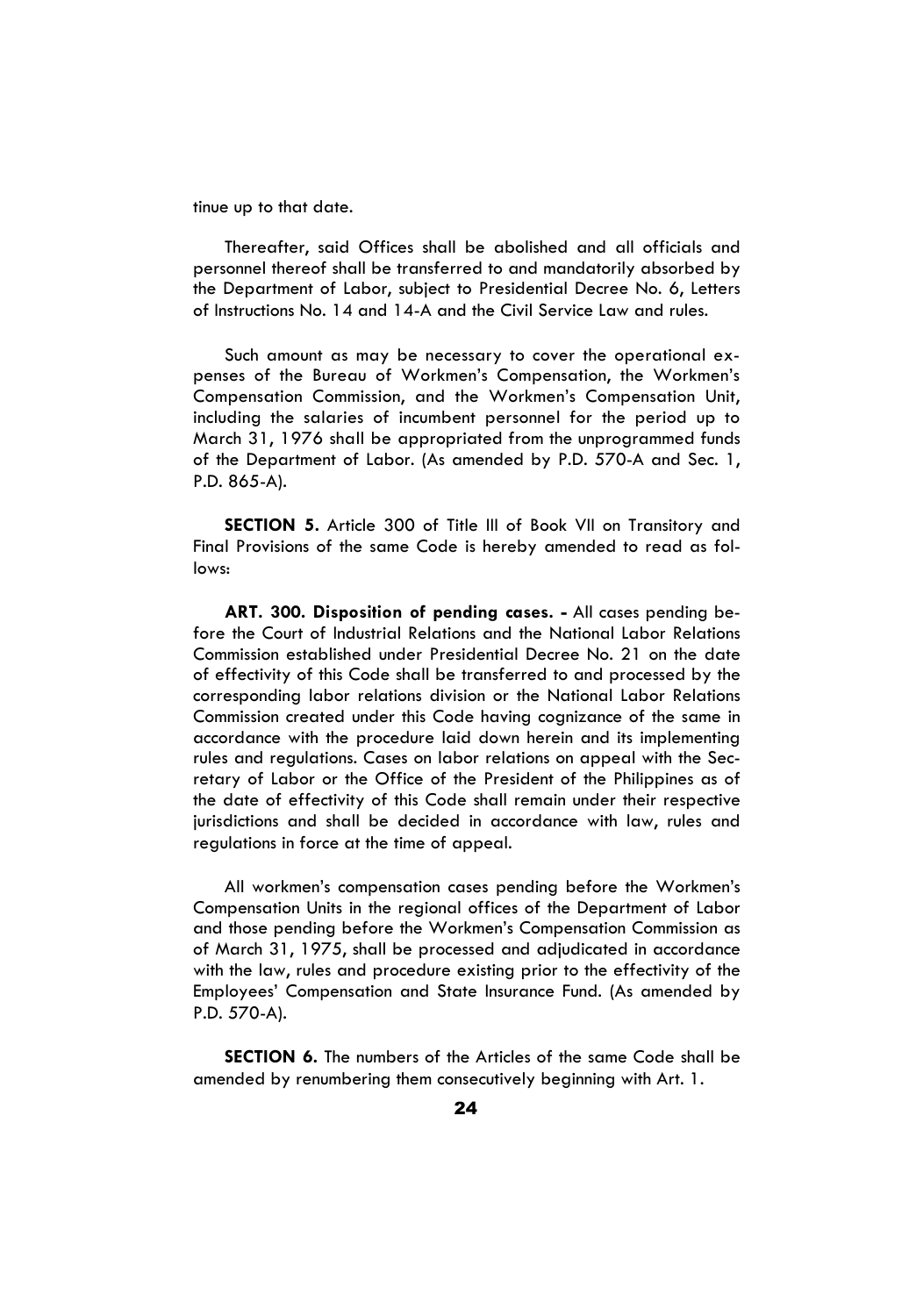**SECTION 7.** This Decree shall take effect on January 1, 1975.

Done in the City of Manila, this 27th day of December, in the Year of our Lord, Nineteen Hundred Seventy Four.

# (Sgd.) **FERDINAND E. MARCOS** President Republic of the Philippines

*Note:* PD 570-A took effect on November 1, 1974.

PD 626 was signed by the President on December 27, 1974 and took effect on January 1, 1975.

PD 850 took effect on December 16, 1975.

PD 865-A took effect on December 31, 1975.

PD 891 took effect on February 9, 1976.

PD 1368 took effect on May 1, 1978.

PD 1641 took effect on January 1, 1980.

PD 1692 took effect on May 1, 1980.

PD 1921 took effect on June 1, 1984.

EO 179 took effect on June 1, 1987.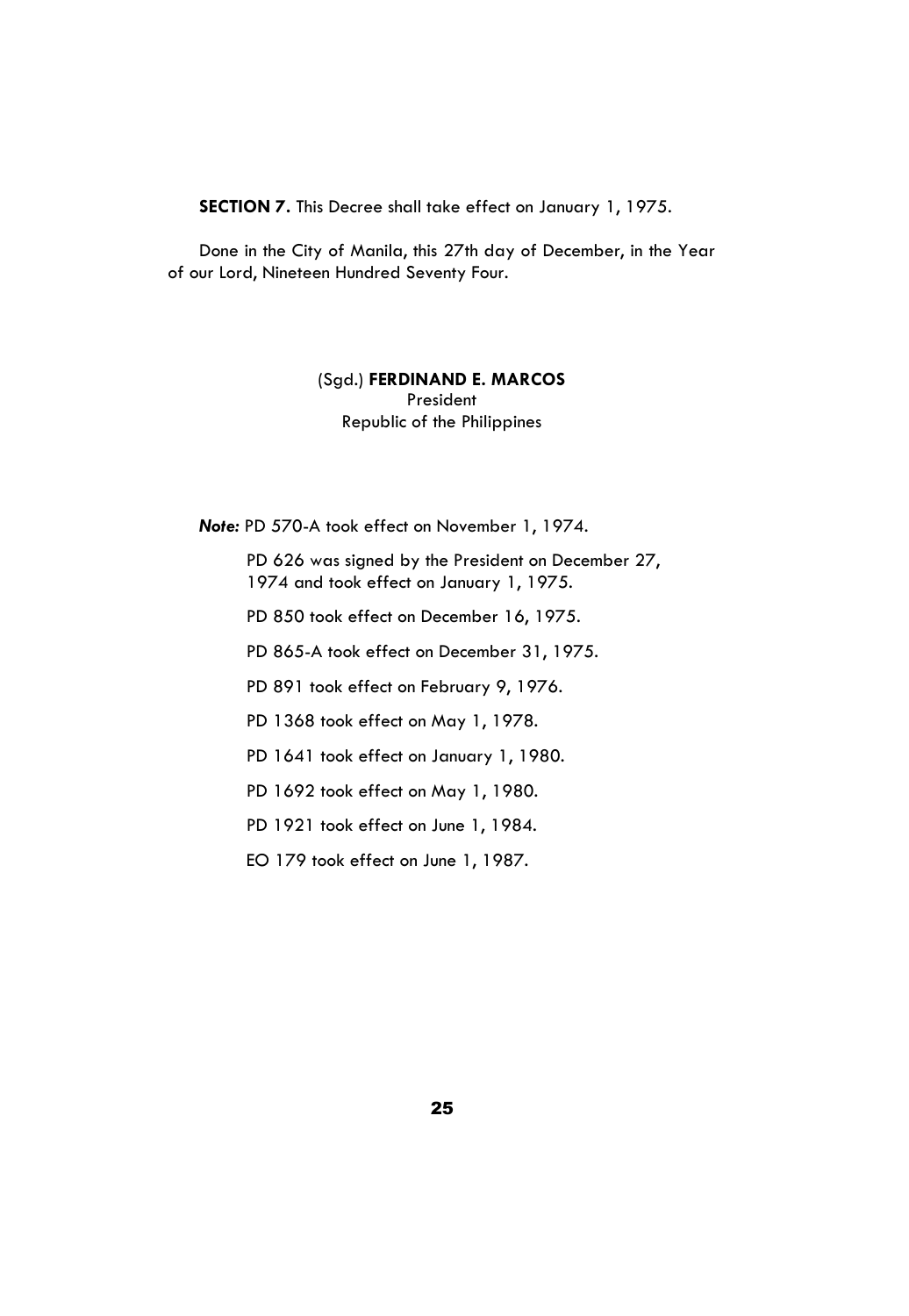# **LETTER OF INSTRUCTIONS NO. 856 – ESTABLISHING A WORKERS REHABILITATION CENTER COMPLEX FOR INDUSTRIALLY DISABLED WORKERS AND DISABLED SOLDIERS UNDER THE NEW**

# **EMPLOYEES' COMPENSATION PROGRAM**

# TO: The Chairman and the Members Employees' Compensation Commission

In implementation of Paragraph (d), Article 177, Title II, Book IV of the Labor Code of the Philippines (PD 442, as amended further by PD 1368), which empower the Employees' Compensation Commission (ECC) to initiate policies and programs on rehabilitation other than those provided for under Article 190 of the Labor Code, and to appropriate funds therefor, and in correlation with Article 190 of the same Code, the Employees' Compensation Commission is hereby directed to establish and make operative a comprehensive WORKERS REHABILITATION CENTER COMPLEX for industrially disabled workers, including disabled soldiers, to be located within Metro Manila, or at any other place suitable to their needs.

For this purpose, the Workers Rehabilitation Center Complex shall receive policy guidance from and shall be under the general management of the Employees' Compensation Commission, which is hereby constituted as its Governing Board.

Whenever necessary, the Governing Board may create and Advisory Council that shall act as a consultative and advisory body, to be composed of representatives from the National Commission on Rehabilitation, the Ministry of Health, the Institute of Public Health of the University of the Philippines, and such other specialized association and organizations on rehabilitation as may be needed.

The Employees' Compensation Commission is hereby authorized to appropriate the amount of FIFTY MILLION PESOS for the establishment and operation of the Workers Rehabilitation Center Complex, to be drawn from reserves of the State Insurance Fund (SIF) that the Social Security System (SSS) and the Government Service Insurance System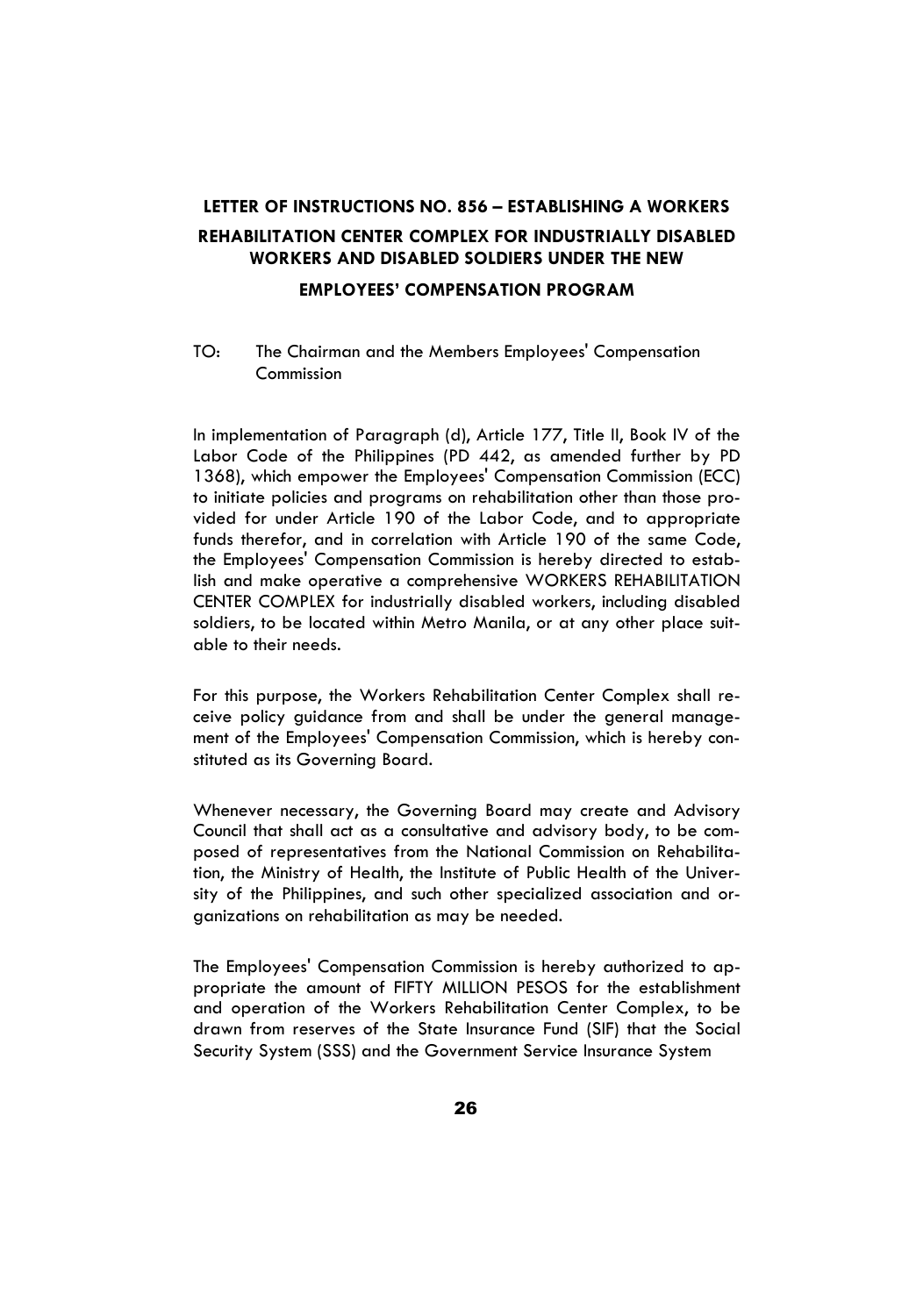GSIS) administer for the private sector and the public service, respectively, under the new Employees' Compensation Program.

The Employees' Compensation Commission shall issue rules and regulations to implement this LOI.

*DONE in the City of Manila, Republic of the Philippines, this 1st day of May, in the year of Our Lord, Nineteen Hundred and Seventy-Nine.*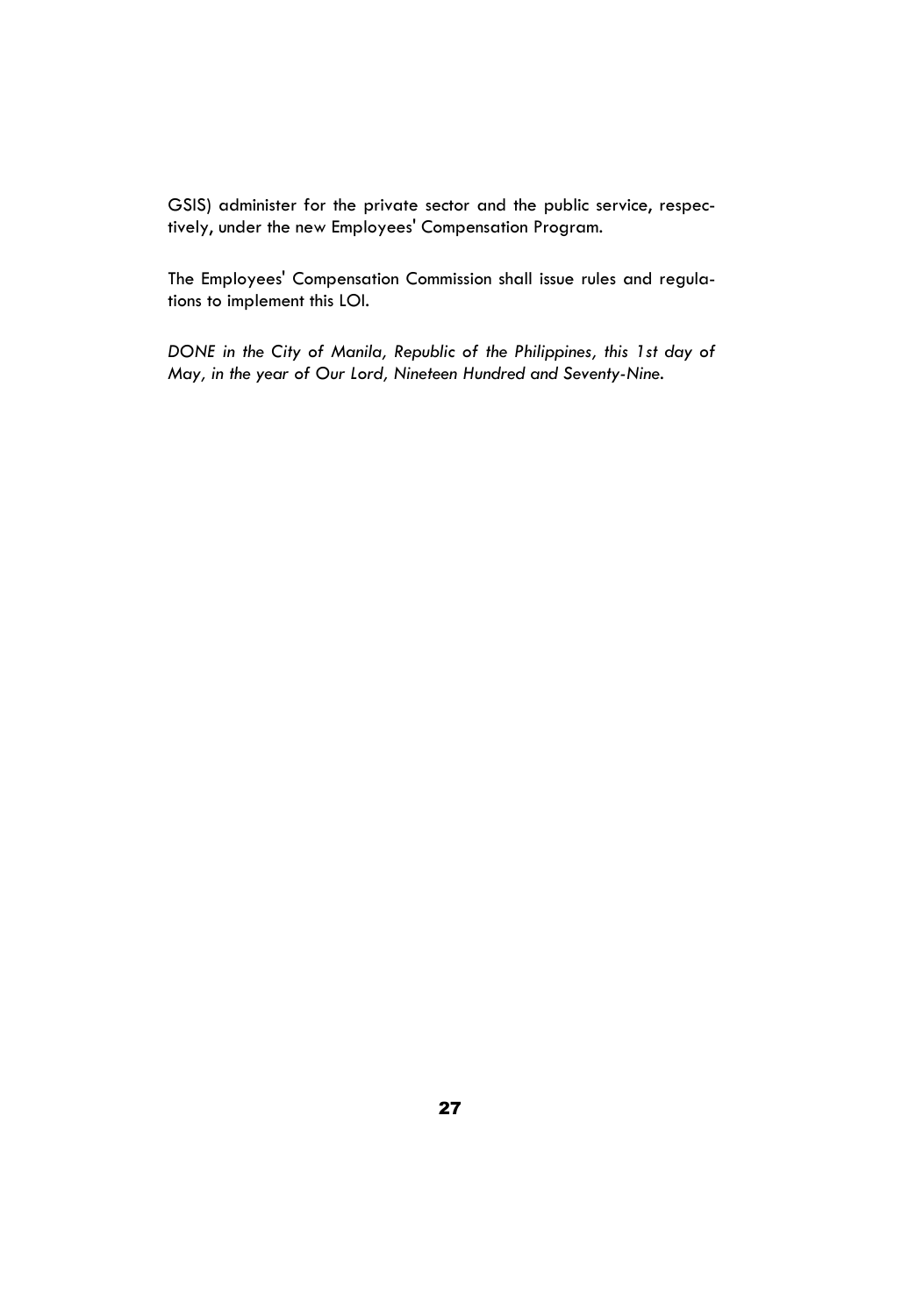# **Amended Rules**

# on

# **Employees' Compensation**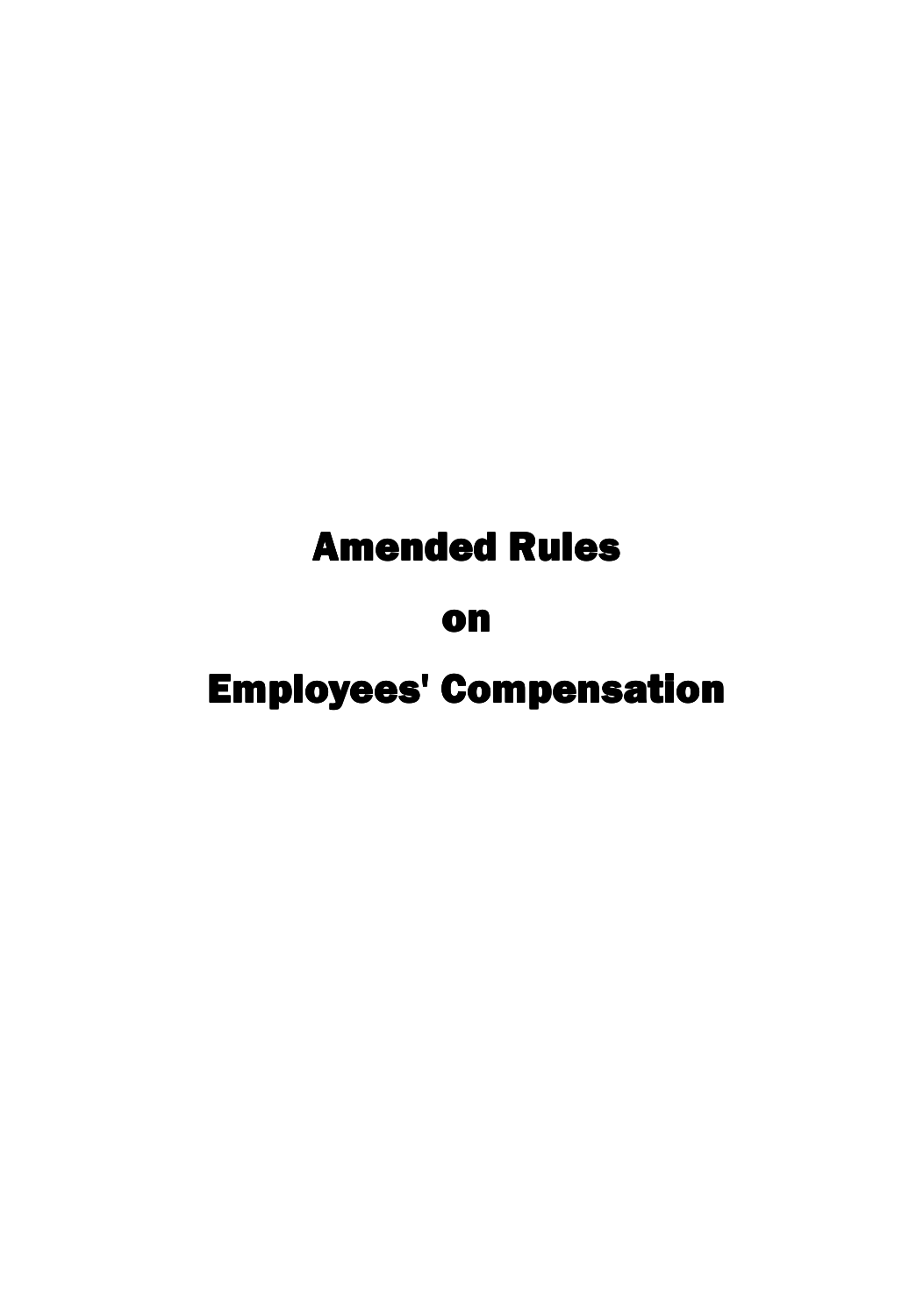# **STATEMENT OF AUTHORITY**

By virtue of the powers vested upon the Employees' Compensation Commission under the Labor Code of the Philippines, the following Rules are hereby adopted to implement the provisions of Title II, Book IV of this Code.

# **RULE I - COVERAGE**

**SECTION 1. Nature. -** Coverage shall be compulsory.

**SECTION 2. Scope.** (a) Every employer shall be covered.

(b) Every employee not over 60 years of age shall be covered.

(c) An employee over 60 years of age shall be covered if he had been paying contributions to the System prior to age 60 and has not been compulsorily retired.

(d) An employee who is coverable by both the GSIS and SSS shall be compulsorily covered by both Systems.

**SECTION 3. Employer.** (a) The term shall mean any person, natural or juridical, domestic or foreign, who carries on in the Philippines any trade, business, industry, undertaking or activity of any kind and uses the services of another person who is under his orders as regards the employment.

(b) An employer shall belong to either:

- (1) The public sector covered by the GSIS, comprising the National Government, including government-owned or controlled corporations, the Philippine Tuberculosis Society, the Philippine National Red Cross and the Philippine Veterans Bank; or
- (2) The private sector covered by the SSS, comprising all employers other than those defined in the immediately preceding paragraph.

**SECTION 4. Employee.** (a) The term shall mean any person who performs services for an employer as defined in Section 3 hereof.

- (b) employee shall belong to either:
	- (1) The public sectors comprising the employed workers who are covered by the GSIS, including the members of the Armed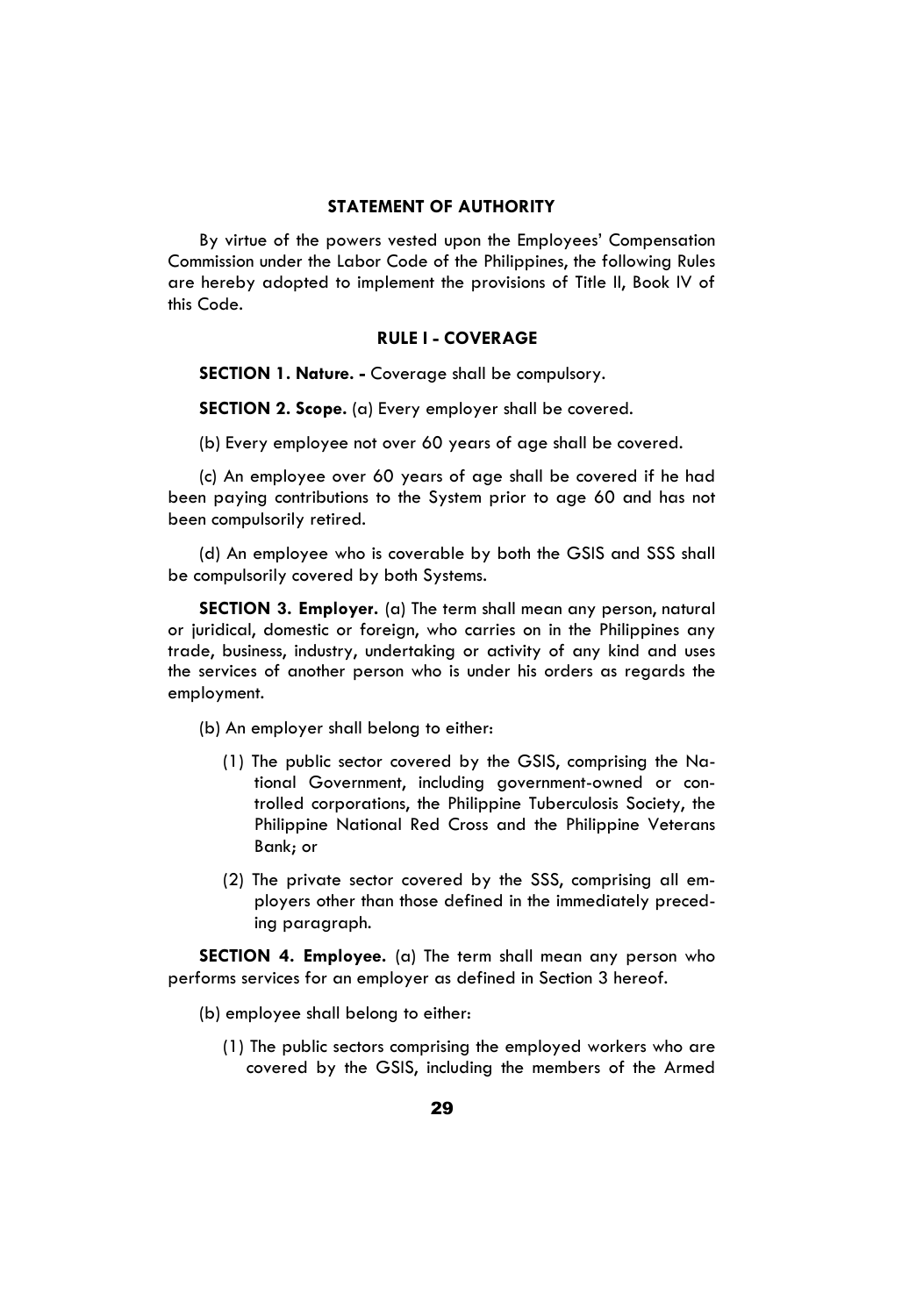Forces of the Philippines *(see Circular No. 06-709, p. 105)*, elective officials who are receiving regular salary, and any person employed as casual, emergency, temporary, substitute or contractual.

(2) The private sector comprising the employed workers who are covered by the SSS.

**SECTION 5. Foreign employment.** (a) Filipinos working abroad in the service of an employer as defined in Section 3 hereof shall be covered by the System, and entitled to the same benefits as are provided for employees working in the Philippines.

(b) Medical services, including appliances and supplies for Filipinos employed abroad rendered or provided in such place of employment, shall be paid in accordance with, and subject to the limitations fixed in, these Rules; provided that the Rules on Accreditation shall not apply in these cases.

(c) The notice requirement under these Rules shall not be strictly applied.

(d) Medical certifications of physicians, and statement of accounts of hospitals, when duly authenticated, are acceptable as basis for payment, provided that the standard and rates payable by the System shall be those provided for under these Rules.

**SECTION 6. Effectivity.** (a) Coverage of employers shall take effect on the first day of operation but not earlier than January 1, 1975.

(b) Coverage of employees shall take effect on the first day of employment.

# **RULE II - REGISTRATION**

**SECTION 1. Requirement.** (a) Every employer shall register with the System by accomplishing the prescribed forms.

(b) Every employee shall be registered with the System through his employer by accomplishing the prescribed forms.

**SECTION 2. GSIS. -** The following guidelines shall apply to the public sector.

(1) Every employer operating before January 1, 1975 shall register not later than March 31, 1975;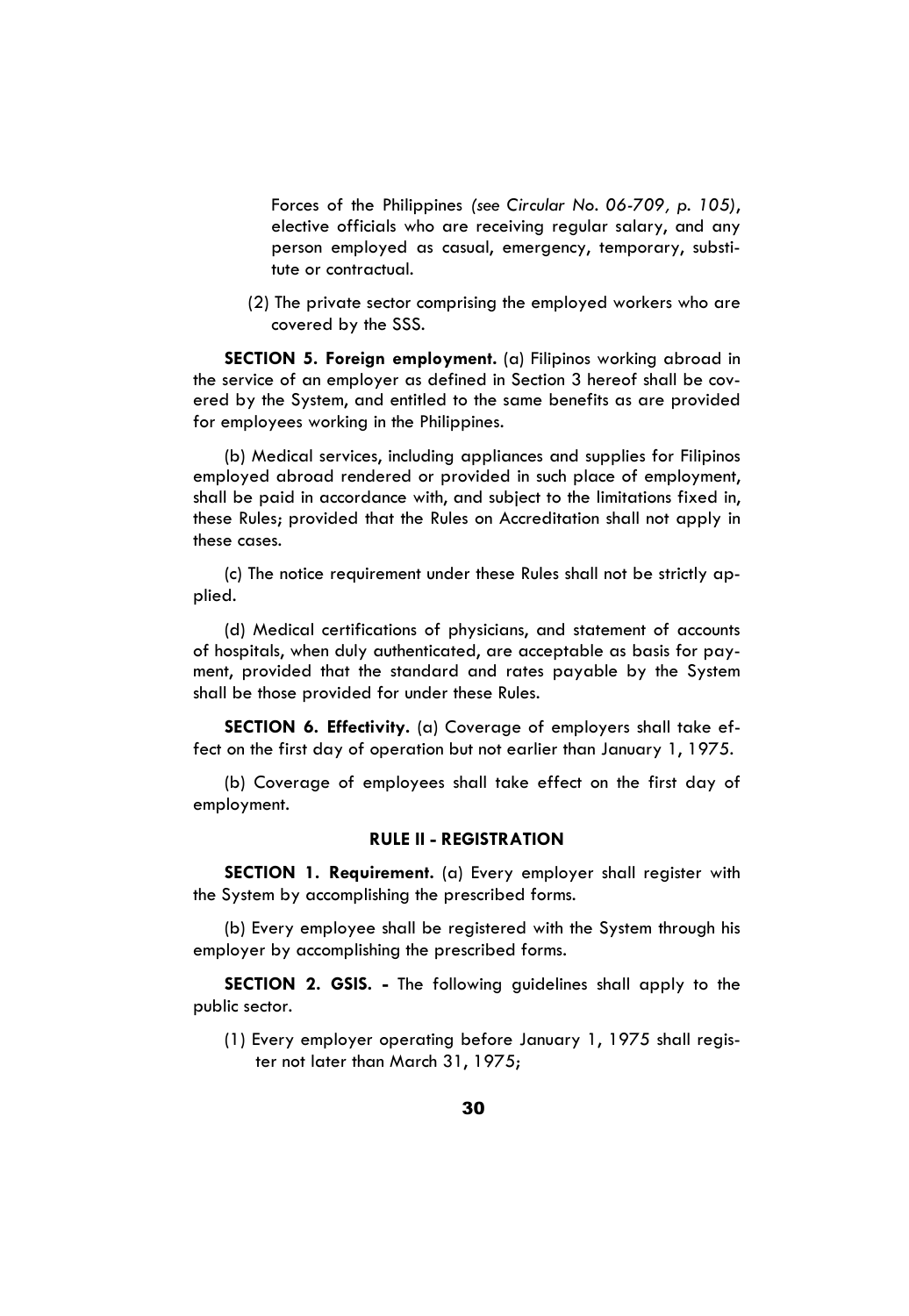- (2) Every employer operating on or after January 1, 1975 shall register within one month from the first day of operation, and
- (3) Every employee shall be registered through his employer within one month from the date of employment.

**SECTION 3. SSS.** (a) The following guidelines shall apply to the private sector:

- (1) Every employer already registered need not register again, for he is automatically registered;
- (2) Every employer not yet registered shall register not later than the first day of operation;
- (3) Every employee already registered need not register again, for he is automatically registered.
- (4) Every employee not yet registered shall register not later than the date of employment; and
- (5) Only one registration is needed for SSS, Medicare and Employees' Compensation.

(b) In case the employee has not yet been registered, he shall be reported by his employer according to the following guidelines:

- (1) Every employer already registered need not register again, for he is automatically registered.
- (2) Every newly hired employee shall be reported by his employer not later than 30 days from the date of employment; and
- (3) Every employee shall be deemed as having been duly reported for coverage if the System has received a written communication about him from his employer or an EC contribution paid in his name by his employer, before a compensable contingency occurs.

**SECTION 4. Penalty. -** Any violation under this Rule shall be penalized as follows:

(1) In case of failure or refusal to register employees, the employer or responsible official who committed the violation shall be punished with a fine of not less than P1,000 nor more than P10,000 and/or imprisonment for the duration of the violation or non-compliance or until such time that rectification of the vio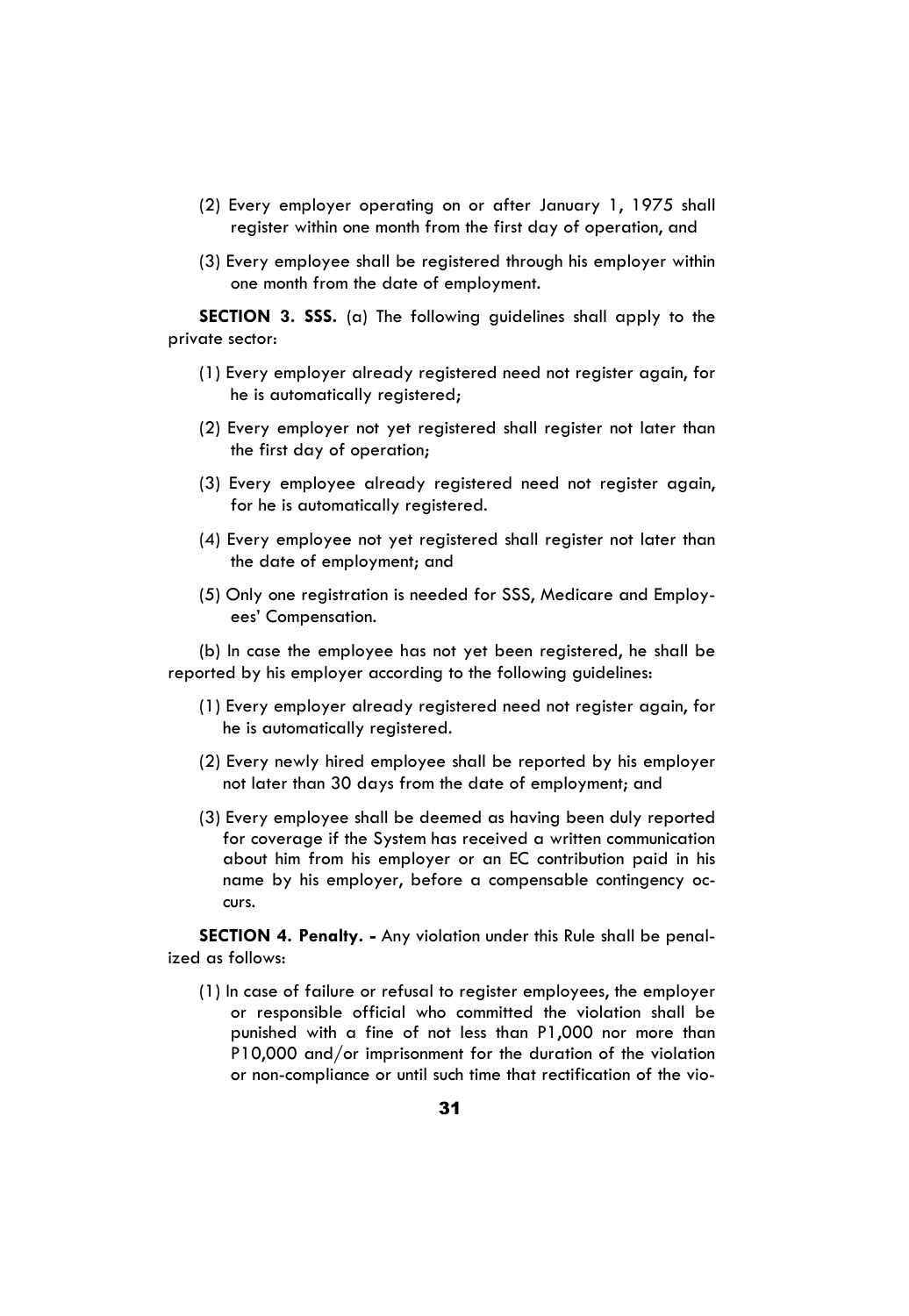lation has been made, at the discretion of the Court.

(2) In case a compensable contingency occurs after 30 days from employment and before the System receives any report for coverage about the employee or EC contribution on his behalf, his employer shall be liable to the System for the lump sum equivalent of the benefits to which he or his dependents may be entitled.

# **RULE III - COMPENSABILITY**

**SECTION 1. Grounds.** (a) For the injury and the resulting disability or death to be compensable, the injury must be the result of accident arising out of and in the course of the employment. (ECC Resolution No. 2799, July 25, 1984).

(b) For the sickness and the resulting disability or death to be compensable, the sickness must be the result of an occupational disease listed under Annex "A" of these Rules with the conditions set therein satisfied, otherwise, proof must be shown that the risk of contracting the disease is increased by the working conditions.

(c) Only injury or sickness that occurred on or after January 1, 1975 and the resulting disability or death shall be compensable under these Rules.

**SECTION 2. Occupational diseases.** (a) The diseases listed in Annex "A" of these Rules are occupational when the nature of employment is as described therein.

(b) The employer shall require pre-employment examination of all prospective employees; provide periodic medical examination to employees who are exposed to occupational diseases and take such other measures as may be necessary.

(c) The periodic medical examination for the early detection of occupational diseases shall be in accordance with the minimum standards prescribed in Annex "B" hereof.

**SECTION 3. Authority of the Commission. -** The Commission is hereby authorized to determine and approve additional occupational diseases and work-related illnesses with specific criteria based on peculiar hazards of employment.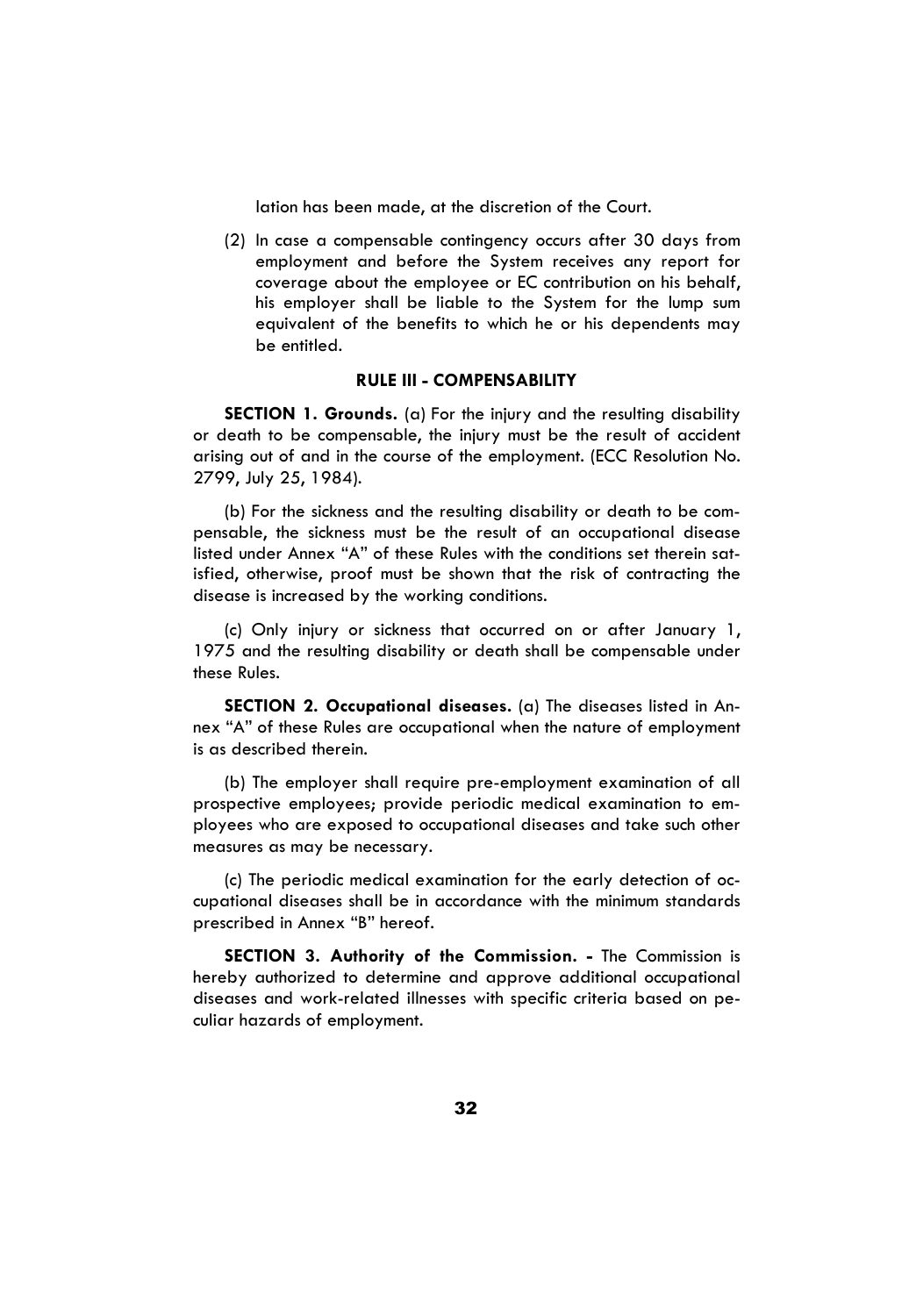# **RULE IV - LIABILITY**

**SECTION 1. Limitation. -** No compensation shall be allowed to the employee or his dependents when the injury, sickness, disability or death was occasioned by any of the following:

(1) his intoxication;

(2) his willful intention to injure or kill himself or another; or

(3) his notorious negligence.

**SECTION 2. Extent of Liability.** (a) Unless otherwise provided, the liability of the State Insurance Fund, shall be exclusive and in place of all other liabilities of the employer to the employee or his dependents or anyone otherwise entitled to receive damages on behalf of the employee or his dependents.

(b) The payment of compensation under this Title shall not bar the recovery of benefits as provided for in Section 699 of the Revised Administrative Code, Commonwealth Act numbered 186, as amended, Republic Act numbered eleven hundred sixty one, as amended, Republic Act numbered six hundred ten, as amended, Republic Act numbered forty-eight hundred sixty-four, as amended, and other laws whose benefits are administered by the System or by other agencies of the government. (ECC Resolution No. 2799, July 25, 1984).

**SECTION 3. Third parties. -** When disability or death is caused by circumstances creating a legal liability against a third party, the disabled employee or the dependents in case of his death shall be paid benefit from the System under these Rules. In case benefit is claimed and allowed under these Rules, the System shall be subrogated to the rights of the disabled employee or the dependents in case of his death in accordance with existing laws.

**SECTION 4. Unauthorized changes. -** The System shall not be liable for compensation for unauthorized changes in medical services, appliances, supplies, hospitals, rehabilitation services or physicians.

Should there be any reason for such changes, the employee or his dependents shall notify the System and secure its prior consent before the change may be effected.

**SECTION 5. Medical reports.** (a) An employee enjoying temporary total disability benefits shall submit to the System a monthly medical report on his disability certified by his attending physician, otherwise his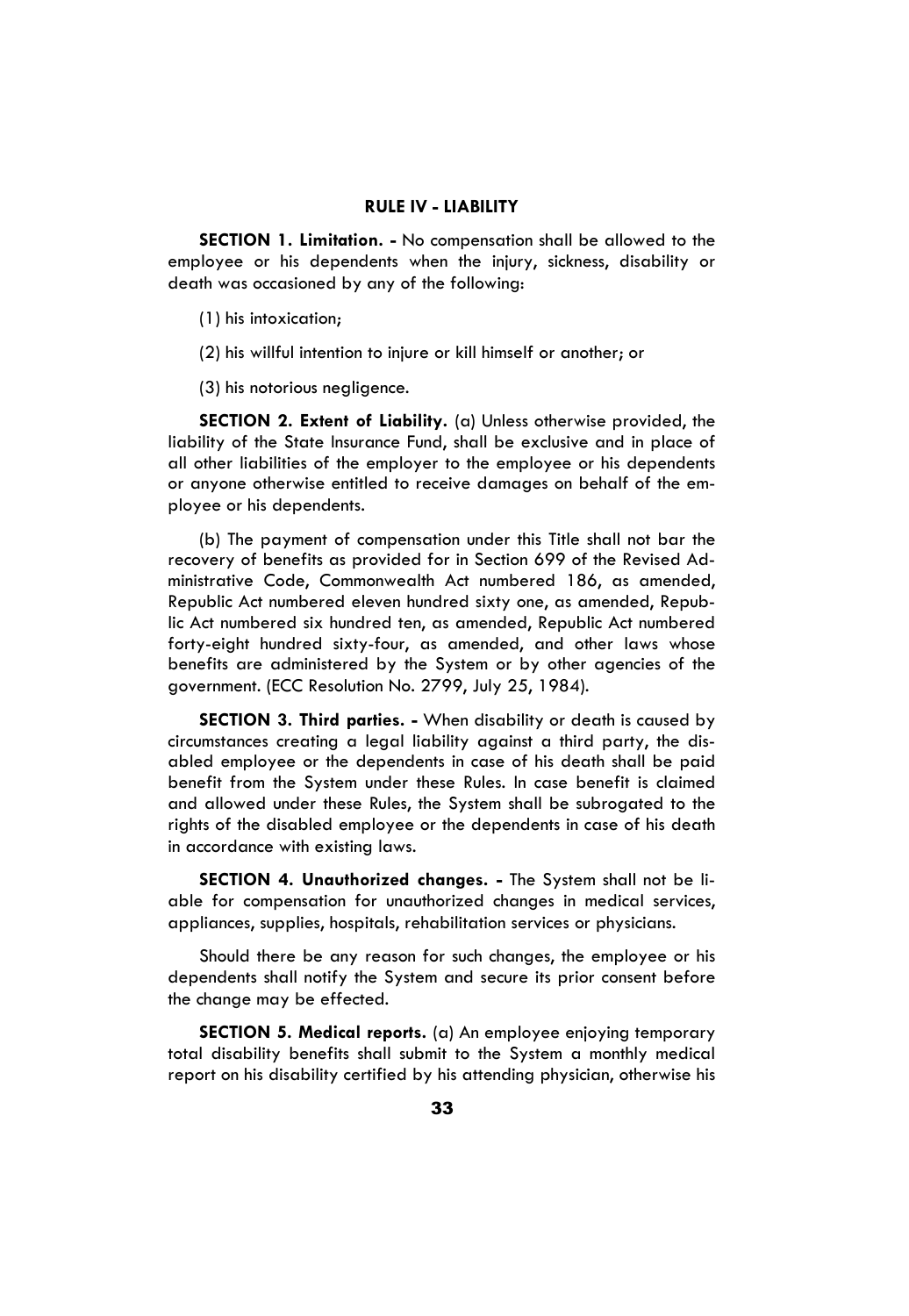benefit shall be suspended until such time that he complies with this requirement.

(b) An employee enjoying permanent disability benefit where the disability resulted from a disease shall submit to the System a quarterly medical report on his disability certified by his physician, otherwise his benefit shall be suspended until such time that he complies with his requirement.

# **RULE V - EMPLOYER'S CONTRIBUTION**

**SECTION 1. Rate and amount. -** Subject to the following conditions, contributions under this Rules shall be paid in their entirety by the employer and any contract or device for the deduction of any portion thereof from the wages or salary of the employees shall be null and void:

(1) For a covered employee in the public sector, his employer shall remit to the GSIS a monthly contribution equivalent to one percent of the actual wages or salary received by him as of the last day of the month but not to exceed P30 per employee. (ECC Resolution No. 1451 dated December 27, 1979).

(2) For a covered employee in the private sector, his employer shall remit to the SSS a monthly contribution equivalent to one percent of his monthly salary credit as of the last day of the month, in accordance with the following schedule:

| Salary<br><b>Bracket</b> | <b>Range of Wage or Salary</b> |  |        | <b>Monthly Salary</b><br><b>Credit</b> | <b>Employer's</b><br>Contribution |
|--------------------------|--------------------------------|--|--------|----------------------------------------|-----------------------------------|
|                          | P 1                            |  | P49.99 | P 25                                   | $P_{0.25}$                        |
| Ш                        | 50                             |  | 99.99  | 75                                     | 0.75                              |
| Ш                        | 100                            |  | 149.99 | 125                                    | 1.25                              |
| $\mathsf{IV}$            | 150                            |  | 199.99 | 175                                    | 1.75                              |
| v                        | 200                            |  | 249.99 | 225                                    | 2.25                              |
| VI                       | 250                            |  | 349.99 | 300                                    | 3.00                              |
| VII                      | 350                            |  | 499.99 | 425                                    | 4.25                              |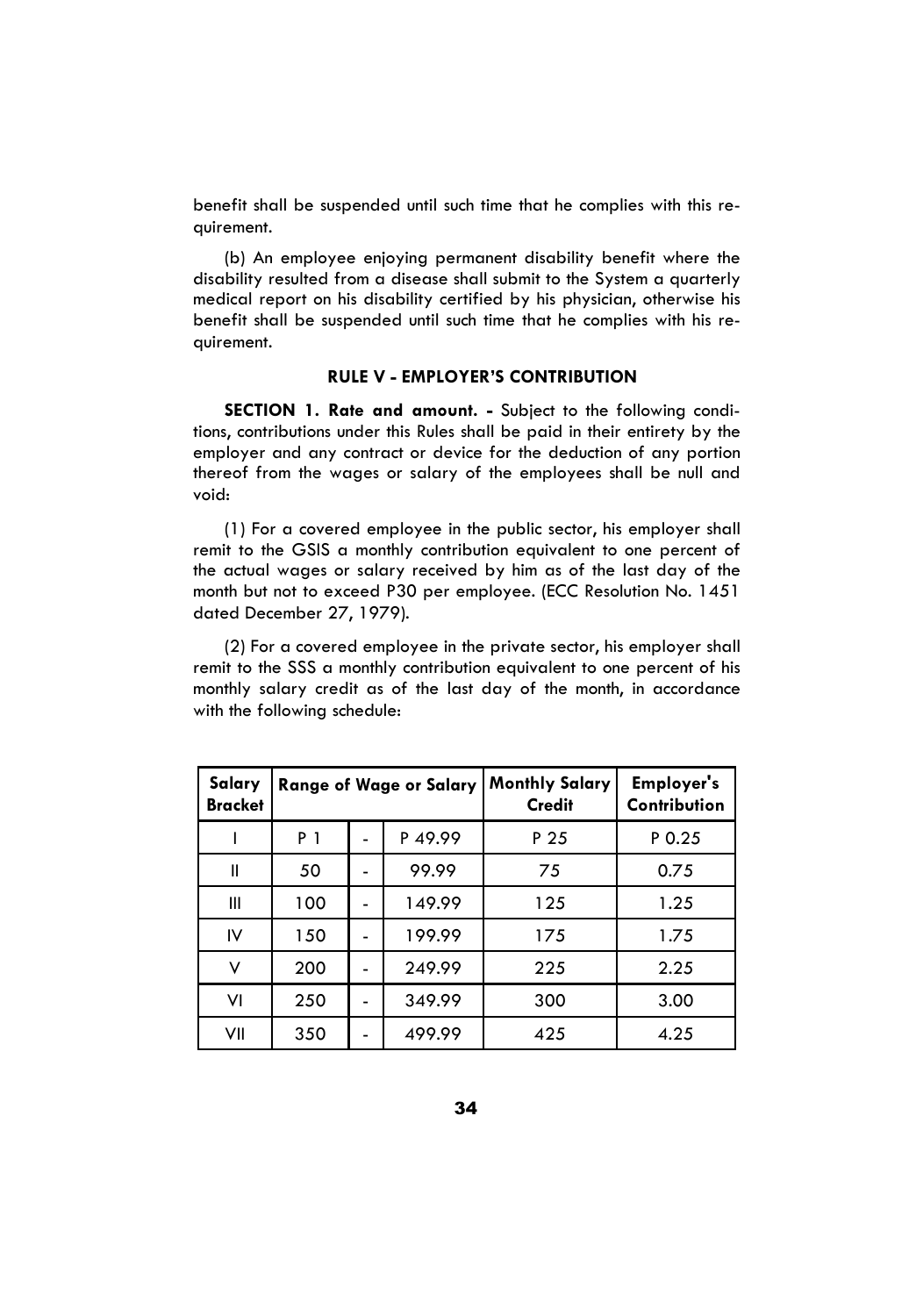| Salary<br><b>Bracket</b> |     |   |        | Range of Wage or Salary   Monthly Salary<br><b>Credit</b> | <b>Employer's</b><br>Contribution |
|--------------------------|-----|---|--------|-----------------------------------------------------------|-----------------------------------|
| VIII                     | 500 | - | 699.99 | 600                                                       | 6.00                              |
| IX                       | 700 | - | 899.99 | 800                                                       | 8.00                              |
| x                        | 900 |   | over   | 1,000-3,000                                               | 10.00                             |

*\*Amended by B.R. No. 06-08-70 dated 31 August 2006, pertinent provision herewith quoted as follows:*

*"Now, therefore, be it resoled, to amend Rule V, Section 1, paragraph 2 of the Amended Rules on Employees' Compensation by adopting a rate of employers' contribution which is fixed at P10/employee/month for employees with Monthly Salary Credits (MSC) of Fourteen Thousand Five Hundred Pesos (P14,500.00) and below, and a contribution rate of 0.2% of the monthly salary credit for employee with MSC of Fifteen Thousand Pesos (P15,000.00)."* 

(3) When a covered employee dies during employment, or is separated from employment, his employer's obligation to pay the monthly contribution arising from that employment shall cease on the last day of the month of contingency.

(4) When a covered employee becomes disabled during employment, his employer's obligation to pay the monthly contribution arising from that employment shall be suspended during such months that he is not receiving salary or wages.

(5) No refund of contribution shall be allowed under these Rules.

**SECTION 2. Remittance. -** Contributions shall start in January 1975 and every month thereafter for as long as the employee has earnings. The initial contribution for the month of January 1975 shall be remitted by the employer to the System in February 1975, unless some other arrangement has been agreed by the System and the employer.

**SECTION 3. Penalty. -** Any violation of the provisions on contribution under these Rules shall be penalized as follows:

(1) Any employer who is delinquent in his contributions shall be liable to the System for the benefits which may have been paid to his employees or their dependents, and any benefit and expenses to which such employer is liable shall constitute a preferred lien on all his property, real or personal, over any credit except taxes: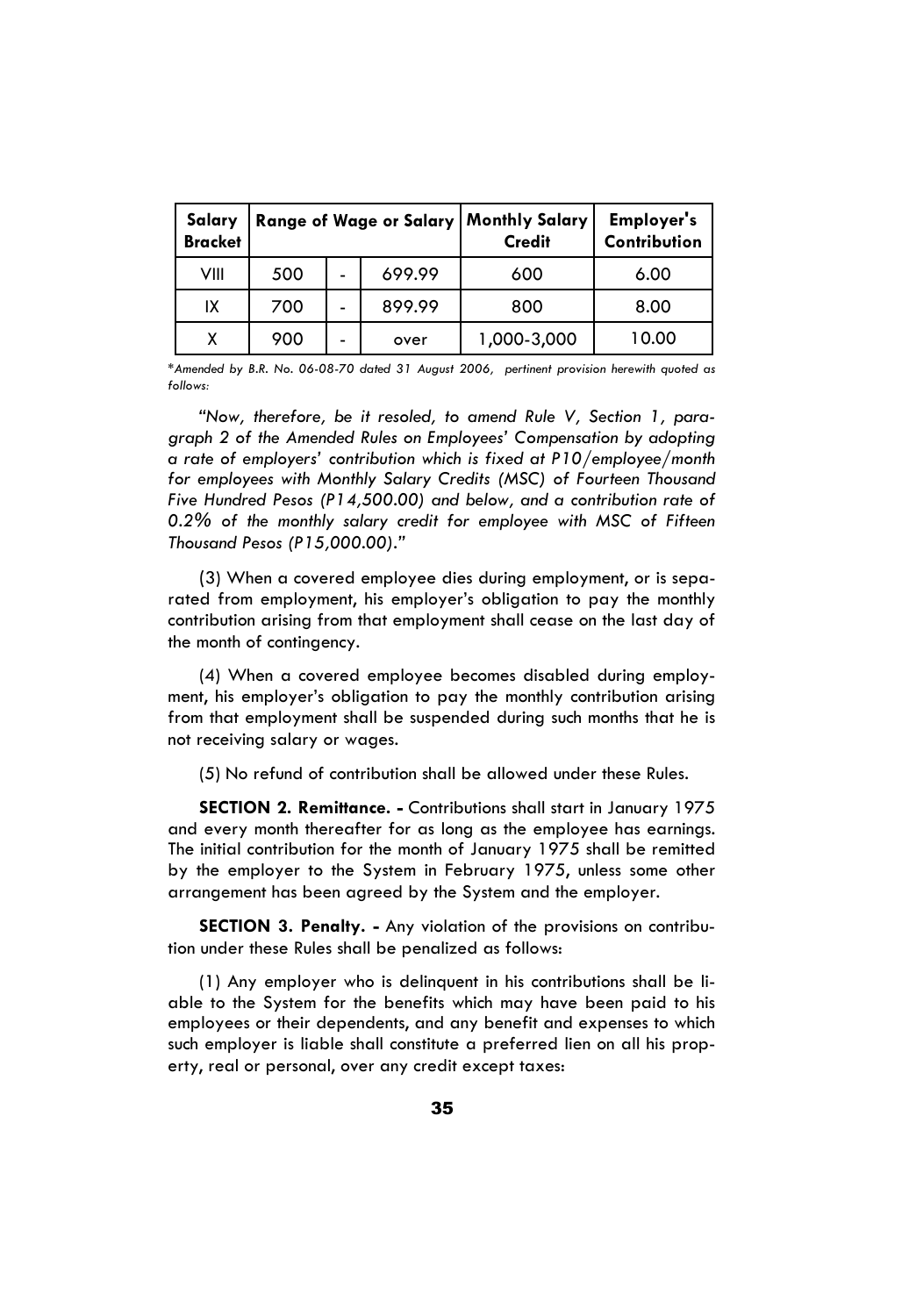(2) The payment by the employer of the lump sum equivalent of such liability shall absolve him from the payment of the delinquent contributions due and payable during the calendar year of the contingency and penalty thereon with respect to the employee concerned, but said employer shall be subject to criminal liability;

(3) In case of such delinquency the employer or responsible official who committed the violation shall be punished with a fine of not less than P1,000 nor more than P10,000 and/or imprisonment for the duration of the violation or non-compliance or until such time that a rectification of the violation has been made, at the Court's discretion;

(4) If any contribution is not paid to the SSS as prescribed under these Rules, the employer shall pay besides the contribution a penalty thereon of 3 percent a month from the date of the contribution falls due until paid.

*Note: Under ECC Resolution No. 1243 dated Jan. 18, 1979, the System shall pay the employee or his dependents all benefits due them under PD 626, as amended, without prejudice on its part to proceed against the erring employer.* 

#### **RULE VI - DEFINITIONS RELATED TO CREDITED EARNINGS**

 **SECTION 1. Quarter. -** A period of three consecutive calendar months ending on the last day of March, June, September and December.

**SECTION 2. Semester. -** A period of two consecutive quarters ending in the quarter of contingency.

**SECTION 3. Monthly salary credit. -** The wage base for contributions or the actual salary, as provided in Section 1 of Rule V hereof. If earnings are derived from more than one employment, it shall be determined on the basis of the aggregate earnings from all employments, but not exceeding P1,000 in the case of SSS and P3,000 in the case of GSIS.

**SECTION 4. Wages or Salary. -** Insofar as they refer to the computation of benefits, means the monthly remuneration as defined in Republic Act No. 1161, as amended, for SSS and Presidential Decree No. 1146, as amended, for GSIS, respectively, except that part in excess of Three Thousand Pesos. (ECC Resolution No. 3682, Dated July 21, 1987).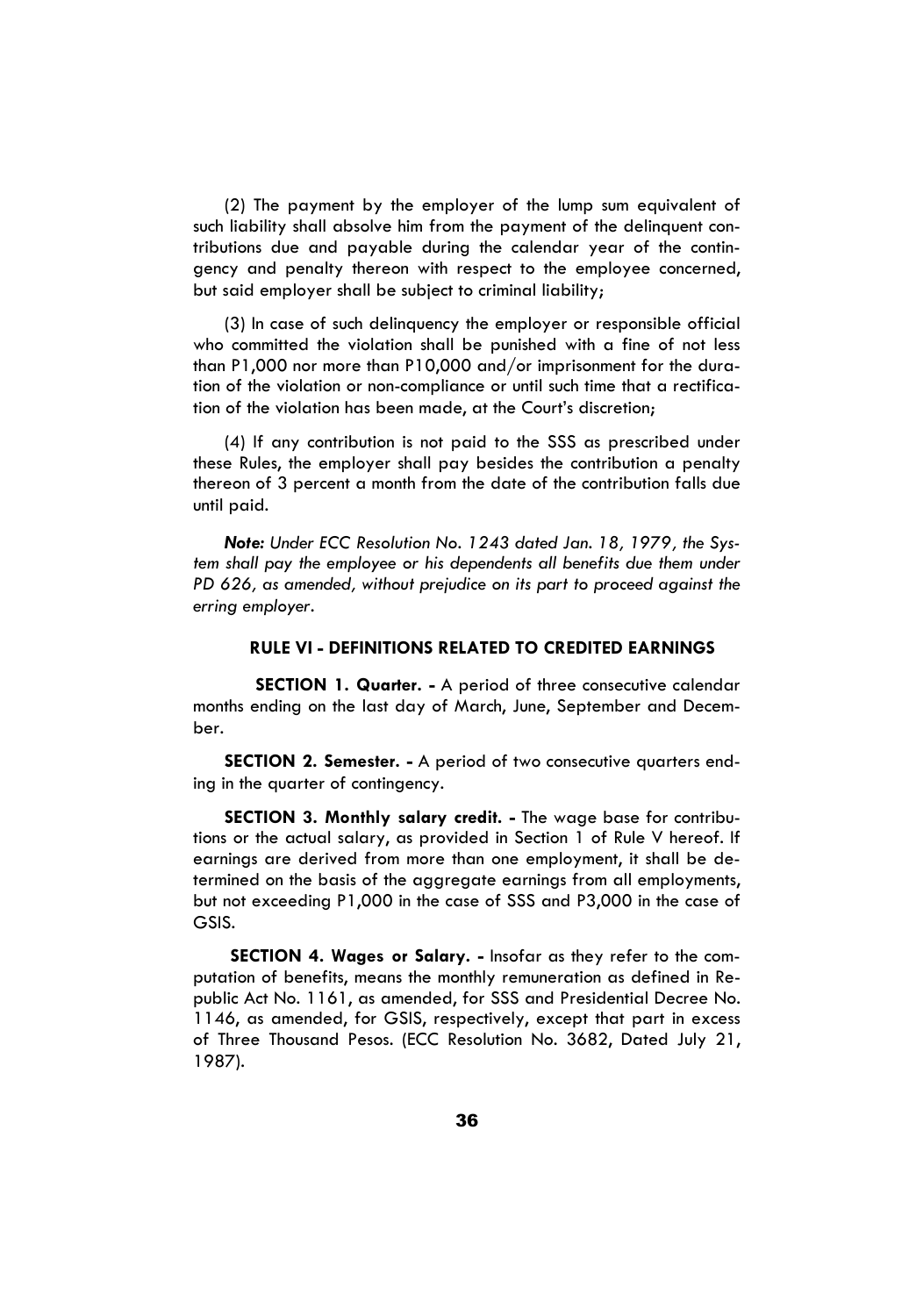**SECTION 5. Average monthly salary credit.** (a) In the case of the SSS, it is the result obtained by dividing the sum of the monthly salary credits in the 60-month period immediately preceding the semester of death, or permanent disability, injury or sickness, by the number of months of coverage in the same period, except:

- (1) Where death or permanent disability falls within 18 months from the month of coverage, it is the result obtained by dividing the sum of all monthly salary credits paid prior to the month of death or permanent disability by the number of calendar months of coverage in the same period, and
- (2) Where death or permanent disability falls within the month of coverage, it is the actual salary received during the calendar month or its corresponding monthly salary credit.

(b) The day of injury or sickness which caused the disability shall be vested as the reckoning date for the purpose of computing the average monthly salary credit.

(c) In the case of the GSIS, the average monthly salary credit is the quotient after dividing the aggregate compensations received by the member or employee for the last three years immediately preceding his death, permanent disability, injury or sickness, by the number of months he received said compensation, or three thousand pesos, whichever is smaller.

**SECTION 6. Average daily salary credit.** (a) In the case of the SSS, it is the result obtained by dividing the sum of the 6 highest monthly salary credits in the 12-month period immediately preceding the semester of sickness by 180, except for the following cases:

- (1) Where the injury falls within 12 calendar months from the month of coverage, it is the result obtained by dividing the sum of all monthly salary credits by 30 and by the number of months of coverage, excluding the month of injury; and
- (2) Where the injury falls within the month of coverage, it is the actual salary received during the calendar month or its corresponding monthly salary credit divided by 30.

(b) In the case of the GSIS, the average daily salary credit shall be determined as follows:

(1) If the salary or wage is based on an hourly rate, it is the hourly rate times the number of hours required to work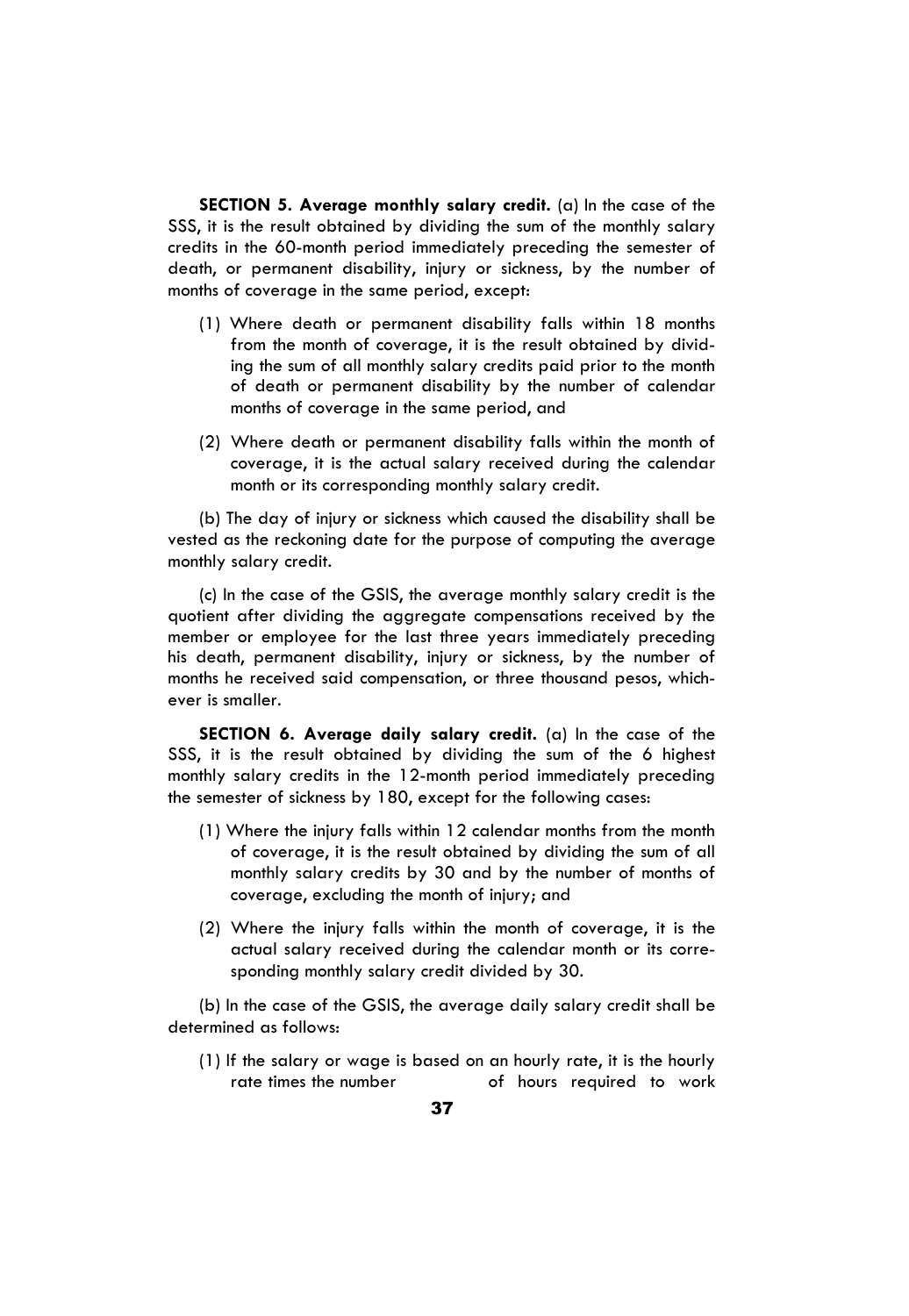during the month of contingency divided by 22.

- (2) If the salary or wage is based on a daily rate, it is the daily rate times the number of days required to work per month divided by 22.
- (3) If the salary or wage is based on a monthly rate, it is the monthly rate divided by 22.
- (4) If the employee has worked for less than one month, his daily salary credit is the actual daily wage or salary of the monthly wage or salary divided by the actual number of days worked during the month of contingency.

**SECTION 7. Replacement ratio. -** In the case of the SSS, it is the sum of the twenty percent and the quotient obtained by dividing three hundred by the sum of three hundred forty and the average monthly salary credit.

**SECTION 8. Credited years of service. -** For a member covered prior to January 1975, nineteen hundred seventy five minus the calendar year of coverage, plus the number of calendar years in which six or more contributions have been paid from January 1975 up to the calendar year containing the semester prior to the contingency. For a member covered in or after January 1975, the number of calendar years in which six or more contributions have been paid from the year of coverage up to the calendar year containing the semester prior to the contingency.

**SECTION 9. Monthly income benefit.** (a) In the case of the SSS, it is the amount equivalent to one hundred fifteen percent of the sum of:

The average monthly salary credit multiplied by the replacement ratio and one and a half percent of the average monthly salary credit for each credited year of service in excess of ten years: **Provided,** That the monthly income benefit shall in no case be less than P250. **Provided, However,** That the monthly pension of surviving pensioners shall be increased automatically and simultaneously to the extent that 15% difference in monthly income benefit between EC and GSIS, be maintained. (LOI 1286) (ECC Resolution No. 2799, July 25, 1984).

(b) In the case of the GSIS, the monthly income benefit shall be the basic monthly pension as defined in PD 1146 plus twenty percent thereof, but shall not be less than P250, nor more than the actual salary at the time of contingency. (ECC Resolution No. 2799, July 25, 1984).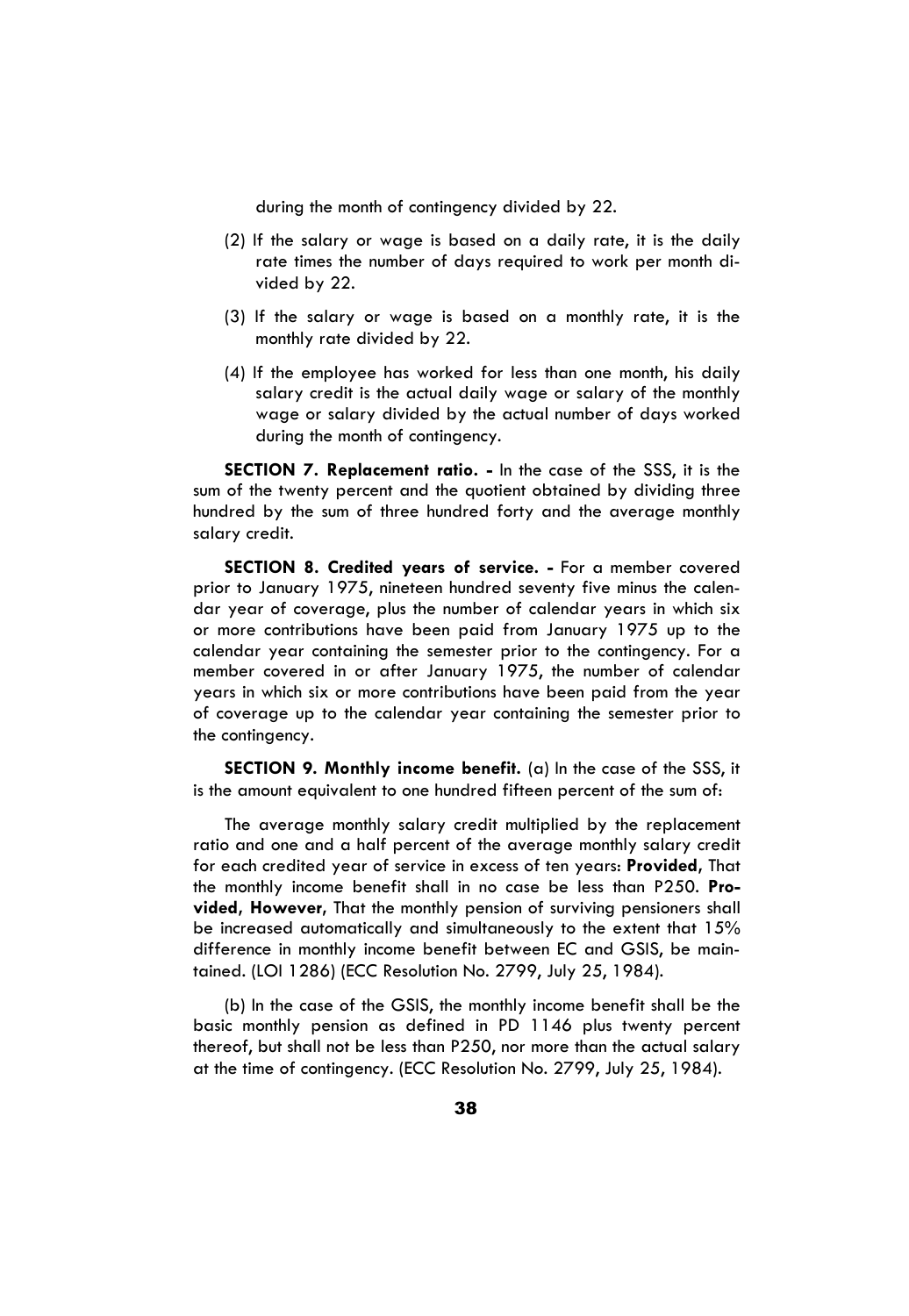### **RULE VII – BENEFITS**

**SECTION 1. Types of benefits. -** The benefits under Employees Compensation are in the form of income or services, and consist of the following:

(1) Medical services, appliances and supplies;

(2) Rehabilitation services;

(3) Temporary total disability benefit;

(4) Permanent total disability benefit;

(5) Permanent partial disability benefit;

(6) Death benefit; and

(7) Funeral benefit.

**SECTION 2. Disability.** (a) A total disability is temporary if as a result of the injury or sickness the employee is unable to perform any gainful occupation for a continuous period not exceeding 120 days, except as otherwise provided for in Rule X of these Rules.

(b) A disability is total and permanent if as a result of the injury or sickness the employee is unable to perform any gainful occupation for a continuous period exceeding 120 days, except as otherwise provided for in Rule X of these Rules.

(c) A disability is partial and permanent if as a result of the injury or sickness the employee suffers a permanent partial loss of the use of any part of his body.

**SECTION 3. Income benefit. -** The disability or death resulting from the injury or sickness is compensable by cash payments, and not the injury or sickness itself, except in the case of permanent partial disability.

**SECTION 3-A. Income benefit for permanent partial disability. -** In the case where the period covered for payment of income benefit for permanent partial disability does not exceed twelve months, the System may pay in lump sum or in monthly pension, otherwise income benefit shall be paid in monthly pension.

**SECTION 4. Services. -** The injury or sickness is compensable by medical services, appliances, supplies and rehabilitation services.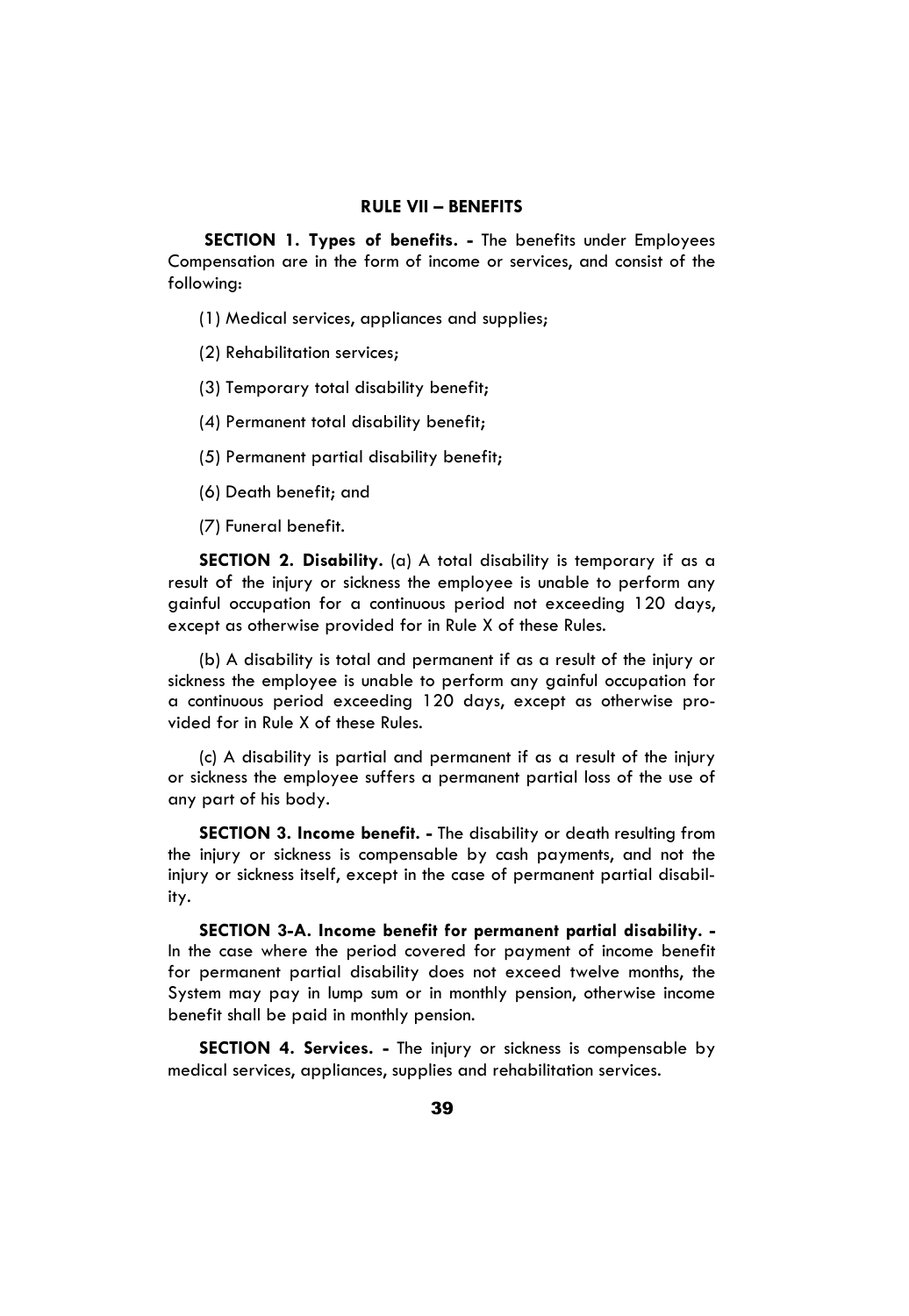**SECTION 5. Deprivation. -** No contract, regulation or device whatsoever shall operate to deprive the employee or his dependents of any part of the income benefits, and medical or related services, except as provided under these Rules. Existing medical services being provided by the employer shall be maintained and continued to be enjoyed by his employees.

**SECTION 6. Prescriptive period. -** No claim for compensation shall be given due course unless said claim is filed with the System within three years from the time the cause of action accrued. (ECC Resolution No. 2799, July 25, 1984).

# **RULE VIII - MEDICAL SERVICES, APPLIANCES AND SUPPLIES**

**SECTION 1. Condition to entitlement. -** Any employee shall be entitled to such medical services, appliances and supplies as the nature of his disability and the progress of his recovery may require, subject to the expense limitation as contained in Annex "C" hereof, if all of the following conditions are satisfied.

- (1) He has been duly reported to the System;
- (2) He sustains an injury or contracts sickness; and
- (3) The System has been duly notified of the injury or sickness.

**SECTION 2. Period of Entitlement. -** The medical services, appliances and supplies shall be provided to the afflicted employee beginning on the first day of the injury or sickness, during the subsequent period of his disability, and as the progress of his recovery may require, subject to Section 5 of Rule IV.

**SECTION 3. Extent of Services.** (a) The employee is entitled to the benefits only for the ward services of an accredited hospital and accredited physician. However, if the employee chooses accommodations better than ward services the excess of the total amount of expenses incurred over the benefits provided under Annex "C" hereof, shall be borne by the employee. For this purpose, "ward" means a hospital room that can accommodate 6 or more patients.

 (b) The hospital shall provide all the medicines, drugs or supplies necessary for the treatment of the employee.

All reimbursements of medicines under P.D. 626, as amended, shall be in accordance with the amount that may be prescribed under Republic Act No. 9502 and its Implementing Rules and Regulations. *(as provided under Board Resolution No. 09-09-134, September 25, 2009)*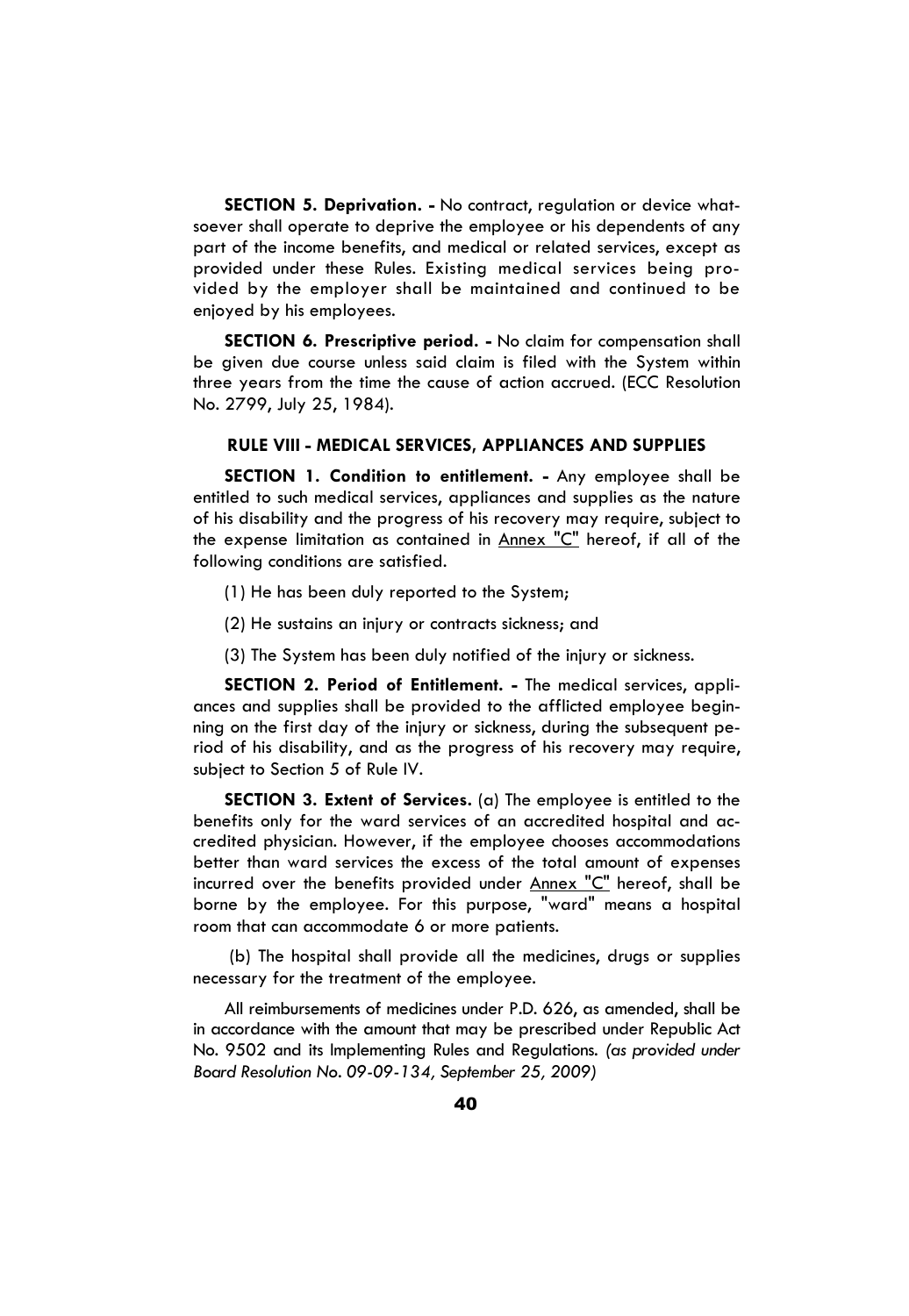(c) Payments shall be made directly to the providers of such services in such amount as are prevailing in the community for similar services or provided under the schedule set forth in Annex "C" of these Rules, whichever is less.

# **RULE IX - REHABILITATION SERVICES**

**SECTION 1. Definition of terms. -** As used in this Rule unless otherwise indicated by the context, the following definition of terms are hereby adopted.

(a) **Rehabilitation -** The process by which there is provided a balanced program of remedial treatment, vocational assessment and preparation designed to meet the individual needs of each handicapped employee to restore him to suitable employment, including assistance as may be within its resources to help each rehabilitee to develop his mental, vocational or social potential.

(b) **Rehabilitee -** A disabled individual undergoing rehabilitation (student-rehabilitee or trainee) or who has finished a prescribed course in rehabilitation in which he is known as a graduate rehabilitee or trainee.

(c) **Rehabilitation Center -** An organized service of varied rehabilitation measures usually located in one site for the rehabilitation of disabled individuals. (Example: the WRCC-the Center).

(d) **Rehabilitation Facility -** An organized service offering one or more types of service for the rehabilitation of the handicapped individual.

(e) **Governing Board -** For this purpose, the Workers Rehabilitation Center Complex shall receive policy guidance from and shall be under the general management of, the Employees' Compensation Commission, which is hereby constituted as its Governing Board.

Whenever necessary, the Governing Board may create an Advisory Council that shall act as a Consultative and Advisory Body, to be composed of representatives from the National Commission on Rehabilitation, the Ministry of Health, the Institute of Public Health of the University of the Philippines, and such other specialized association and organizations on rehabilitation as may be needed.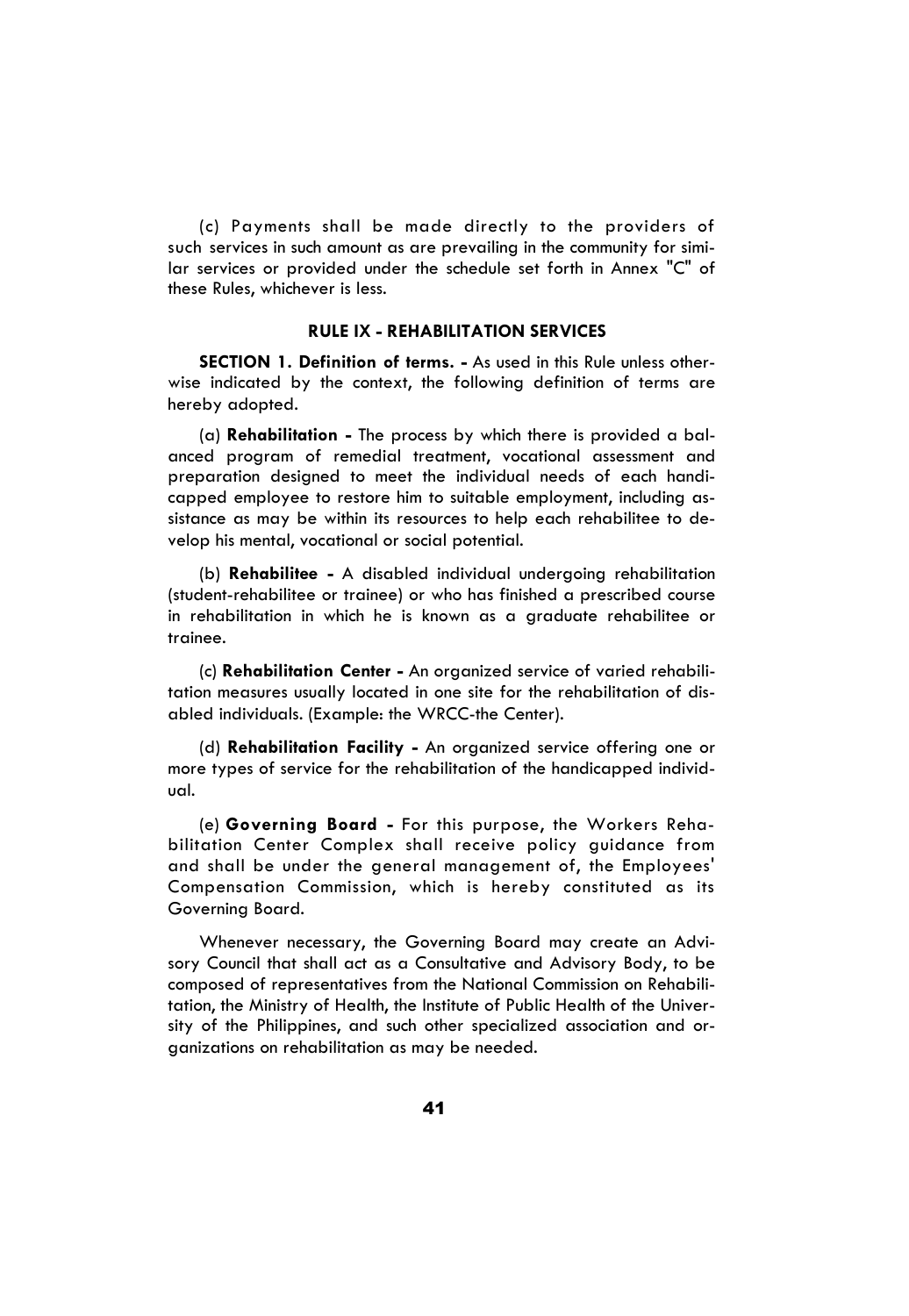(f) **Placement Officer -** A person practicing the allied medical profession or discipline specialized in psychology of the handicapped and whose responsibility is to personally advise and guide the disabled individual to acceptance into a job.

(g) **Suitable Employment -** Remunerative occupation giving the rehabilitee earning at least equal to the statutory minimum wage.

#### **SECTION 2. Nature and effectivity of coverage.**

(a) Coverage under this Rule shall be voluntary.

(b) Coverage under this Rule shall take effect upon completion of registration.

**SECTION 3. Condition to entitlement. -** Any employee shall be entitled to rehabilitation services, if all of the following conditions are satisfied:

(1) He has been reported to the System;

(2) He sustains a permanent disability as a result of a compensable injury or sickness as a defined in these Rules. Provided, that all employees who sustained temporary disability as a result of a work-connected contingency shall also be entitled to rehabilitation services. *(as amended by Board Resolution No. 11-04-11, April 28, 2011)* 

(3) He has not been placed in suitable employment.

**SECTION 4. Period of entitlement. -** Rehabilitation services shall be provided during the period of the disability unless such services are suspended or terminated under any of the following conditions:

(1) Upon suitable employment;

(2) Upon suspension or termination of such services by the Rehabilitation Center;

(3) By self-termination.

**SECTION 5. Extent of services. -** Rehabilitation services shall consist of medicalsurgical management, hospitalization, necessary appliances and supplies, vocational training and assistance for placement. (**Transportation allowances \*** between place of residence and the rehabilitation facility, lunch, and dormitory allowances in appropriate cases may be included in the extent of services).

**SECTION 6. Rehabilitation Centers. -** There shall be established a Workers Rehabilitation Center Complex, and such other rehabilitation centers or services as the needs of occupationally disabled employees, whether from private or public sector, may require.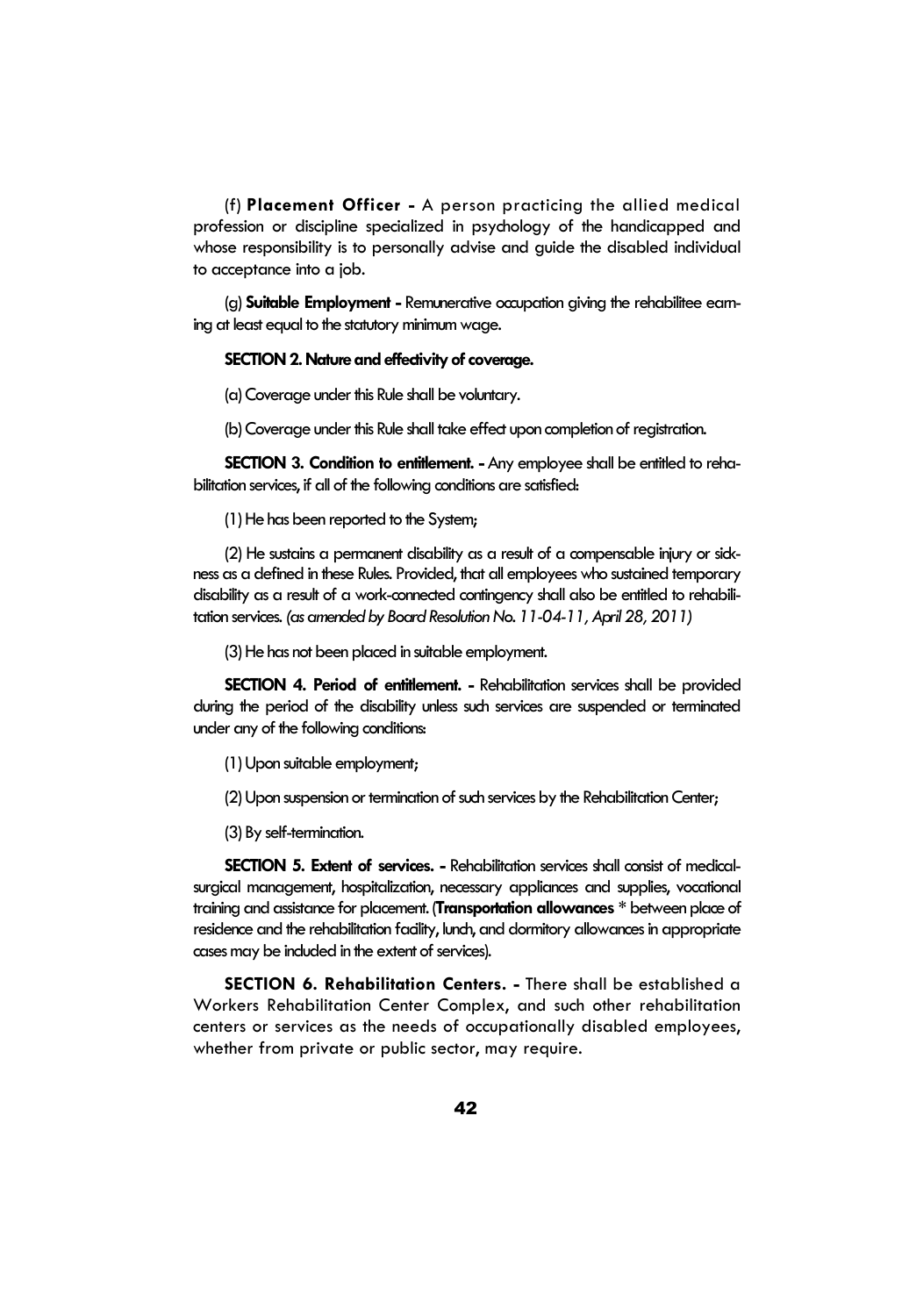*\*Meal and Transportation allowance was increased from One Thousand Eight Hundred pesos (P1,800.00) to Two Thousand Five Hundred pesos (P2,500.00). (As provided under Board Resolution No. 10-10-158, October 20, 2010).* 

*\_\_\_\_\_\_\_\_\_\_\_\_\_\_\_\_\_\_\_\_\_\_\_\_\_\_\_\_\_\_\_\_\_\_\_\_\_\_\_\_\_\_\_\_\_\_\_\_\_\_\_\_\_\_\_\_\_\_\_\_\_\_*

**SECTION 7. Accreditation of Rehabilitation Facilities. -** Hospitals accredited under Rule XVII of these Rules; rehabilitation facilities, vocational and training centers and their personnel participating in the work of rehabilitation accredited by the Philippine Academy of Rehabilitation Medicine (PARM) may apply for accreditation.

**SECTION 8. Liability limitations. -** The System shall not be legally responsible when the injury, sickness, disability or death during the rehabilitation is occasioned by any of the following:

- (1) His intoxication,
- (2) His willful intention to injure or kill himself or another;

(3) His notorious negligence.

#### **SECTION 9. Suspension, termination and appeal.**

(a) Grounds - For adequate and duly proven causes and upon recommendation of the rehabilitation counselor, the student-rehabilitee may be suspended or terminated by the Center.

(b) Appeal - The decision of the Center may be appealed within 15 days from notice thereof to the Governing Board whose decision shall be final and executory.

**SECTION 10. Placement. -** Arrangement for placement of the rehabilitee shall be an integral part of the rehabilitation program.

**SECTION 11. Participation of the System. -** As incentive to the participating employers in the on-the-job training and possible employment of the rehabilitee, the System may enter into agreement with the employer to participate in the payment of wages of the placed rehabilitee as follows:

(1) 50% of the wages for the first two weeks after the start of the on-the-job training;

(2) 25% of the wages for the third and fourth weeks of the on-thejob training;

(3) 10% of the wages for the fifth and sixth weeks of the on-thejob training;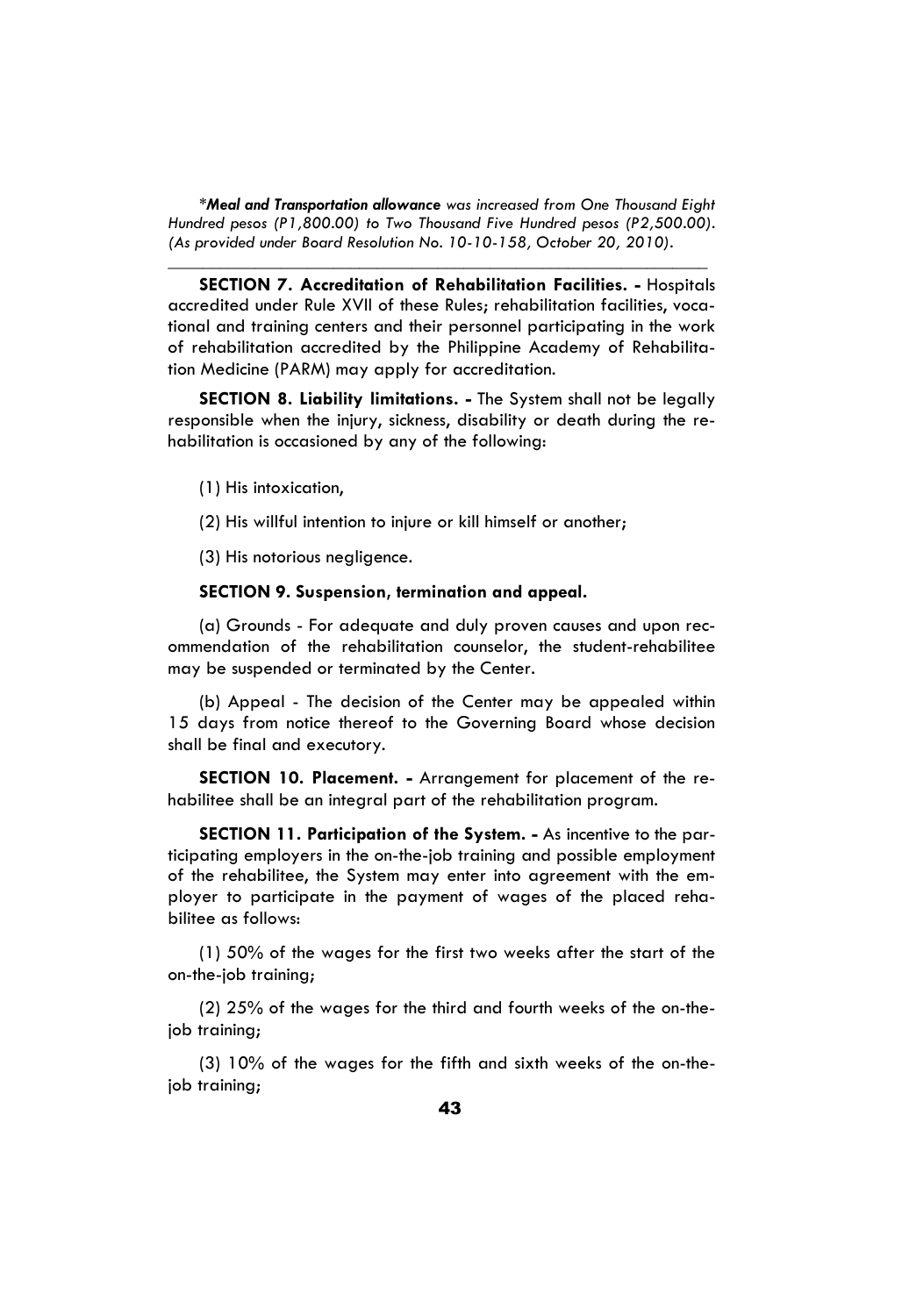(4) 0% of the wages for the rest of the period of the on-the-job training.

**SECTION 12. Reports. -** Reports to the Governing Board on the progress of activities of rehabilitation program shall be submitted by the Center once every 3 months as often as necessary.

# **RULE X - TEMPORARY TOTAL DISABILITY**

**SECTION 1. Condition to entitlement. -** An employee shall be entitled to an income benefit for temporary total disability if all of the following conditions are satisfied:

(1) He has been duly reported to the System;

(2) He sustains the temporary total disability as a result of the injury or sickness, and

(3) The System has been duly notified of the injury or sickness which caused his disability.

His employer shall be liable for the benefit if such illness or injury occurred before the employee is duly reported for coverage to the System.

**SECTION 2. Period of entitlement.** (a) The income benefit shall be paid beginning on the first day of such disability. If caused by an injury or sickness it shall not be paid longer than 120 consecutive days except where such injury or sickness still requires medical attendance beyond 120 days but not to exceed 240 days from onset of disability in which case benefit for temporary total disability shall be paid. However, the System may declare the total and permanent status at any time after 120 days of continuous temporary total disability as may be warranted by the degree of actual loss or impairment of physical or mental functions as determined by the System.

(b) After an employee has fully recovered from an illness as duly certified to by the attending physician the period covered by any relapse he suffers, or recurrence of his illness, which results in disability and is determined to be compensable, shall be considered independent of, and separate from, the period covered by the original disability. Such a period shall not be added to the period covered by his original disability in the computation of his income benefit for temporary total disability (TTD). (ECC Resolution No. 1029, August 10, 1978).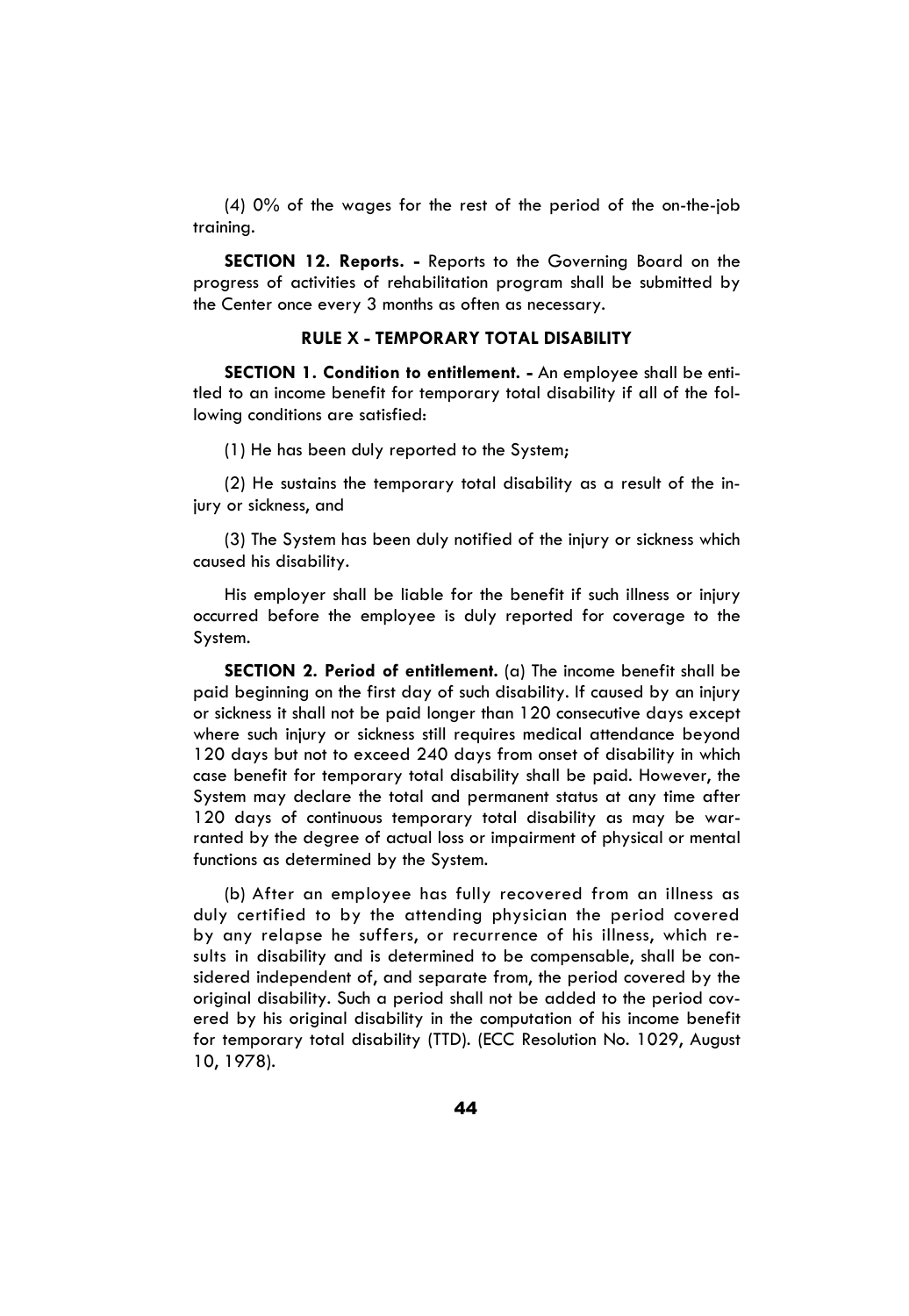**SECTION 3. Amount of benefit. -** Any employee entitled to benefit for temporary total disability shall be paid an income benefit equivalent to 90 percent of his average daily salary credit, subject to the following conditions:

(1) The daily income benefit shall not be less than P10.00 or more than P90.00 nor paid longer than 120 days for the same disability, unless the injury or sickness requires more extensive treatment that lasts beyond 120 days, but not to exceed 240 days from onset of disability, in which case he shall be paid benefit for temporary total disability during the extended period.

(2) The monthly income benefit shall be suspended if the employee fails to submit a monthly medical report certified by its attending physician as required under Sec. 5 of Rule IV hereof.(Resolution No. 3682, July 21, 1987).

#### **RULE XI - PERMANENT TOTAL DISABILITY**

His employer shall be liable for the benefit if such injury or sickness occurred before the employee is duly reported for coverage to the System.

**SECTION 1. Condition to entitlement.** (a) An employee shall be entitled to an income benefit for permanent total disability if all of the following conditions are satisfied:

(1) He has been duly reported to the System;

(2) He sustains the permanent total disability as a result of injury or sickness; and

(3) The System has been duly notified of the injury or sickness which caused his disability.

(b) The following total disabilities shall be considered permanent:

(1) Temporary total disability lasting continuously for more than 120 days, except as otherwise provided for in Rule X hereof.

(2) Complete loss of sight of both eyes;

(3) Loss of two limbs at or above the ankle or wrist;

(4) Permanent complete paralysis of two limbs.

(5) Brain injury resulting in incurable imbecility and insanity, and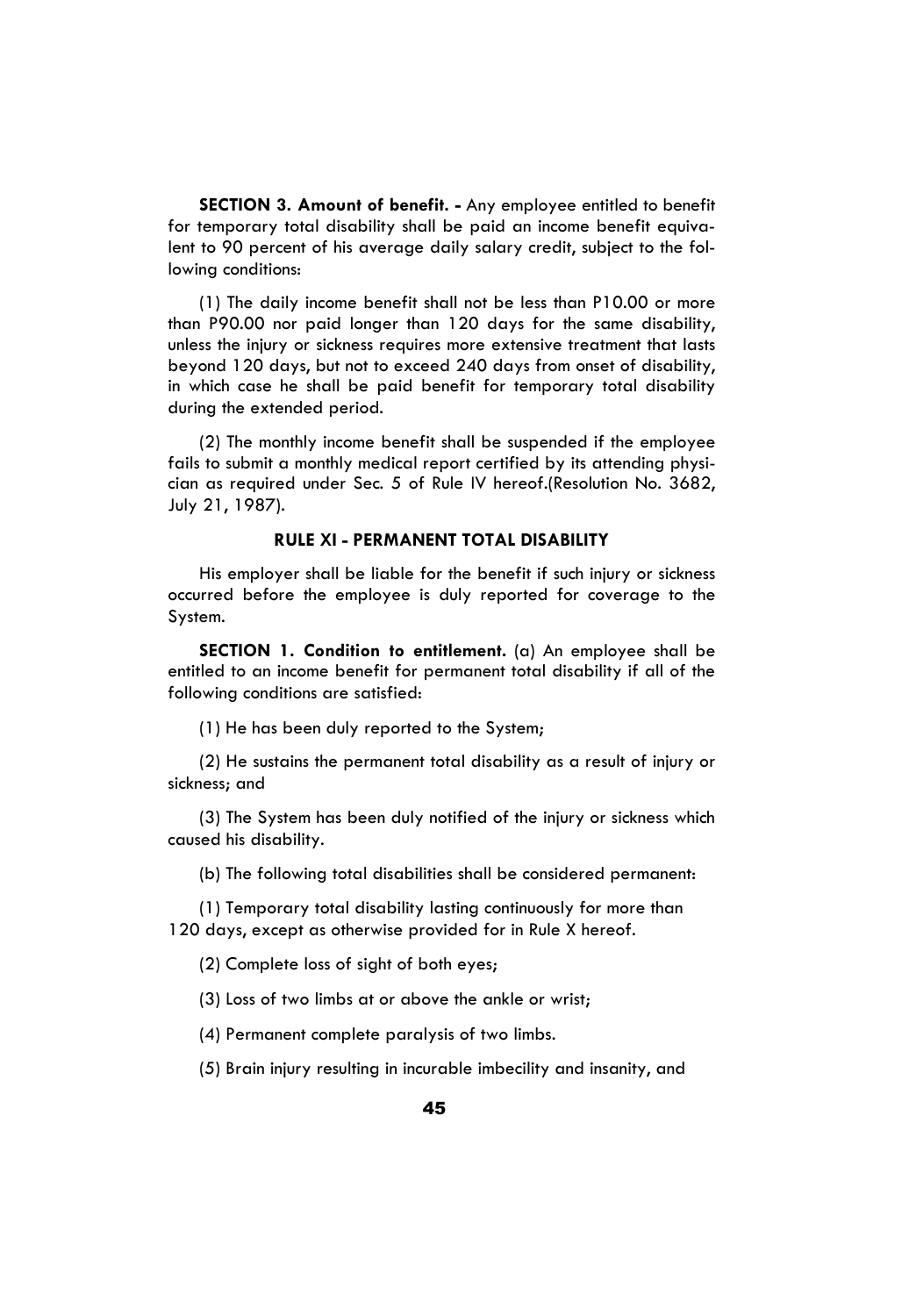(6) Such cases as determined by the System and approved by the Commission.

# **SECTION 2. Period of entitlement.**

(a) The full monthly income benefit shall be paid for all compensable months of disability.

(b) After the benefit under the Employees' Compensation shall have ceased as provided under the preceding paragraph, and if the employee is otherwise qualified for benefit for the same disability under another law administered by the System, he shall be paid a benefit in accordance with the provisions of that law. This paragraph applies to contingencies which occurred prior to May 1, 1978.

(c) Except as otherwise provided for in other laws, decrees, orders or letters of instructions, the monthly income benefit shall be guaranteed for 5 years and shall be suspended *(see Annex "J")* under any of the following conditions:

(1) Failure to present himself for examination at least once a year upon notice by the System;

 (2) Failure to submit a quarterly medical report certified by his attending physician as required under Sec. 5 of Rule IV hereof;

(3) Complete or full recovery from his permanent disability, or

(4) Upon being gainfully employed.

**SECTION 3. Amount of benefit.** (a) In the case of the SSS:

(1) Any employee entitled to permanent total disability benefit shall be paid by the System a monthly income benefit as defined in Sec. 9 (a), Rule VI of these Rules.

(b) The number of months of paid coverage shall be the number of monthly contributions remitted to the System including contributions other than for Employees' Compensation if paid before March 31, 1975. The full monthly income benefit shall be paid for all compensable months of disability.

(c) The first day preceding the semester of temporary total disability shall be considered for purposes of computing the monthly income benefit for permanent total disability.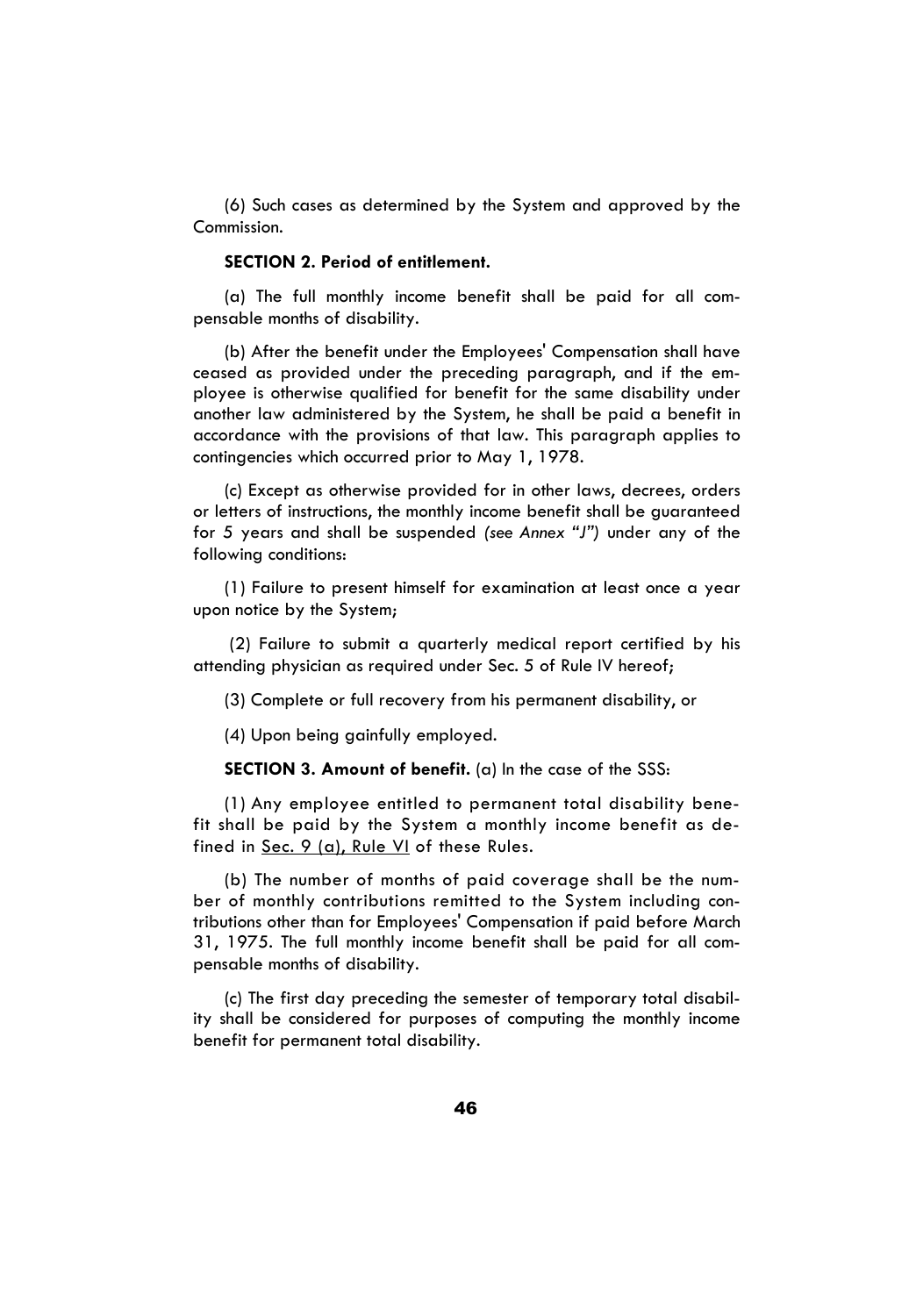# **SECTION 4. Amount of benefit for dependent children.**

(a) Each dependent child, but not exceeding five, counted from the youngest and without substitution, shall be entitled to 10 percent of the monthly income benefit of the employee. These Rules shall not apply to causes of action which accrued before May 1, 1978.

**SECTION 5. Entitlement to the new income benefit under PD 1641.** (a) The new amount of the monthly income benefit computed under these amended Rules shall be applicable to all contingencies occurring on or after January 1, 1980. However, for contingencies which occurred before May 1, 1978, the limitation of P12, 000 or 5 years, whichever comes first, shall be enforced.

In the case of the SSS, the present monthly income benefit of current pensioners shall be increased by 20 percent effective January 1, 1980.

In case of the GSIS, the monthly income benefit of current pensioners shall be adjusted and recomputed to reflect the 20 percent increase over the benefit under PD 1146 effective January 1, 1980.

**SECTION 6. Aggregate monthly benefit payable. -** Except the benefit to dependent children under Section 4 of this Rule, the aggregate monthly benefit payable, in the case of the GSIS, shall in no case exceed the monthly wage or salary actually received by the employee as of the date of his permanent total disability. (ECC Resolution No. 2819, August 9, 1984).

### **RULE XII - PERMANENT PARTIAL DISABILITY**

**SECTION 1. Condition to entitlement.** (a) An employee shall be entitled to an income benefit of permanent partial disability if all of the following conditions are satisfied:

(1) He has been duly reported to the System;

(2) He sustains the permanent partial disability as a result of the injury or sickness; and

(3) The System has been duly notified of the injury or sickness which caused his disability.

His employer shall be liable for the benefit if such injury or sickness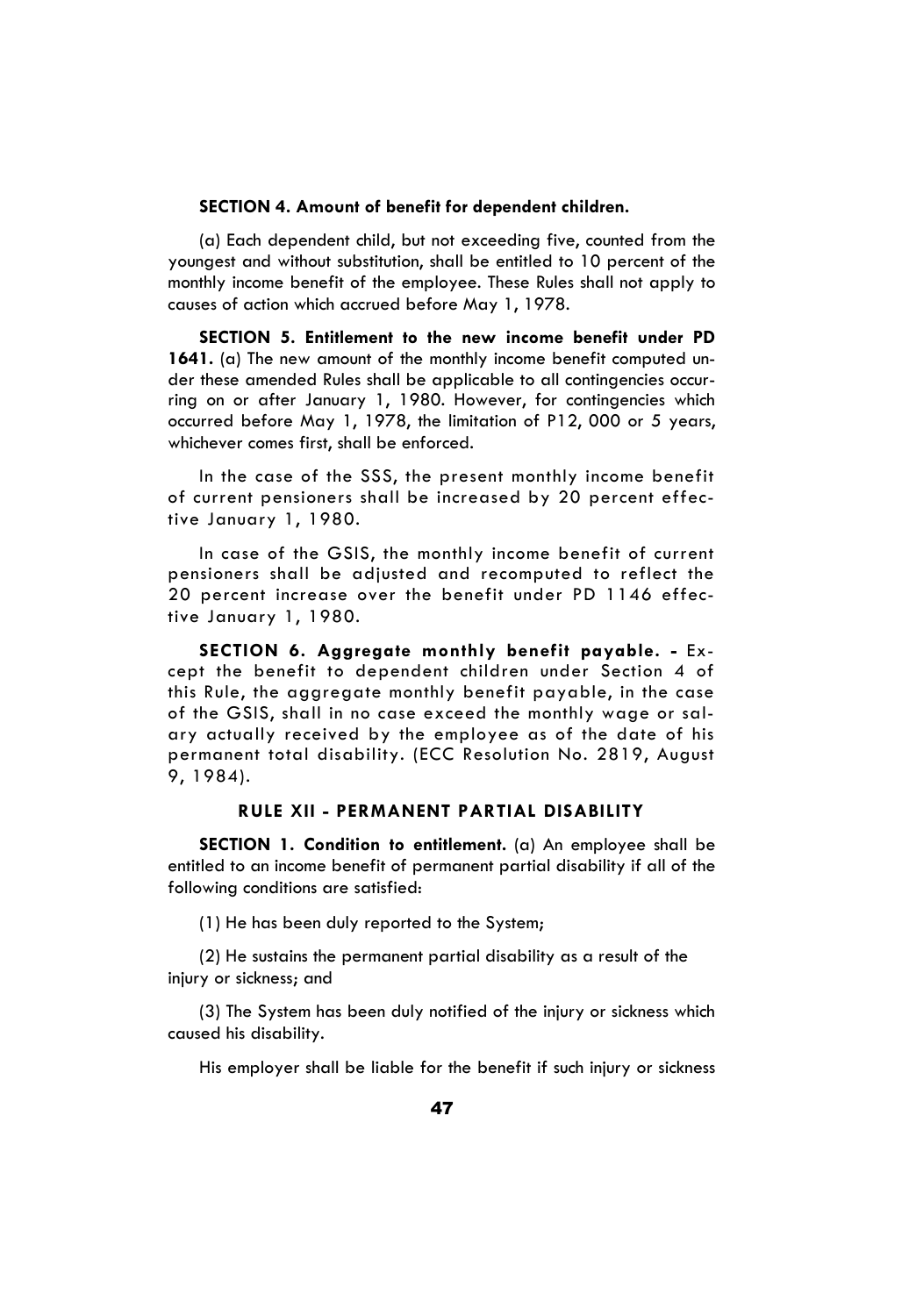occurred before the employee is duly reported for coverage to the System.

(b) For purposes of entitlement to income benefits for permanent partial disability, a covered employee shall continue to receive the benefits provided thereunder even if he is gainfully employed and receiving his wages or salary.

**SECTION 2. Period of entitlement.** (a) The income benefit shall be paid beginning on the first month of such disability, but not longer than the designated number of months in the following schedule:

| Complete and permanent loss of the | No. of |
|------------------------------------|--------|
| use of                             | Months |
| One thumb                          | 10     |
| One index finger                   | 8      |
| One middle finger                  | 6      |
| One ring finger                    | 5      |
| One little finger                  | 3      |
| One big toe                        | 6      |
| Any toe                            | 3      |
| One arm                            | 50     |
| One hand                           | 39     |
| One foot                           | 31     |
| One leg                            | 46     |
| One ear                            | 10     |
| Both ears                          | 20     |
| Hearing of one ear                 | 10     |
| Hearing of both ears               | 50     |
| Sight of one eye                   | 25     |

A worker who sustained work-related injuries that resulted to functional loss and/or physical loss of any part of his body shall be granted Temporary Total Disability (TTD) and Permanent Partial Disability (PPD) benefits successively.

Any earlier compensation for TTD that may have been paid to an injured worker shall not be deducted from the PPD benefit that may be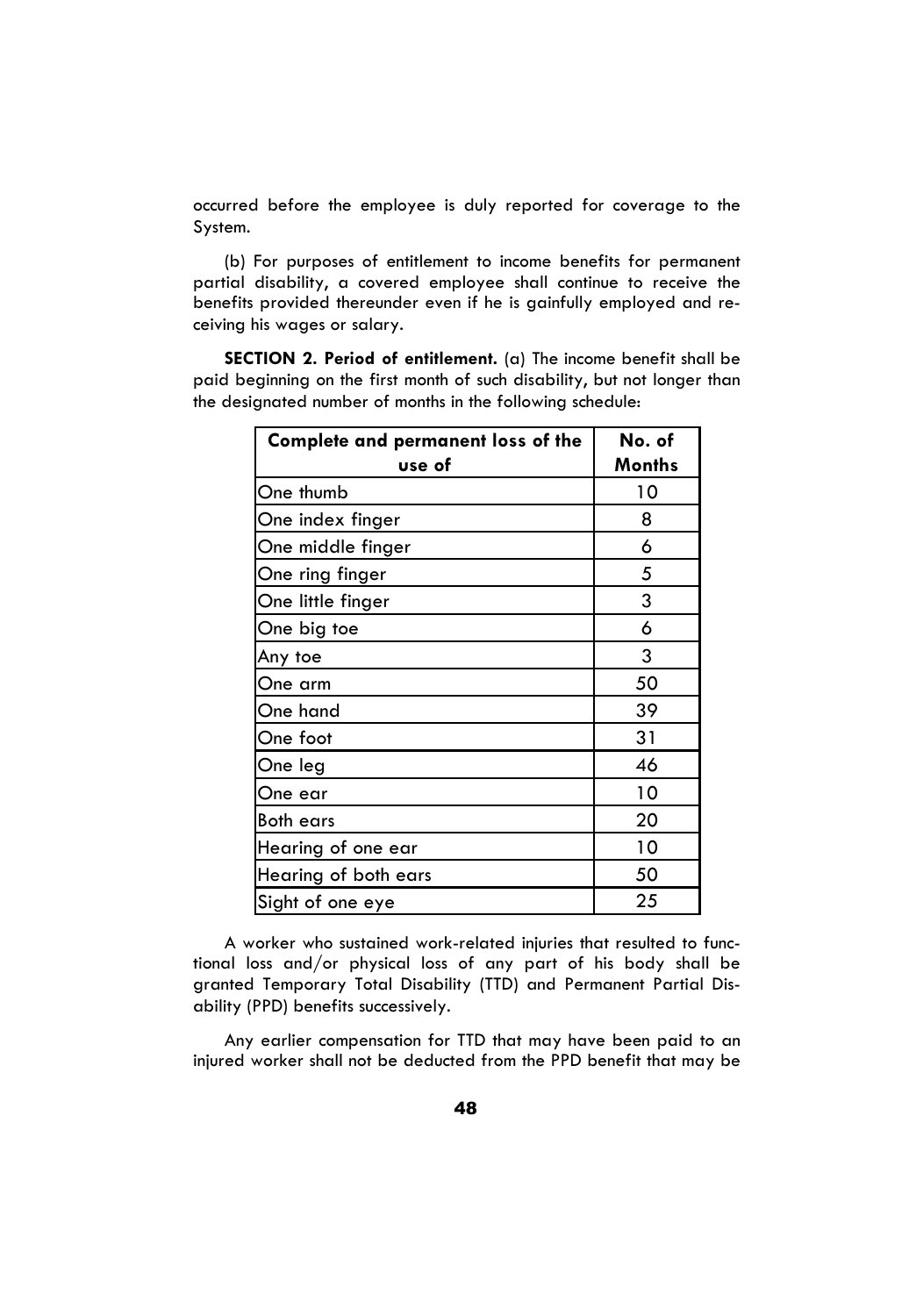later granted to him. *(as provided under Board Resolution No. 10-09- 114, September 2, 2010)* 

(b) A loss of a wrist shall be considered a loss of the hand, and a loss of an elbow shall be considered a loss of the arm; a loss of an ankle shall be considered a loss of the foot, and a loss of a knee shall be considered a loss of the leg, a loss of more than one joint shall be considered a loss of the whole finger or toe, and a loss of only the first joint shall be considered a loss of one-half of the whole finger or toe. Other permanent partial disabilities shall be determined by the Medical Officer of the System.

(c) The degree of permanent disability shall be equivalent to the ratio that the designated number of compensability bears to 75.

**SECTION 3. Amount of benefit.** (a) Any employee entitled to permanent partial disability benefit shall be paid by the System a monthly income benefit for the number of months indicated in Section 2 hereof. If the indicated number of months exceed twelve, the income benefit shall be paid in monthly pension; otherwise, the System may pay income benefit in lump sum or in monthly pension.

(b) In case of permanent partial disability less than the total loss of the member, the same monthly income shall be paid for a portion of the period established for the total loss of the member in accordance with the proportion that the partial loss bears to the total loss. If the result is a decimal fraction, the same shall be rounded off to the next higher integer.

(c) In case of simultaneous loss of more than one member or a part thereof, the same monthly income shall be paid for a period equivalent to the sum of the periods established for the loss of the member or part thereof but not exceeding 75. If the result is a decimal fraction, the same shall be rounded off to the higher integer.

(d) The new amount of the monthly income benefit computed under these amended Rules shall be applicable to all contingencies occurring on or after January 1, 1980. However, for contingencies which occurred before May 1, 1978, the limitation of P12, 000 or 5 years, whichever comes first, shall be enforced.

In the case of the SSS, the present monthly income benefit of current pensioners shall be increased by 20 percent effective January 1, 1980.

In the case of the GSIS, the monthly income benefits of current pen-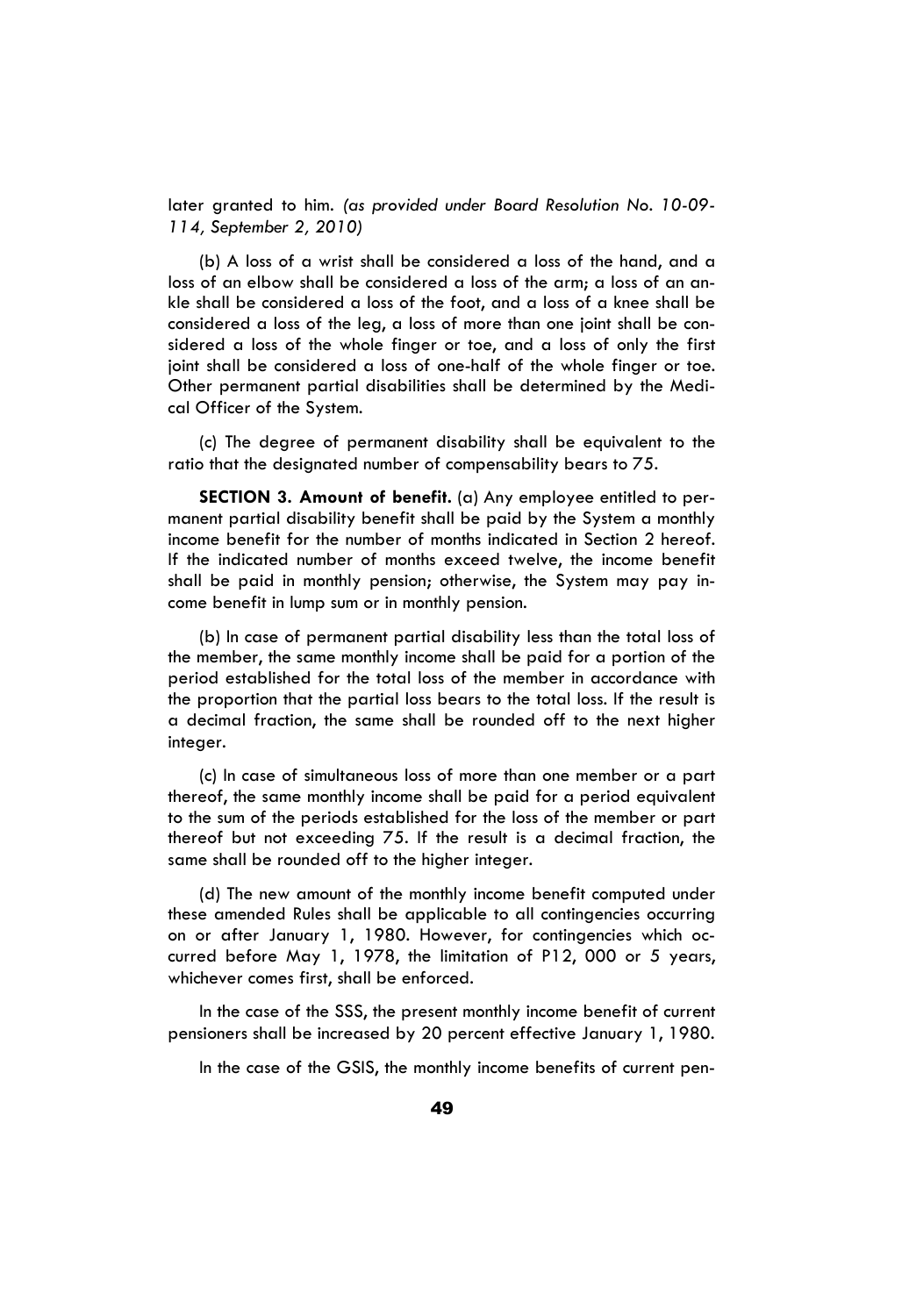sioners shall be adjusted and recomputed to reflect the 20 percent increase over the benefit under PD 1146 effective January 1, 1980.

# **SECTION 4. Unlisted injuries and illnesses.**

(a) In cases of injuries or illnesses not listed in the schedule under Section 2 hereof, the benefit shall be an income benefit equivalent to the percentage of the permanent loss of the capacity for work. (Non-Scheduled Disabilities).

# **RULE XIII - DEATH**

**SECTION 1. Condition to entitlement.** (a) The beneficiaries of a deceased employee shall be entitled to an income benefit if all of the following conditions are satisfied:

(1) The employee has been duly reported to the System;

(2) He died as a result of an injury or sickness; and

(3) The System has been duly notified of his death, as well as the injury or sickness which caused his death. His employer shall be liable for the benefit if such death occurred before the employee is duly reported for coverage to the System.

 (b) If the employee has been receiving monthly income benefit for permanent total disability at the time of his death, the surviving spouse must show that the marriage has been validly subsisting at the time of his disability.

# **SECTION 2. Period of entitlement.**

A. *For Primary Beneficiaries:*

(a) The income benefit shall be paid beginning at the month of death and shall continue to be paid for as long as the beneficiaries are entitled thereto.

(b) The monthly income benefit shall be guaranteed for five years which in no case shall be less than fifteen thousand pesos (P15, 000.00). Thereafter, the beneficiaries shall be paid the monthly income benefit for as long as they are entitled thereto. (ECC Resolution No. 2799, July 25, 1984).

B. *For Secondary Beneficiaries:*

(a) The income benefit shall be sixty (60) times the monthly income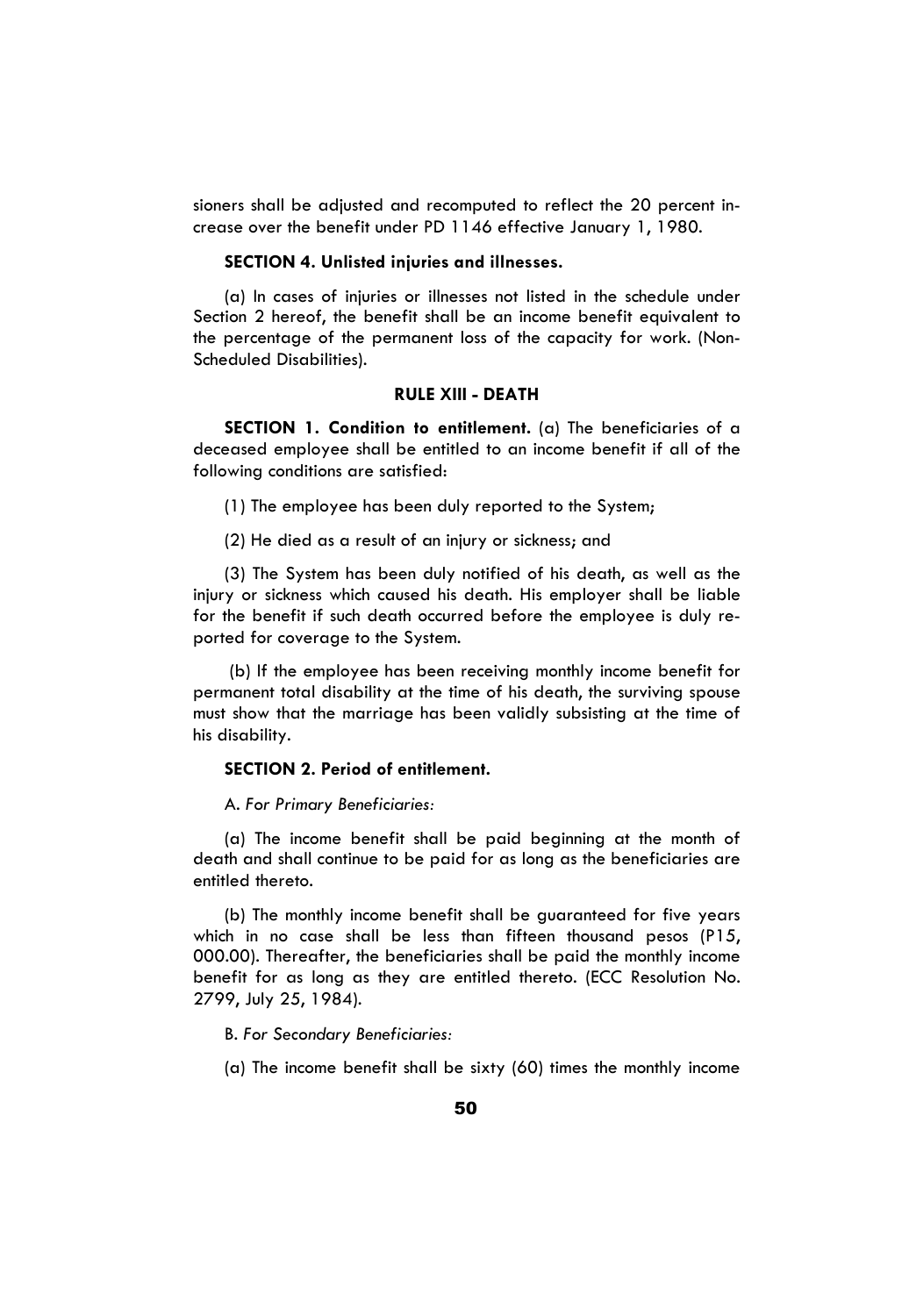benefit of a primary beneficiary which in no case be less than P 15,000.00, which shall likewise be paid in monthly pension. (ECC Resolution No. 2799, July 25, 1984).

**SECTION 3. Amount of benefit.** (a) In the case of primary beneficiaries, the monthly income benefit shall be equivalent to the monthly income benefit for permanent total disability, which shall be guaranteed for five years, increased by ten percent for each dependent child but not exceeding 5, beginning with the youngest and without substitution: **Provided That,** The aggregate monthly benefit payable in the case of the GSIS shall in no case exceed the monthly wage or salary actually received by the employee at the time of his death; and **Provided Further,** That the minimum income benefit shall not be less than Fifteen Thousand Pesos (P15,000.00). The death benefit shall be paid during the entire period for which they are entitled thereto.

If the employee has been receiving income benefits for permanent total disability at the time of his death, the primary beneficiaries shall be paid the monthly income benefit equivalent to eighty percent plus the dependent's pension equivalent to 10 percent thereof for every dependent child but not exceeding five counted from the youngest and without substitution.

 (b) In the case of secondary beneficiaries, the income benefit is payable in monthly pension which shall not exceed the period of 60 months and the aggregate income benefit shall not be less than P15, 000.00.

If the employee has been receiving monthly income benefit for permanent total disability at the time of his death, the secondary beneficiaries shall be paid the monthly pension, excluding the dependent's pension of the remaining balance of the five year guaranteed period. (ECC Resolution No. 2799, July 25, 1984).

**SECTION 4. Entitlement to the new income benefit under PD 1641. -** The new amount of the monthly income benefit computed under these amended Rules shall be applicable to all contingencies occurring on or after January 1, 1980. However, for contingencies which occurred before May 1, 1978, the limitation of P12, 000 or 5 years, whichever comes first, shall be enforced.

In the case of the SSS, the present monthly income benefit of current pensioners shall be increased by 20 percent effective January 1, 1980.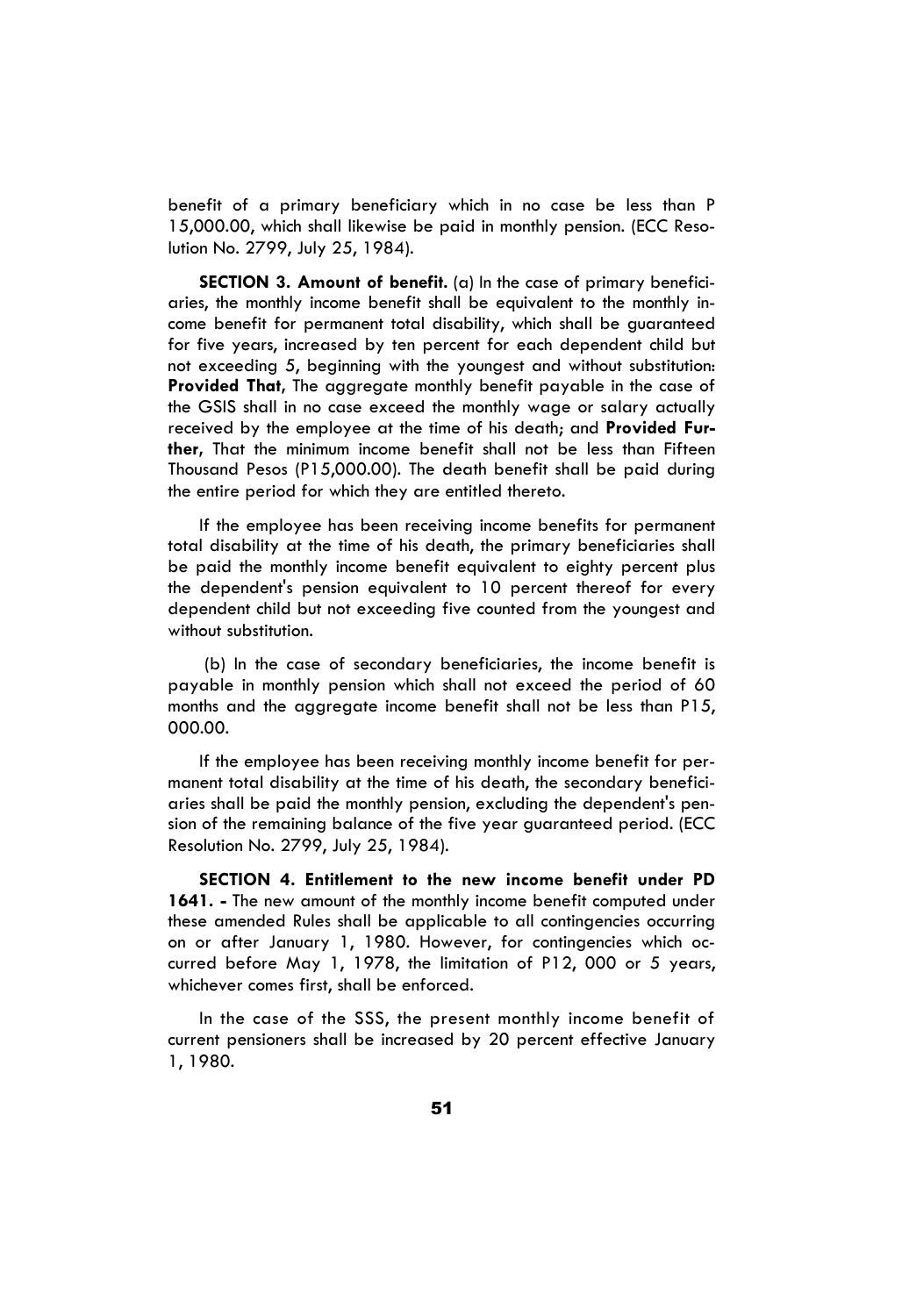In the case of the GSIS, the monthly income benefit of the current pensioners shall be adjusted and recomputed to reflect the 20 percent increase over the benefit under PD 1146 effective January 1, 1980.

**SECTION 5. -** The new amount of lump sum benefit computed under these Amended Rules shall be applicable to all contingencies occurring on or after May 1, 1980, otherwise entitlement thereto shall be governed by the immediately preceding Section.

# **RULE XIV - FUNERAL BENEFIT**

**SECTION 1. Entitlement to funeral benefit. -** A funeral benefit of Three Thousand (P3,000.00) Pesos shall be paid upon the death of a covered employee or permanently totally disabled pensioner to one of the following:

- (a) the surviving spouse; or
- (b) the legitimate child who spent for the funeral services; or
- (c) any other person who can show incontrovertible proof or proof of his having borne the funeral expenses. (ECC Resolution No. 3682, July 21, 1987).

*Note: ECC Res. No. 92-07-0032, dated July 8, 1992 increased the funeral benefit to private sector to eight thousand pesos (P8,000) effective May 1, 1992.* 

# **RULE XV - BENEFICIARIES**

**SECTION 1. Definition.** (a) Beneficiaries shall be either primary or secondary, and determined at the time of employee's death.

- (b) The following beneficiaries shall be considered primary:
	- (1) The legitimate spouse living with the employee at the time of the employee's death until he remarries; and
	- (2) Legitimate, legitimated, legally adopted or acknowledged natural children, who are unmarried not gainfully employed, not over 21 years of age, or over 21 years of age provided that he is incapacitated and incapable of self - support due to physical or mental defect which is congenital or acquired during minority; Provided, further, that a dependent acknowledged natural child shall be considered as a primary beneficiary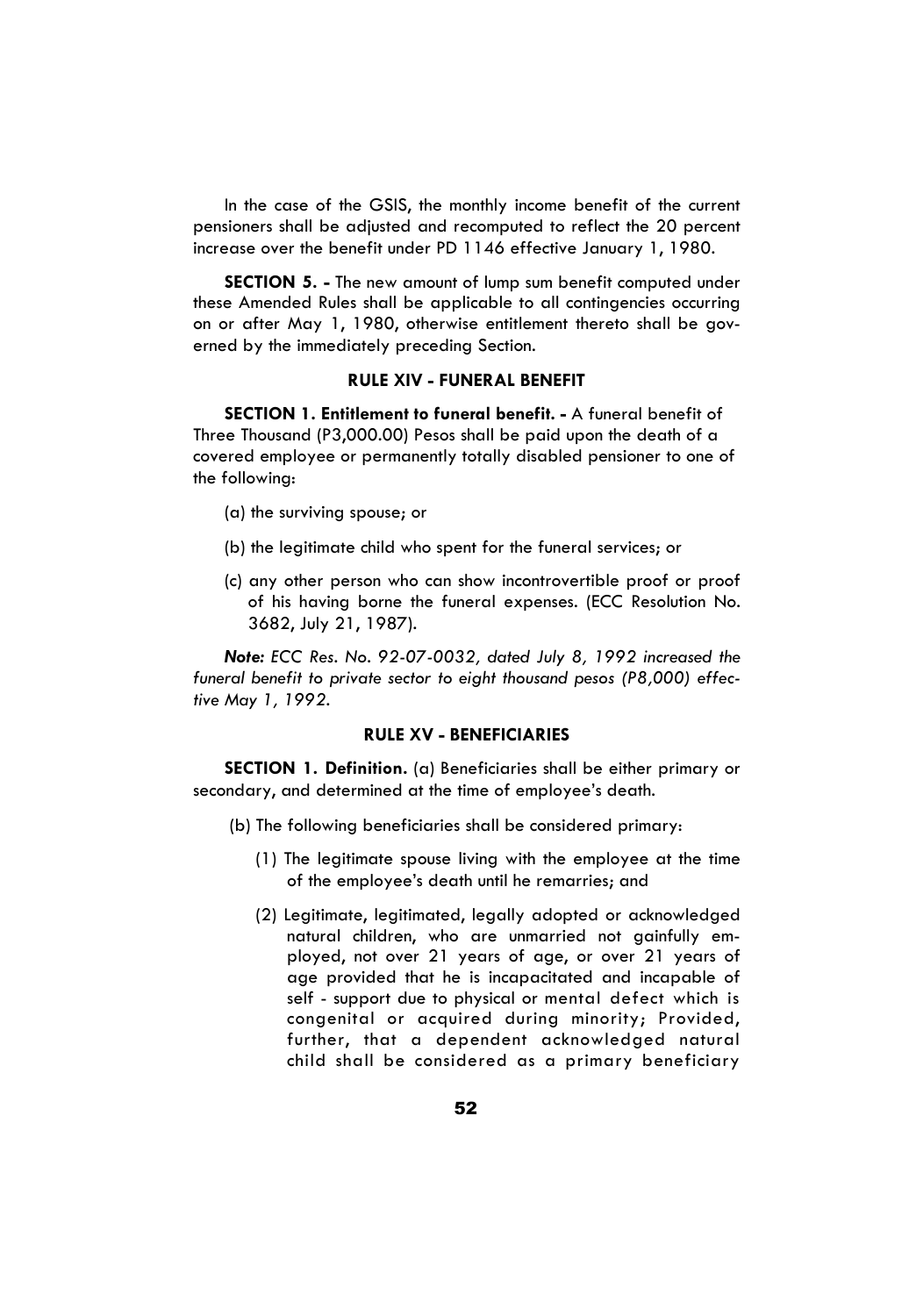only when there are no other dependent children who are qualified and eligible for monthly income benefit; provided finally, that if there are two or more acknowledged natural children, they shall be counted from the youngest and without substitution, but not exceeding five. (ECC Resolution No. 2799, July 25, 1984).

 (c) The following beneficiaries shall be considered secondary:

- (1) The legitimate parents wholly dependent upon the employee for regular support;
- (2) The legitimate descendants and illegitimate children who are unmarried, not gainfully employed, and not over 21 years of age, or over 21 years of age provided that he is incapacitated and incapable of self - support due to physical or mental defect which is congenital or acquired during minority.

#### **SECTION 2. Priority.**

(a) Primary beneficiaries shall have priority claim to death benefit over secondary beneficiaries. Whenever there are primary beneficiaries, no death benefit shall be paid to his secondary beneficiaries.

(b) If the deceased employee has no primary beneficiaries at the time of his death, the death benefit shall be paid to his secondary beneficiaries.

(c) If the deceased employee has no beneficiaries at the time of his death, the death benefit shall accrue to the Employees' Compensation fund.

**SECTION 3. -** Primary beneficiaries shall be entitled to a monthly income benefit. In their absence, the secondary beneficiaries shall be entitled to a monthly income benefit not to exceed 60 months and the death benefit shall not be less than P15,000.00. (ECC Resolution No. 2799 dated July 25, 1984).

# **RULE XVI - EMPLOYER'S RECORDS AND NOTICES**

**SECTION 1. Notice by employee. -** The notice of sickness, injury or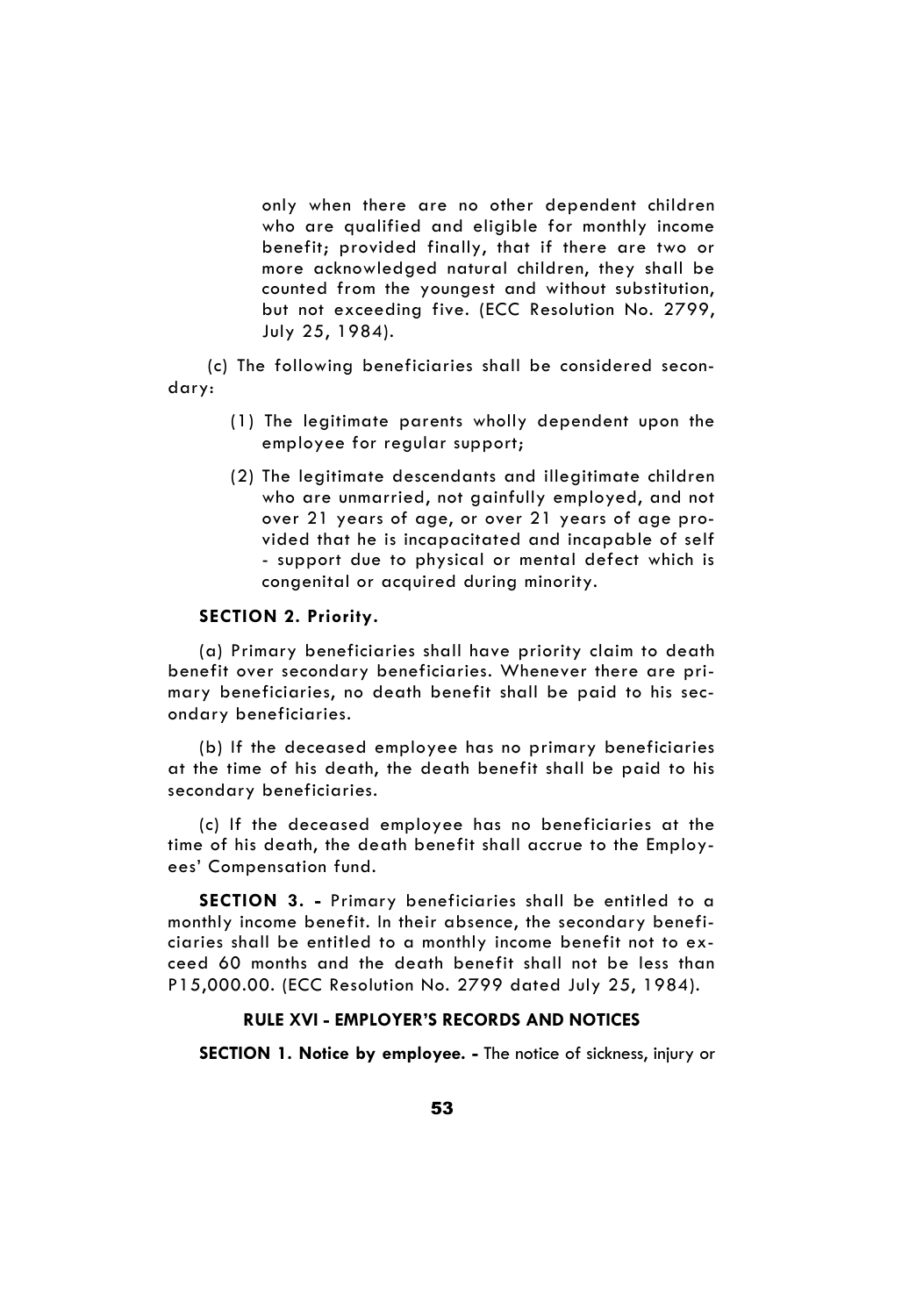death shall be given to the employer by the employee, his dependents or anybody on his behalf, within 5 days from the occurrence of the contingency. Said notice is not necessary where the employer or his representative already had knowledge thereof, or the contingency occurred during working hours at the work place.

**SECTION 2. Employer's logbook. -** Every employer shall keep a logbook to record chronologically the sickness, injury or death of his employees, within 5 days from due notice thereof. *(see Annex "H")* 

**SECTION 3. Notice by employer. -** The notice of sickness, injury or death for cases which the employer deems to be work-connected shall be submitted to the System by the employer within 5 days from due entry thereof in his logbook in a form prescribed by the System.

**SECTION 4. Visitorial power. -** The employer's logbook shall be made available for inspection to any duly authorized representative of the System during working hours.

**SECTION 5. Penalty. -** Any employer who fails to record in his logbook the sickness, injury or death of any of his employees within 5 days from knowledge or receipt of due notice thereof as prescribed herein, gives false information or withholds material information already in his possession, shall be liable to 50 percent of the lump sum equivalent of the income benefit to which the employee may be found to be entitled and/ or a fine of not less than P500 nor more than P5,000 and imprisonment for not less than 6 months or more than one year, at the discretion of the Court. The sum paid by the employer under this Section shall accrue to the Employees' Compensation fund of the System.

# **RULE XVII - ACCREDITATION**

# **SECTION 1. Minimum requirements for accreditation.**

(a) A physician may be accredited for purposes of the Employees' Compensation Program upon his application if he is a doctor of medicine duly licensed to practice in the Philippines and an active member in good standing of the Philippine Medical Association.

(b) A hospital may likewise be accredited upon application if:

(1) it is an institution primarily engaged in providing to in patients, by or under the supervision of physicians, diagnostic and therapeutic services for their medical diagnosis,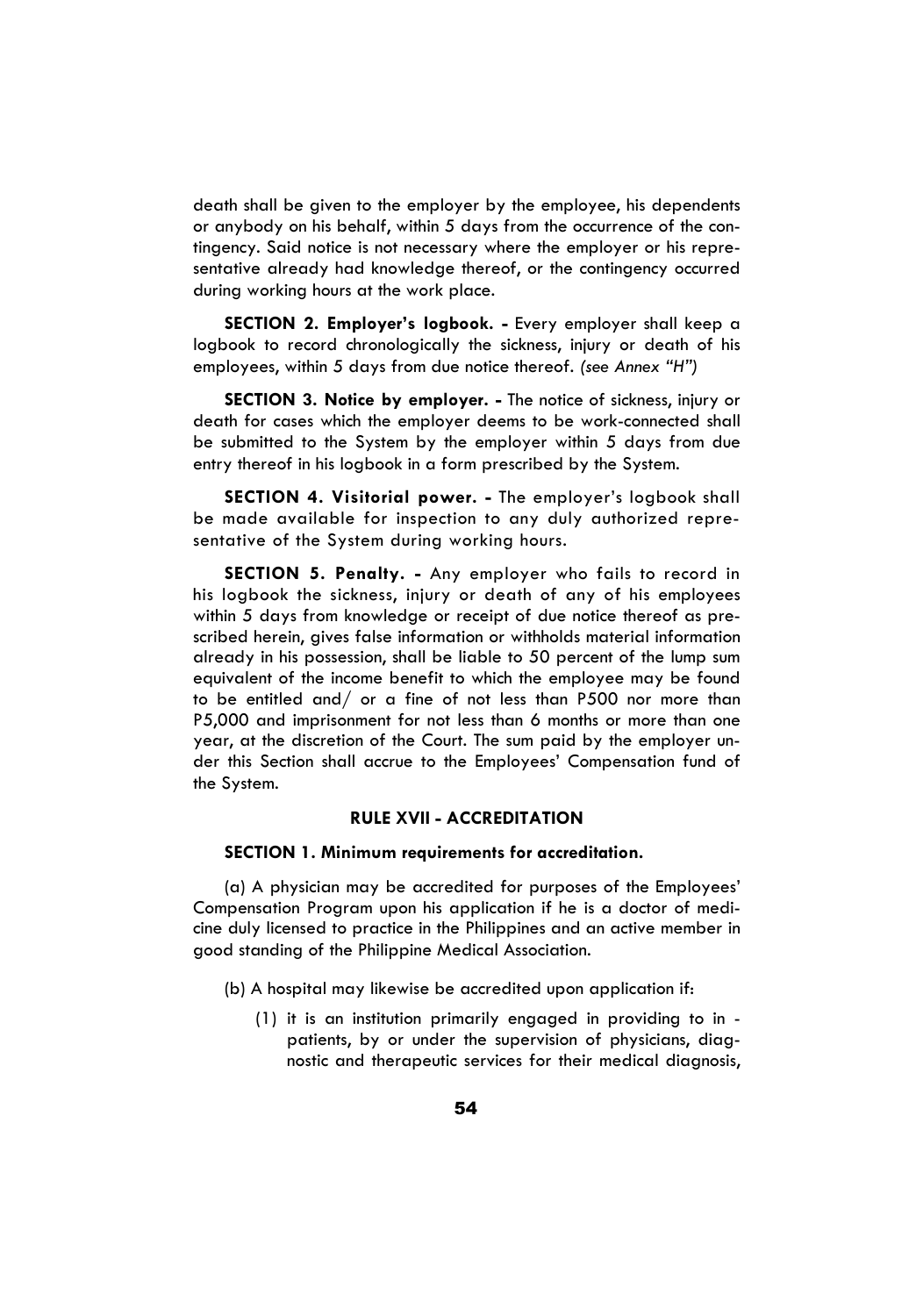treatment and care;

- (2) it is adequately equipped with facilities for physicians to treat injured or sick persons;
- (3) it maintains clinical records on all patients;
- (4) it has by-laws concerning its medical staff;
- (5) it provides 24-hour nursing services by itself or is supervised by a registered professional nurse; and has a licensed practical nurse or registered professional nurse on duty at all times;
- (6) it requires that every patient must be under the care of a physician;
- (7) it is licensed by the Bureau of Medical Services of the Ministry of Health;
- (8) it meets the health and safety requirements of the Ministry of Health and Ministry of Labor;
- (9) it maintains a utilization review committee as provided for in Section 3 of this Rule; and
- (10) it is a member in good standing of the Philippine Hospital Association.

(c) A rehabilitation facility may be accredited upon application if:

- (1) it is an institution engaged in providing to in patients, by or under the supervision of physicians (specialized in rehabilitation medicine, in neurology, or in neuro-surgery, or in internal medicine, or in orthopedic surgery), diagnostic or therapeutic services in rehabilitation practice;
- (2) it is adequately equipped with facilities for physical medicine rehabilitation (PMR);
- (3) it maintains clinical records on all patients;
- (4) it has by-laws concerning its medical staff;
- (5) it requires that every patient must be under the care of a physician;
- (6) it is licensed by the Bureau of Medical Services of the Ministry of Health;
- (7) it meets the health and safety requirements of the Ministry of Health and Ministry of Labor and Employment; and
- (8) it maintains a Utilization Review Committee as provided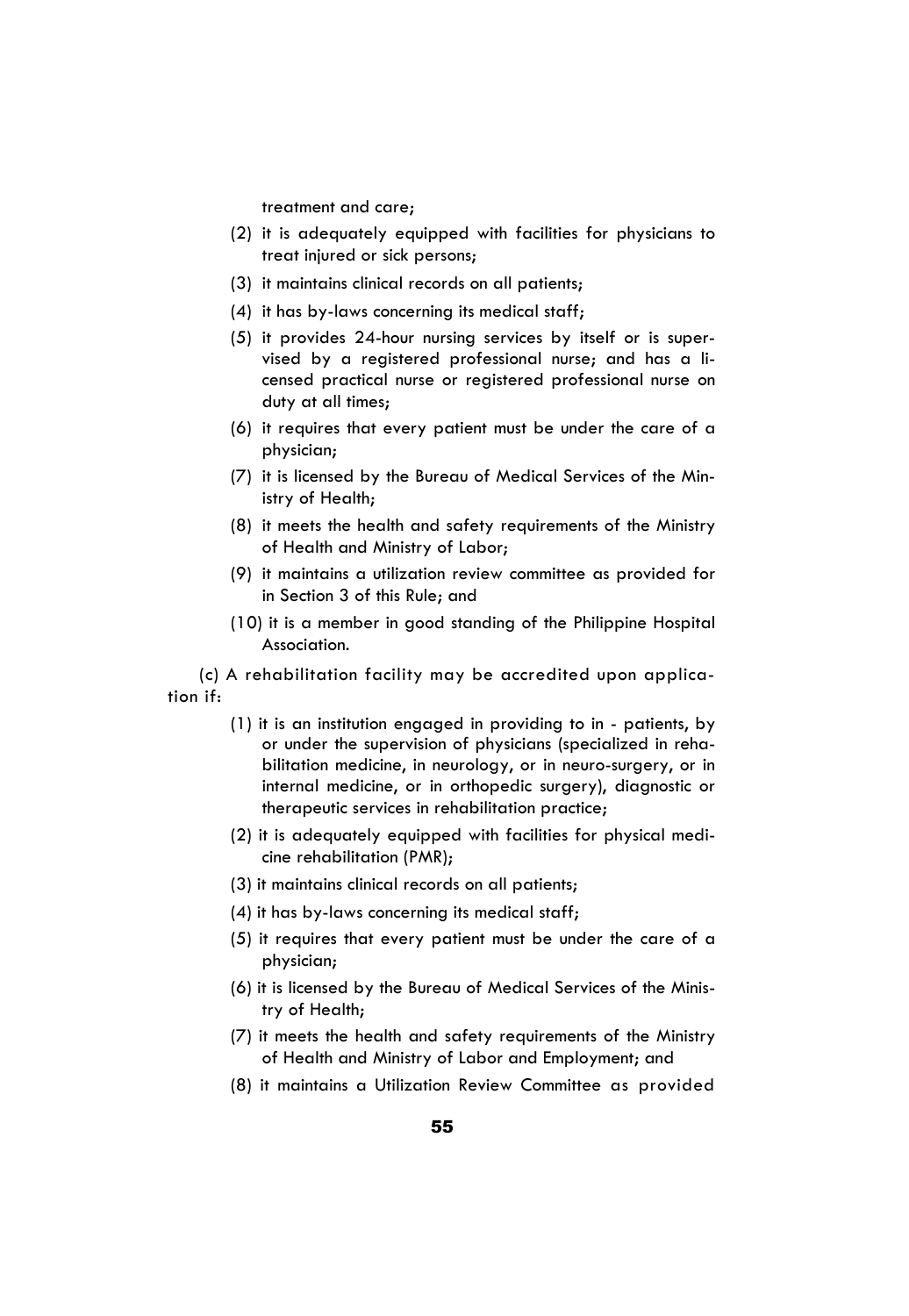for in Section 3 of the Rules.

(d) The above requirements may be modified by the Commission from time to time as circumstances may warrant.

# **SECTION 2. Conditions on accredited hospitals or rehabilitation facilities and physicians or rehabilitation specialists.**

- (a) An accredited hospital or rehabilitation facility binds itself:
	- (1) not to collect from the patient any amount for ward services;
	- (2) to provide adequate services on a non-discriminating basis;
	- (3) to limit charges for ward rates approved by the Commission, including, but not limited to, laboratory ward rates, laboratory facilities, x-rays, stools, drugs, medical attendance and the Relative Value Scale (RVS) for surgical procedures, etc.;
	- (4) to abide by these rules on accreditation;
	- (5) to have its house rules conform to the requirements of the Commission;
	- (6) to subject its facilities to inspection at any time by duly authorized representatives of the Commission or the System.
- (b) An accredited physician binds himself:
	- (1) not to collect from the patient any amount for ward services,
	- (2) to provide adequate services on a non-discriminating basis; and
	- (3) to abide by these rules on accreditation.

**SECTION 3. Utilization review.** (a) Every hospital or rehabilitation facility shall have a Utilization Review Committee, composed of at least two physicians or rehabilitation specialists, to help assure the most effective use of rehabilitation facilities, hospitals and services by reviewing admissions each day on a sample basis and all long stay cases.

(b) The Committee shall decide in every specific case being reviewed, whether or not care in a hospital is medically necessary. In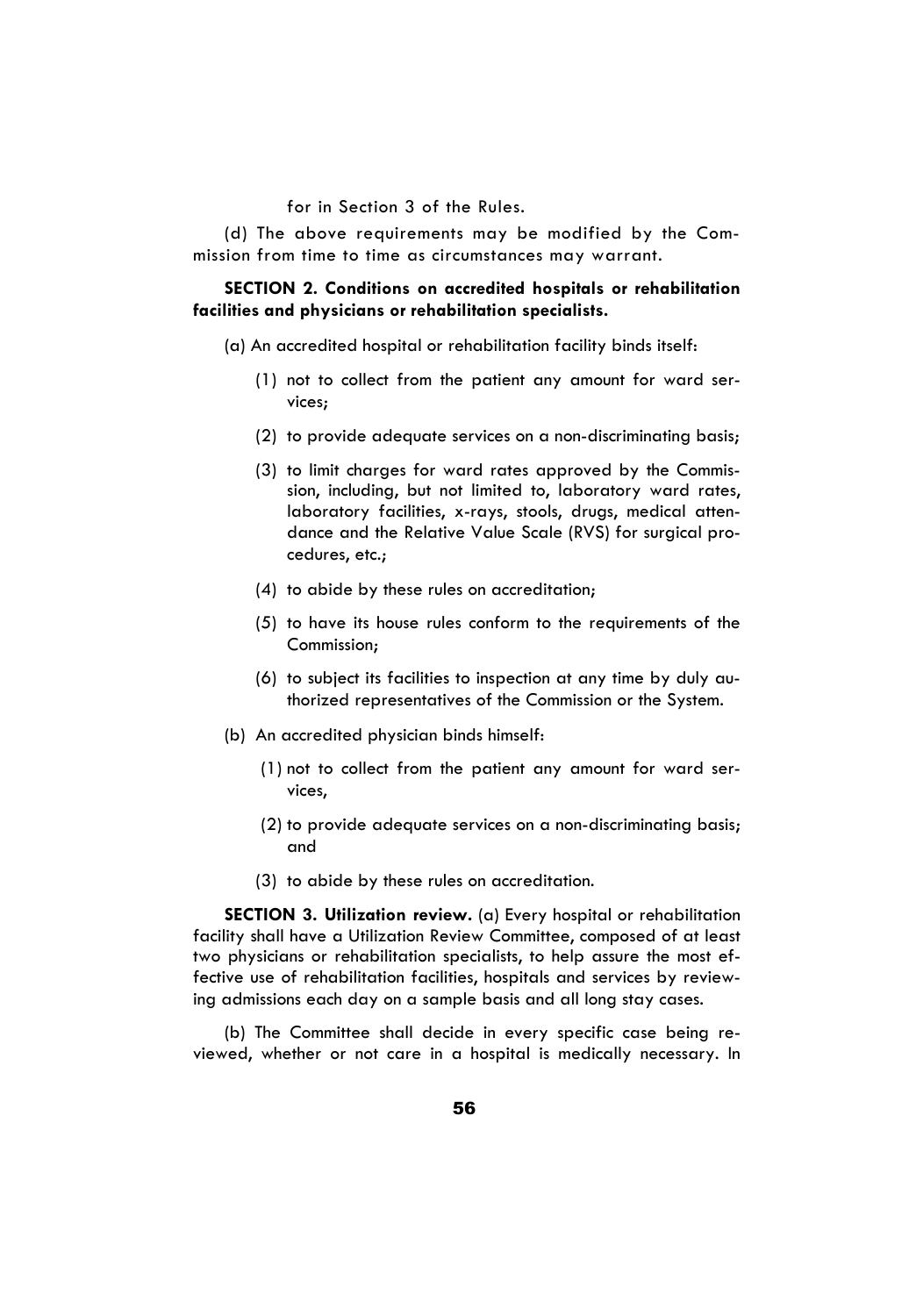every case, the Committee shall discuss its findings with the patient's doctor before making a decision.

(c) The Committee shall advise in writing the patient, his doctor and the hospital of its decision only if it has been decided that care in a hospital is not medically necessary, in which case no payment for room and board shall be made by the System.

**SECTION 4. Coverage of services.** (a) Payment for services shall ordinarily be made only to accredited rehabilitation facility or hospitals and accredited physicians.

 (b) Non-accredited rehabilitation facility or hospitals and nonaccredited physicians shall be paid only for emergency services. No payment can be made to them for services rendered after the emergency has ended.

**SECTION 5. Emergency services.** (a) Those services which are necessary to prevent the death or serious impairment of the health of the individual, and which necessitate the use of the most accessible hospital available and equipped to furnish such services.

(b) An emergency no longer exists when it becomes safe from a medical standpoint to move the patient to an accredited hospital, or to discharge him whichever occurs first.

(c) The determination that the patient's condition requires emergency services or that an emergency has ended shall be based on the physician's evaluation and, when appropriate, on the patient's medical record and other additional data furnished by the hospital.

(d) Claims filed by non-accredited hospital and nonaccredited physicians for payment of emergency services shall be accompanied by a physician's statement.

(e) The physician's statement shall describe the nature of the emergency, furnish relevant clinical information about the condition of the patient, and state that the services rendered were necessary to prevent the death of the individual or the serious impairment of the health. A bare statement that an emergency existed is not sufficient.

(f) In addition, when in-patient services are involved, the statement shall include the date when, in the physician's judgment, the emergency ceased.

Qgene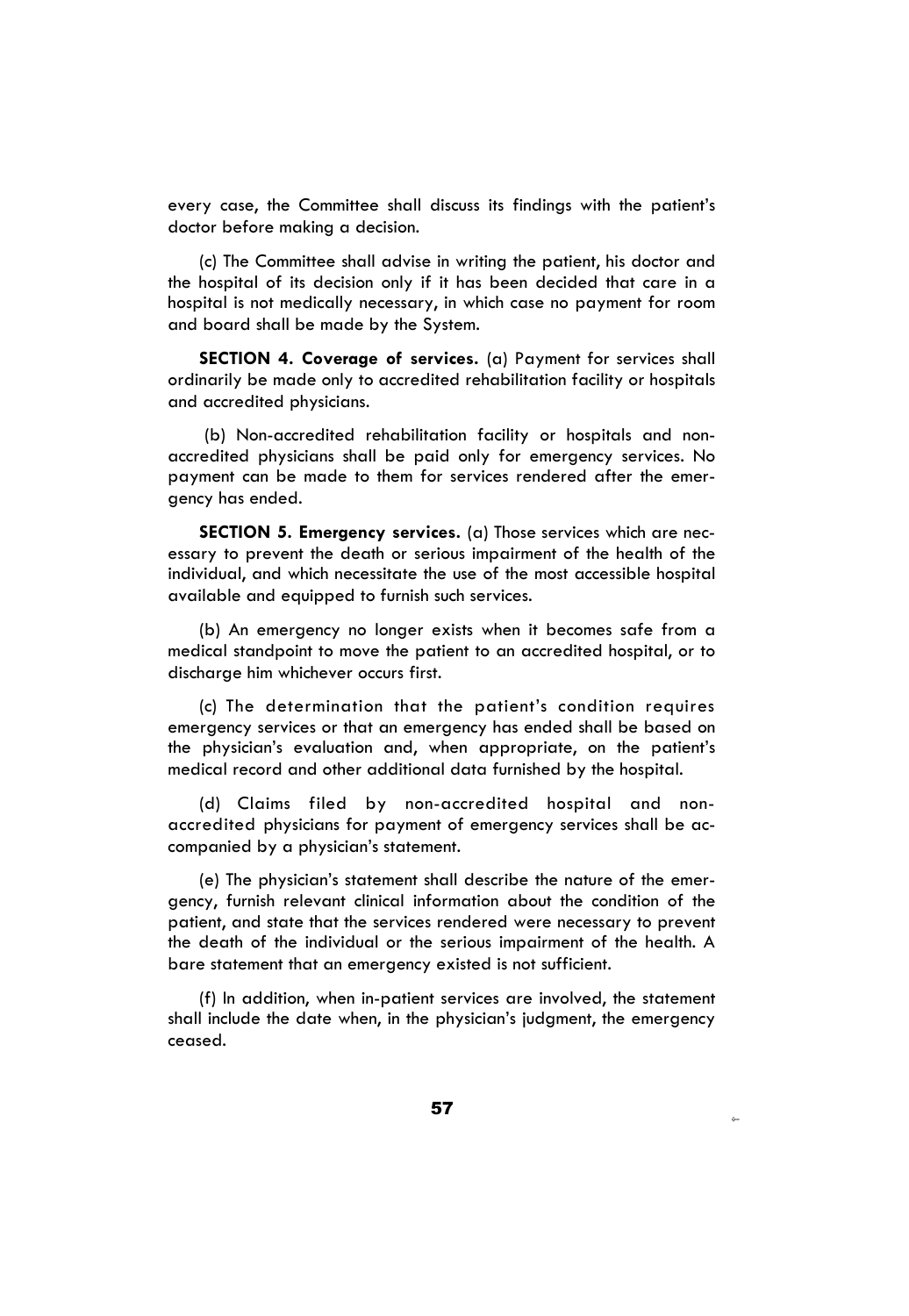**SECTION 6. Referral. -** Immediately upon knowledge by the employer of his employee's injury or sickness at the work place, he shall, in addition to the medical and dental facilities which the pertinent provisions of the Code and these Rules on Accreditation may require him to furnish, cause the employee to be brought by the fastest available means of transportation to the duly accredited physician or hospital nearest or most accessible to the employee's place of work.

**SECTION 7. Violation of conditions and requirements, penalties. -** (a) An accredited hospital or physician shall be disaccredited for violation of any of the conditions and requirements under Section 1 and 2 hereof without prejudice to the imposition of penalties under Rule XIX if applicable or to any other penalty which the Commission may impose.

(b) The cancellation or invalidation of accreditation of a physician or hospital shall be effective on the date of notice of the disaccreditation.

(c) In case of disaccreditation, the physician or the hospital shall carry the disqualification wherever its physical identity is found. Mere change of legal personality shall not defeat the disqualification imposed.

(d) Disaccreditation shall be lifted only on application and upon showing of good cause and effective upon approval by the Commission. As soon as accreditation is duly restored, the hospital or physician concerned shall be allowed to participate in the Employees' Compensation Program.

# **RULE XVIII - SETTLEMENT OF CLAIMS**

**SECTION 1. Services.** (a) The claim for medical benefits shall be filed in a prescribed form by the accredited physician or accredited hospital directly with the System.

(b) The claim for emergency services shall be filed in a prescribed form by any physician or hospital.

**SECTION 2. Income benefit. -** The claim for income benefit shall be filed in a prescribed form by the employee, his dependents or his employer, on his behalf, directly with the System. Failure to file the claim within three years from the time the cause of action accrued, shall forever bar the right to benefits granted under these Rules. (ECC Resolution No. 2799, July 25, 1984).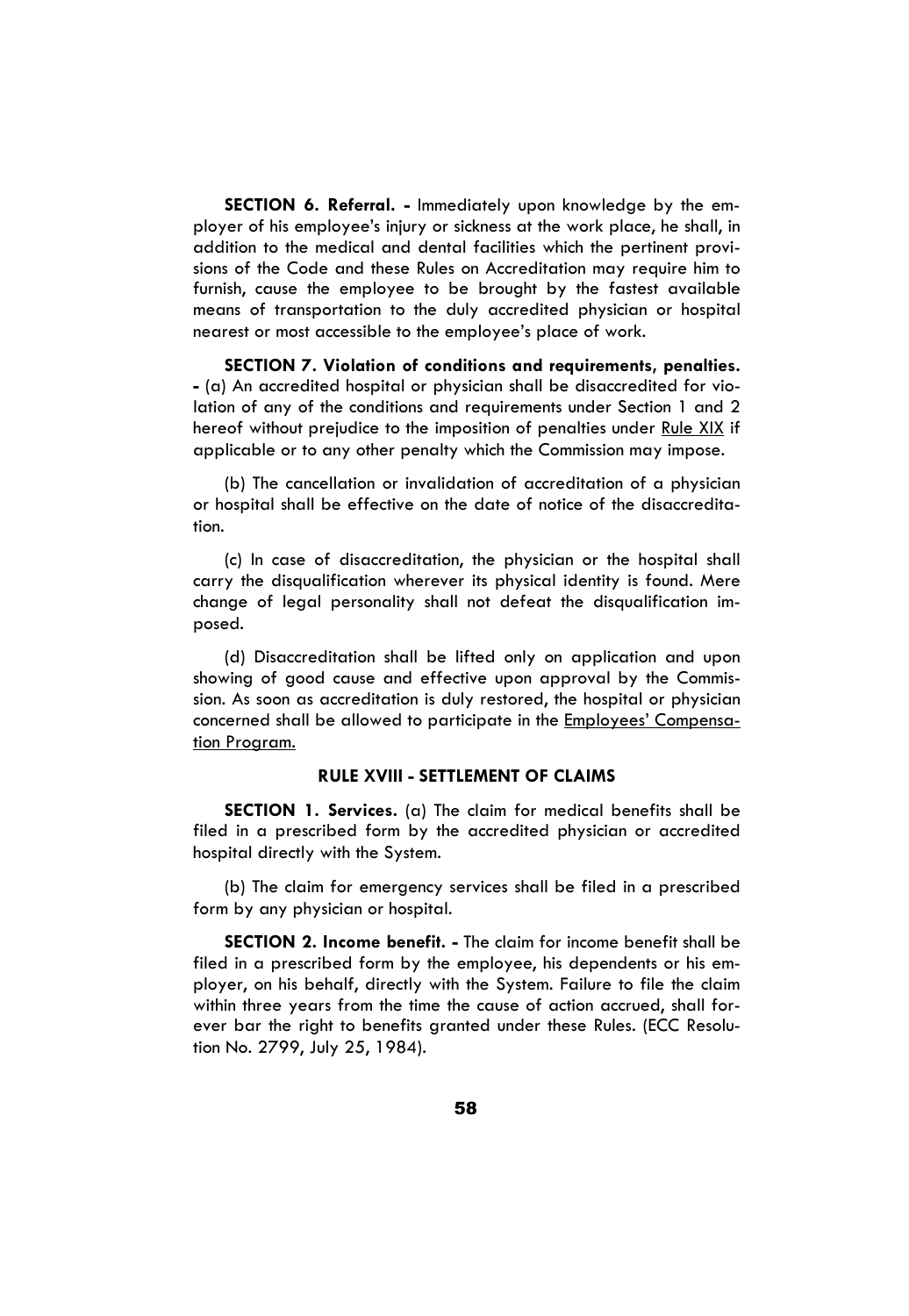**SECTION 3. Adjudication. -** Upon the receipt of the claim, the System shall process the same and determine whether or not the injury, sickness, disability or death is compensable.

When the disease or injury being claimed has been declared to be not work-connected but findings are also made that the employee has suffered or is suffering from other work-connected diseases or injuries, such incidental findings shall be evaluated by the System. *(as provided under Board Resolution No. 10-05-65, April 28, 2010)* 

**SECTION 4. Additional requirements. -** If the supporting papers of the claim are insufficient to make proper determination, the System shall require the submission of additional proofs from the employee or his dependents, or from any office, entity or agency, public or private, or from any person, having knowledge of the contingency.

**SECTION 5. Appeal. -** Within 10 days from receipt of the letter of denial or the affirmation of the denial, as the case may be, the claimant shall inform the System in writing of his desire to appeal the decision of the System. Upon receipt of such appeal, the System shall within 5 days forward the entire record of the case to the Commission for review.

*Note: Period of appeal was increased from ten (10) to thirty (30) days by rule IV.1 of Suppletory Rules.* 

# **RULE XIX - REVIEW BY THE COMMISSION**

**SECTION 1. Decision en banc. -** Within 20 working days from receipt of an appealed case, the Commission shall review and decide said case. Four affirmative votes shall decide the case. However, if only a qourum of four members are present, 3 affirmative votes shall decide the case. No motion for reconsideration of the decision or resolution of the Commission **en banc** shall be entertained.

**SECTION 2. Payment of awards. -** Decisions, orders, or resolutions of the Commission **en banc** awarding compensation shall be complied with by the System within 15 days from receipt of the notice thereof.

**SECTION 3. Other decisions. -** In all other cases involving payments to be made by the employer, decisions, orders and resolutions of the Commission **en banc** which have become final and executory shall be enforced and executed in the same manner as decisions of the Court of First Instance, and the Commission shall have the power to issue to the City or Provincial Sheriff or to the Sheriff it may appoint, such writs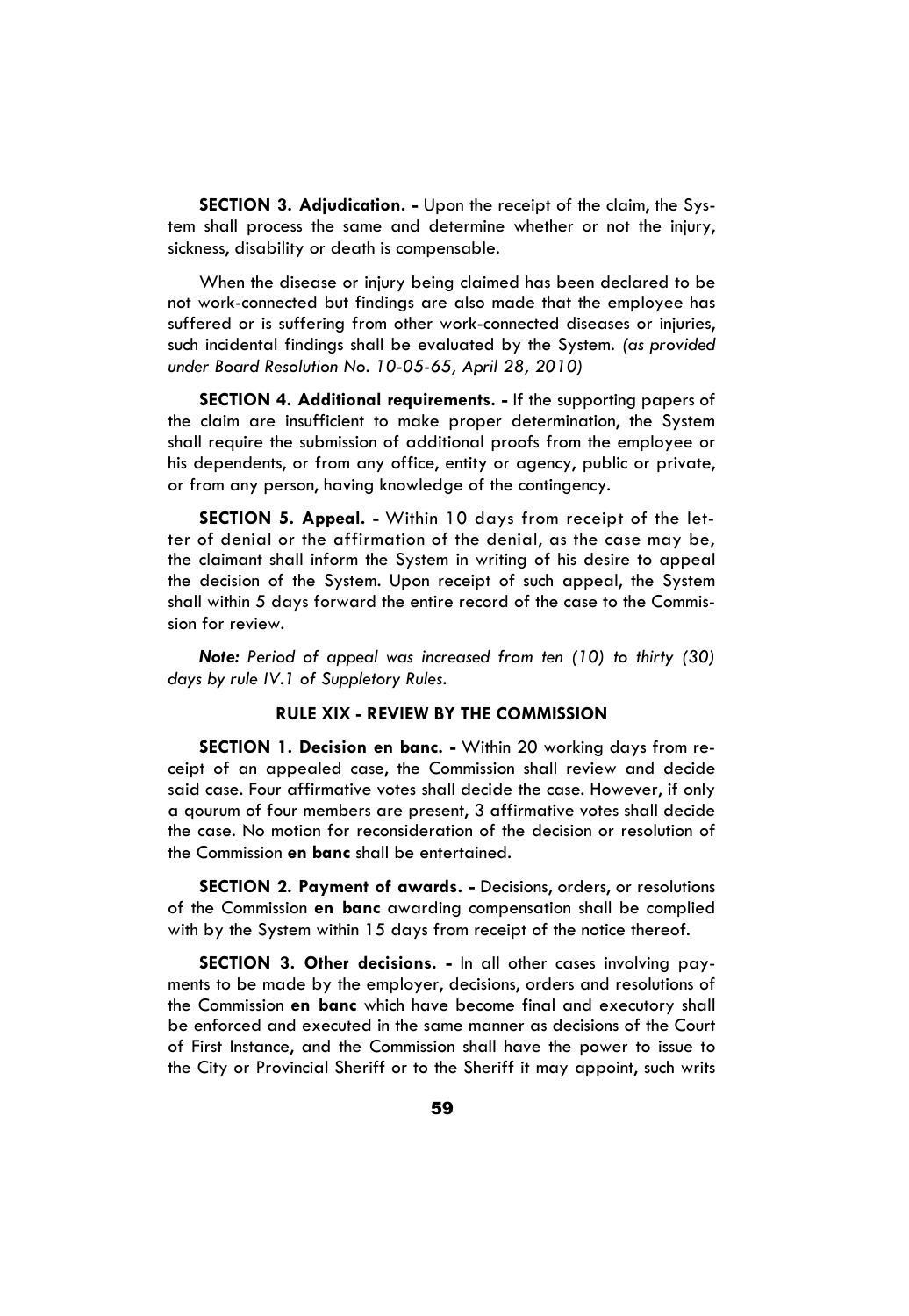of execution as may be necessary for the enforcement of such decisions, orders or resolutions.

**SECTION 4. Failure to comply. -** Any person or persons who fail or refuse to comply with the writ of execution issued by the Commission shall be punished for contempt by the proper court. In the case of a corporation, trust, firm, partnership, association or any other entity, the manager or officer-in-charge when the offense was committed, shall be responsible.

# **RULE XX - PENALTIES**

**SECTION 1. Penalty for failure to install and maintain safety devices, etc. -** The System shall determine for purposes of imposing the penalty provided in Art. 200 of the Code, whether the employee's sickness, injury or death was due to the failure of the employer to comply with any health and safety law, or failure to install and maintain safety devices in accordance with standards set by the Commission, or take other precautions for the prevention of the sickness, injury or death. The requisite standards shall be set by the Commission within 6 months after the effectivity of these Rules.

# **SECTION 2. Penal provisions.**

(a) The penal provisions of R.A. 1161, as amended, and C.A. 186, as amended, with regard to the funds as are thereunder being paid to, collected or disbursed by the System shall be applicable to the collection, administration and disbursement of Employees' Compensation fund of the System. The penal provisions on coverage shall also be applicable.

(b) Any person who, for the purposes of securing entitlement to any benefit or payment under these Rules or the issuance of any certificate or document for any purpose whether for him or for some other persons, commits fraud, collusion, falsification, misrepresentation of facts or any other kind of anomaly shall be punished with a fine of not less than P5,000 and imprisonment for not less than 6 months nor more than one year, at the discretion of the court.

(c) If the act penalized is committed by any person who has been or is employed by the Commission or System or a recidivist, the imprisonment shall not be less than one year; if committed by a lawyer, physician, or other professional, he shall in addition to the penalty prescribed herein be disqualified from the practice of his profession; and if committed by an official, employee or personnel of the Commission, System or any other government agency, he shall in addition to the